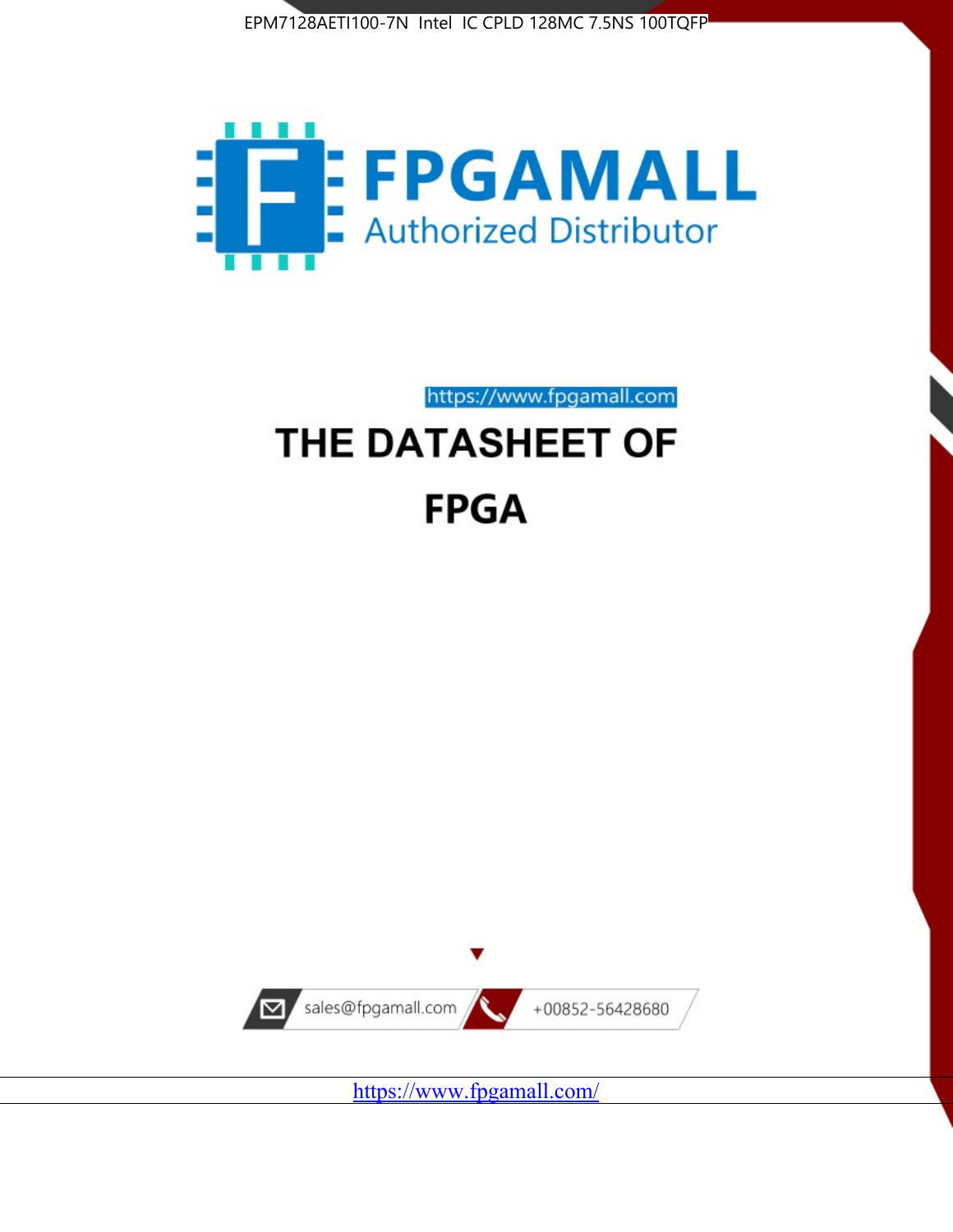



# **MAX 7000A**

**Programmable Logic Device**

### **September 2003, ver. 4.5** Data Sheet

- **Features...** High-performance 3.3-V EEPROM-based programmable logic devices (PLDs) built on second-generation Multiple Array MatriX (MAX®) architecture (see Table 1)
	- 3.3-V in-system programmability (ISP) through the built-in IEEE Std. 1149.1 Joint Test Action Group (JTAG) interface with advanced pin-locking capability
		- MAX 7000AE device in-system programmability (ISP) circuitry compliant with IEEE Std. 1532
		- EPM7128A and EPM7256A device ISP circuitry compatible with IEEE Std. 1532
	- Built-in boundary-scan test (BST) circuitry compliant with IEEE Std. 1149.1
	- Supports JEDEC Jam Standard Test and Programming Language (STAPL) JESD-71
	- Enhanced ISP features
		- Enhanced ISP algorithm for faster programming (excluding EPM7128A and EPM7256A devices)
		- ISP\_Done bit to ensure complete programming (excluding EPM7128A and EPM7256A devices)
		- Pull-up resistor on I/O pins during in-system programming
	- Pin-compatible with the popular 5.0-V MAX 7000S devices
	- High-density PLDs ranging from 600 to 10,000 usable gates
	- Extended temperature range

For information on in-system programmable 5.0-V MAX 7000 or 2.5-V MAX 7000B devices, see the *MAX 7000 Programmable Logic Device Family Data Sheet* or the *MAX 7000B Programmable Logic Device Family Data Sheet*.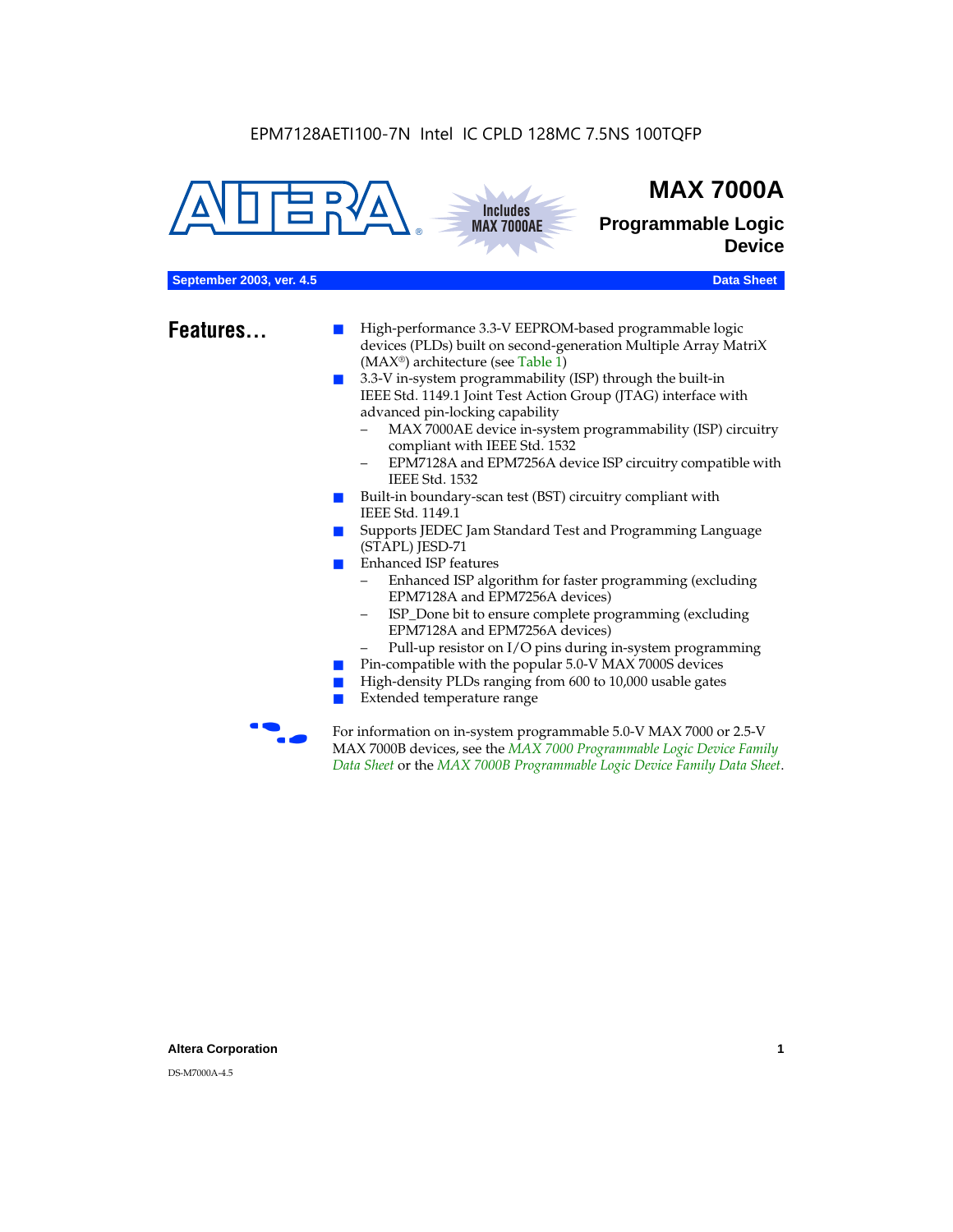| <b>Table 1. MAX 7000A Device Features</b> |                  |                  |                  |                  |                  |  |  |  |
|-------------------------------------------|------------------|------------------|------------------|------------------|------------------|--|--|--|
| <b>Feature</b>                            | <b>EPM7032AE</b> | <b>EPM7064AE</b> | <b>EPM7128AE</b> | <b>EPM7256AE</b> | <b>EPM7512AE</b> |  |  |  |
| Usable gates                              | 600              | 1,250            | 2,500            | 5,000            | 10,000           |  |  |  |
| Macrocells                                | 32               | 64               | 128              | 256              | 512              |  |  |  |
| Logic array blocks                        | 2                | 4                | 8                | 16               | 32               |  |  |  |
| Maximum user I/O<br>pins                  | 36               | 68               | 100              | 164              | 212              |  |  |  |
| $t_{PD}$ (ns)                             | 4.5              | 4.5              | 5.0              | 5.5              | 7.5              |  |  |  |
| $t_{\text{SU}}$ (ns)                      | 2.9              | 2.8              | 3.3              | 3.9              | 5.6              |  |  |  |
| $t_{\text{FSU}}$ (ns)                     | 2.5              | 2.5              | 2.5              | 2.5              | 3.0              |  |  |  |
| $t_{CO1}$ (ns)                            | 3.0              | 3.1              | 3.4              | 3.5              | 4.7              |  |  |  |
| $f_{CNT}$ (MHz)                           | 227.3            | 222.2            | 192.3            | 172.4            | 116.3            |  |  |  |

# **...and More Features**

- 4.5-ns pin-to-pin logic delays with counter frequencies of up to 227.3 MHz
- $Multivolt<sup>TM</sup> I/O interface enables device core to run at 3.3 V, while$ I/O pins are compatible with 5.0-V, 3.3-V, and 2.5-V logic levels
- Pin counts ranging from 44 to 256 in a variety of thin quad flat pack (TQFP), plastic quad flat pack (PQFP), ball-grid array (BGA), spacesaving FineLine BGATM, and plastic J-lead chip carrier (PLCC) packages
- Supports hot-socketing in MAX 7000AE devices
- Programmable interconnect array (PIA) continuous routing structure for fast, predictable performance
- PCI-compatible
- Bus-friendly architecture, including programmable slew-rate control
- Open-drain output option
- Programmable macrocell registers with individual clear, preset, clock, and clock enable controls
- Programmable power-up states for macrocell registers in MAX 7000AE devices
- Programmable power-saving mode for 50% or greater power reduction in each macrocell
- Configurable expander product-term distribution, allowing up to 32 product terms per macrocell
- Programmable security bit for protection of proprietary designs
- 6 to 10 pin- or logic-driven output enable signals
- Two global clock signals with optional inversion
- Enhanced interconnect resources for improved routability
- **E** Fast input setup times provided by a dedicated path from  $I/O$  pin to macrocell registers
- Programmable output slew-rate control
- Programmable ground pins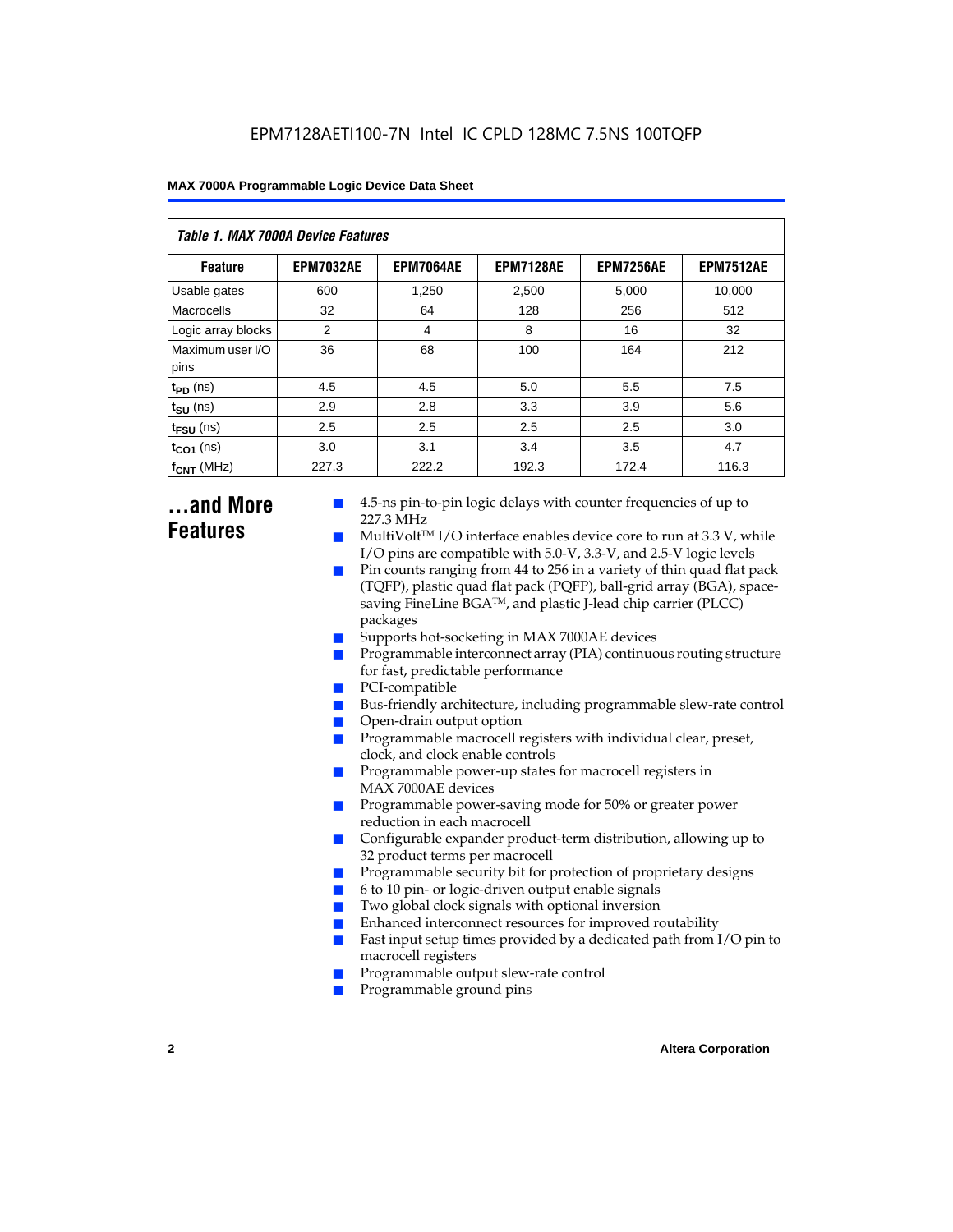# EPM7128AETI100-7N Intel IC CPLD 128MC 7.5NS 100TQFP

#### **MAX 7000A Programmable Logic Device Data Sheet**

- Software design support and automatic place-and-route provided by Altera's development systems for Windows-based PCs and Sun SPARCstation, and HP 9000 Series 700/800 workstations
- Additional design entry and simulation support provided by EDIF 2 0 0 and 3 0 0 netlist files, library of parameterized modules (LPM), Verilog HDL, VHDL, and other interfaces to popular EDA tools from manufacturers such as Cadence, Exemplar Logic, Mentor Graphics, OrCAD, Synopsys, Synplicity, and VeriBest
- Programming support with Altera's Master Programming Unit (MPU), MasterBlaster™ serial/universal serial bus (USB) communications cable, ByteBlasterMVTM parallel port download cable, and BitBlaster™ serial download cable, as well as programming hardware from third-party manufacturers and any JamTM STAPL File (**.jam**), Jam Byte-Code File (**.jbc**), or Serial Vector Format File- (**.svf**) capable in-circuit tester

# **General Description**

MAX 7000A (including MAX 7000AE) devices are high-density, highperformance devices based on Altera's second-generation MAX architecture. Fabricated with advanced CMOS technology, the EEPROMbased MAX 7000A devices operate with a 3.3-V supply voltage and provide 600 to 10,000 usable gates, ISP, pin-to-pin delays as fast as 4.5 ns, and counter speeds of up to 227.3 MHz. MAX 7000A devices in the -4, -5, -6, -7, and some -10 speed grades are compatible with the timing requirements for 33 MHz operation of the PCI Special Interest Group (PCI SIG) *PCI Local Bus Specification, Revision 2.2*. See Table 2.

| Table 2. MAX 7000A Speed Grades |    |    |    |                    |       |       |
|---------------------------------|----|----|----|--------------------|-------|-------|
| <b>Device</b>                   |    |    |    | <b>Speed Grade</b> |       |       |
|                                 | -4 | -5 | -6 | -7                 | $-10$ | $-12$ |
| EPM7032AE                       |    |    |    |                    |       |       |
| EPM7064AE                       |    |    |    |                    |       |       |
| <b>EPM7128A</b>                 |    |    |    |                    |       |       |
| EPM7128AE                       |    |    |    |                    |       |       |
| <b>EPM7256A</b>                 |    |    |    |                    |       |       |
| EPM7256AE                       |    | ✓  |    |                    |       |       |
| EPM7512AE                       |    |    |    |                    |       |       |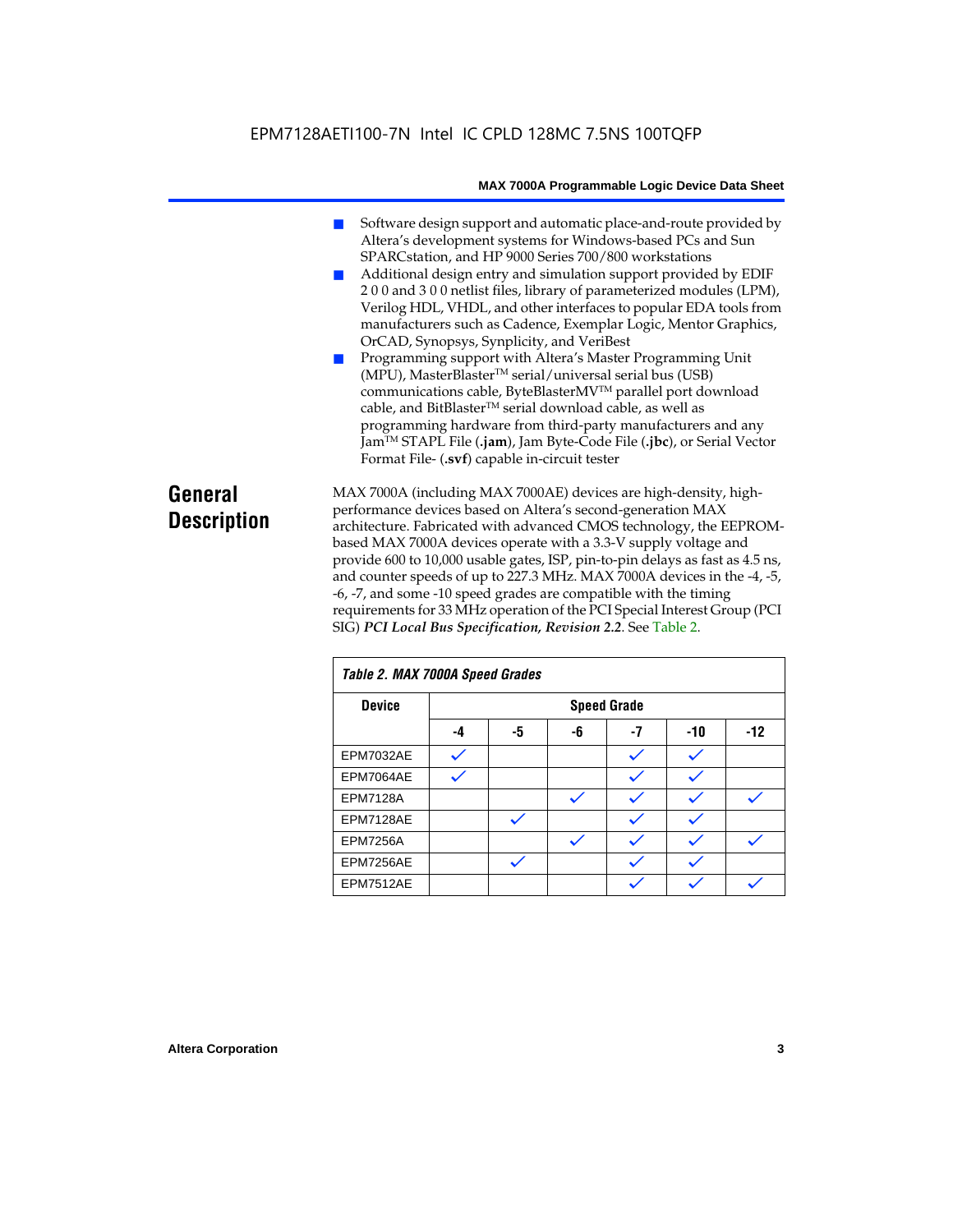The MAX 7000A architecture supports 100% transistor-to-transistor logic (TTL) emulation and high-density integration of SSI, MSI, and LSI logic functions. It easily integrates multiple devices including PALs, GALs, and 22V10s devices. MAX 7000A devices are available in a wide range of packages, including PLCC, BGA, FineLine BGA, Ultra FineLine BGA, PQFP, and TQFP packages. See Table 3 and Table 4.

| Table 3. MAX 7000A Maximum User I/O Pins |             |             | Note $(1)$                                |             |                               |                                        |
|------------------------------------------|-------------|-------------|-------------------------------------------|-------------|-------------------------------|----------------------------------------|
| <b>Device</b>                            | 44-Pin PLCC | 44-Pin TQFP | 49-Pin Ultra<br><b>FineLine</b><br>BGA(2) | 84-Pin PLCC | <b>100-Pin</b><br><b>TQFP</b> | $100-Pin$<br><b>FineLine</b><br>BGA(3) |
| <b>EPM7032AE</b>                         | 36          | 36          |                                           |             |                               |                                        |
| EPM7064AE                                | 36          | 36          | 41                                        |             | 68                            | 68                                     |
| <b>EPM7128A</b>                          |             |             |                                           | 68          | 84                            | 84                                     |
| EPM7128AE                                |             |             |                                           | 68          | 84                            | 84                                     |
| <b>EPM7256A</b>                          |             |             |                                           |             | 84                            |                                        |
| EPM7256AE                                |             |             |                                           |             | 84                            | 84                                     |
| <b>EPM7512AE</b>                         |             |             |                                           |             |                               |                                        |

| Table 4. MAX 7000A Maximum User I/O Pins<br>Note (1) |              |                                     |              |             |                            |  |  |
|------------------------------------------------------|--------------|-------------------------------------|--------------|-------------|----------------------------|--|--|
| <b>Device</b>                                        | 144-Pin TQFP | 169-Pin Ultra<br>FineLine BGA $(2)$ | 208-Pin PQFP | 256-Pin BGA | 256-Pin FineLine<br>BGA(3) |  |  |
| EPM7032AE                                            |              |                                     |              |             |                            |  |  |
| EPM7064AE                                            |              |                                     |              |             |                            |  |  |
| <b>EPM7128A</b>                                      | 100          |                                     |              |             | 100                        |  |  |
| EPM7128AE                                            | 100          | 100                                 |              |             | 100                        |  |  |
| <b>EPM7256A</b>                                      | 120          |                                     | 164          |             | 164                        |  |  |
| EPM7256AE                                            | 120          |                                     | 164          |             | 164                        |  |  |
| EPM7512AE                                            | 120          |                                     | 176          | 212         | 212                        |  |  |

#### *Notes to tables:*

- (1) When the IEEE Std. 1149.1 (JTAG) interface is used for in-system programming or boundary-scan testing, four I/O pins become JTAG pins.
- (2) All Ultra FineLine BGA packages are footprint-compatible via the SameFrame<sup>TM</sup> feature. Therefore, designers can design a board to support a variety of devices, providing a flexible migration path across densities and pin counts. Device migration is fully supported by Altera development tools. See "SameFrame Pin-Outs" on page 15 for more details.
- (3) All FineLine BGA packages are footprint-compatible via the SameFrame feature. Therefore, designers can design a board to support a variety of devices, providing a flexible migration path across densities and pin counts. Device migration is fully supported by Altera development tools. See "SameFrame Pin-Outs" on page 15 for more details.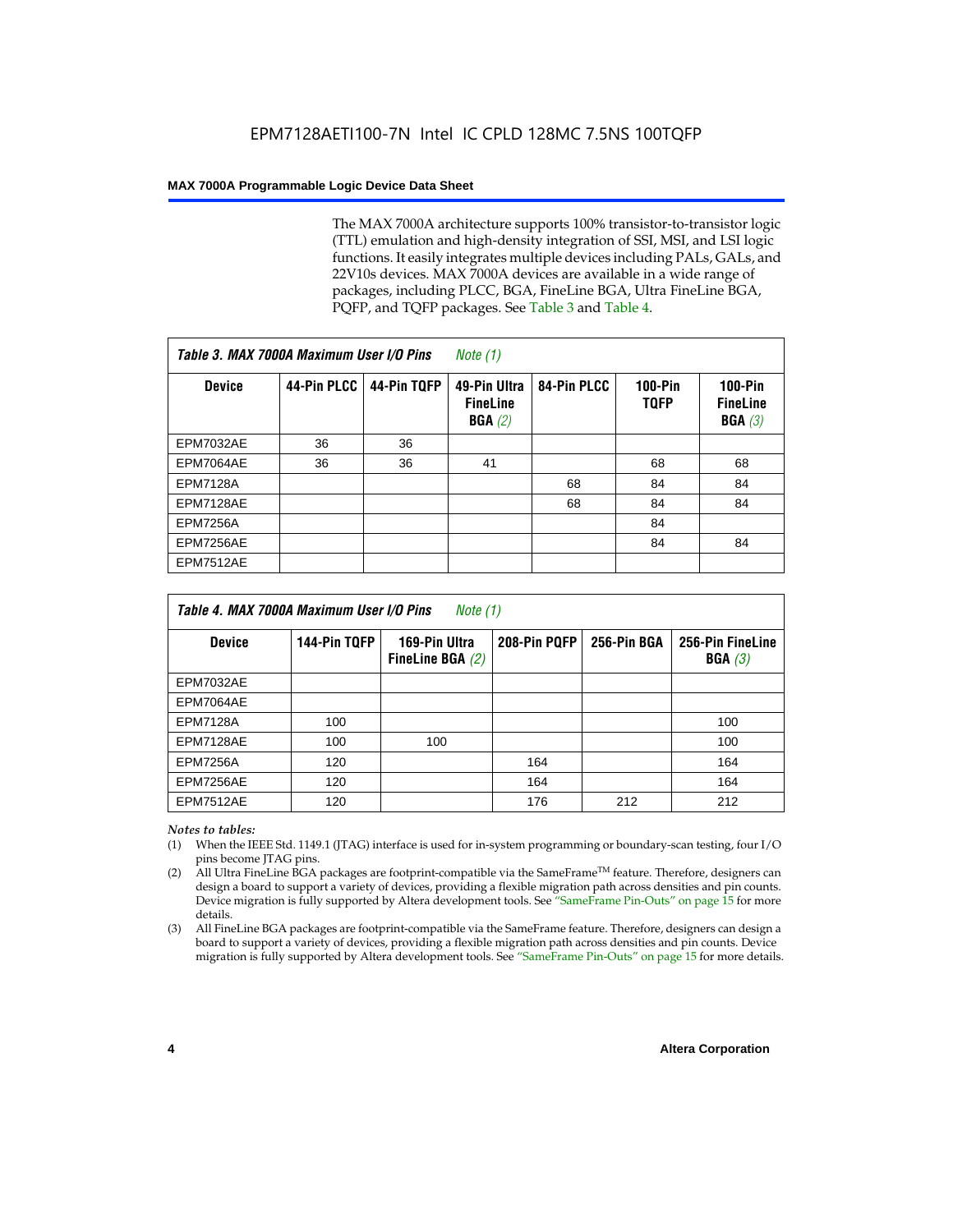MAX 7000A devices use CMOS EEPROM cells to implement logic functions. The user-configurable MAX 7000A architecture accommodates a variety of independent combinatorial and sequential logic functions. The devices can be reprogrammed for quick and efficient iterations during design development and debug cycles, and can be programmed and erased up to 100 times.

MAX 7000A devices contain from 32 to 512 macrocells that are combined into groups of 16 macrocells, called logic array blocks (LABs). Each macrocell has a programmable-AND/fixed-OR array and a configurable register with independently programmable clock, clock enable, clear, and preset functions. To build complex logic functions, each macrocell can be supplemented with both shareable expander product terms and highspeed parallel expander product terms, providing up to 32 product terms per macrocell.

MAX 7000A devices provide programmable speed/power optimization. Speed-critical portions of a design can run at high speed/full power, while the remaining portions run at reduced speed/low power. This speed/power optimization feature enables the designer to configure one or more macrocells to operate at 50% or lower power while adding only a nominal timing delay. MAX 7000A devices also provide an option that reduces the slew rate of the output buffers, minimizing noise transients when non-speed-critical signals are switching. The output drivers of all MAX 7000A devices can be set for 2.5 V or 3.3 V, and all input pins are 2.5-V, 3.3-V, and 5.0-V tolerant, allowing MAX 7000A devices to be used in mixed-voltage systems.

MAX 7000A devices are supported by Altera development systems, which are integrated packages that offer schematic, text—including VHDL, Verilog HDL, and the Altera Hardware Description Language (AHDL)—and waveform design entry, compilation and logic synthesis, simulation and timing analysis, and device programming. The software provides EDIF 2 0 0 and 3 0 0, LPM, VHDL, Verilog HDL, and other interfaces for additional design entry and simulation support from other industry-standard PC- and UNIX-workstation-based EDA tools. The software runs on Windows-based PCs, as well as Sun SPARCstation, and HP 9000 Series 700/800 workstations.

**For more information on development tools, see the** *MAX+PLUS II Programmable Logic Development System & Software Data Sheet* and the *Quartus Programmable Logic Development System & Software Data Sheet*.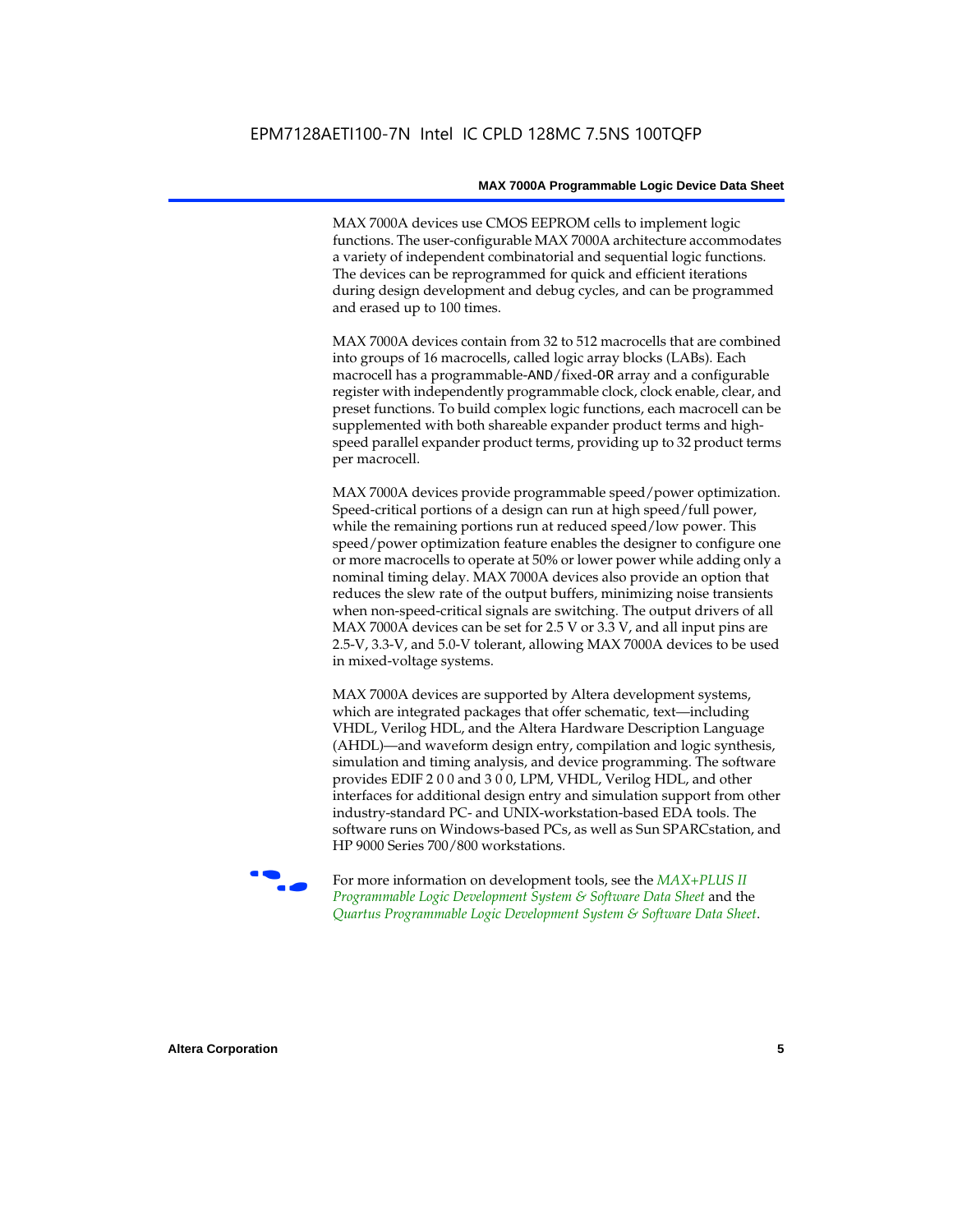# **Functional Description**

The MAX 7000A architecture includes the following elements:

- Logic array blocks (LABs)
- Macrocells
- Expander product terms (shareable and parallel)
- Programmable interconnect array
- I/O control blocks

The MAX 7000A architecture includes four dedicated inputs that can be used as general-purpose inputs or as high-speed, global control signals (clock, clear, and two output enable signals) for each macrocell and I/O pin. Figure 1 shows the architecture of MAX 7000A devices.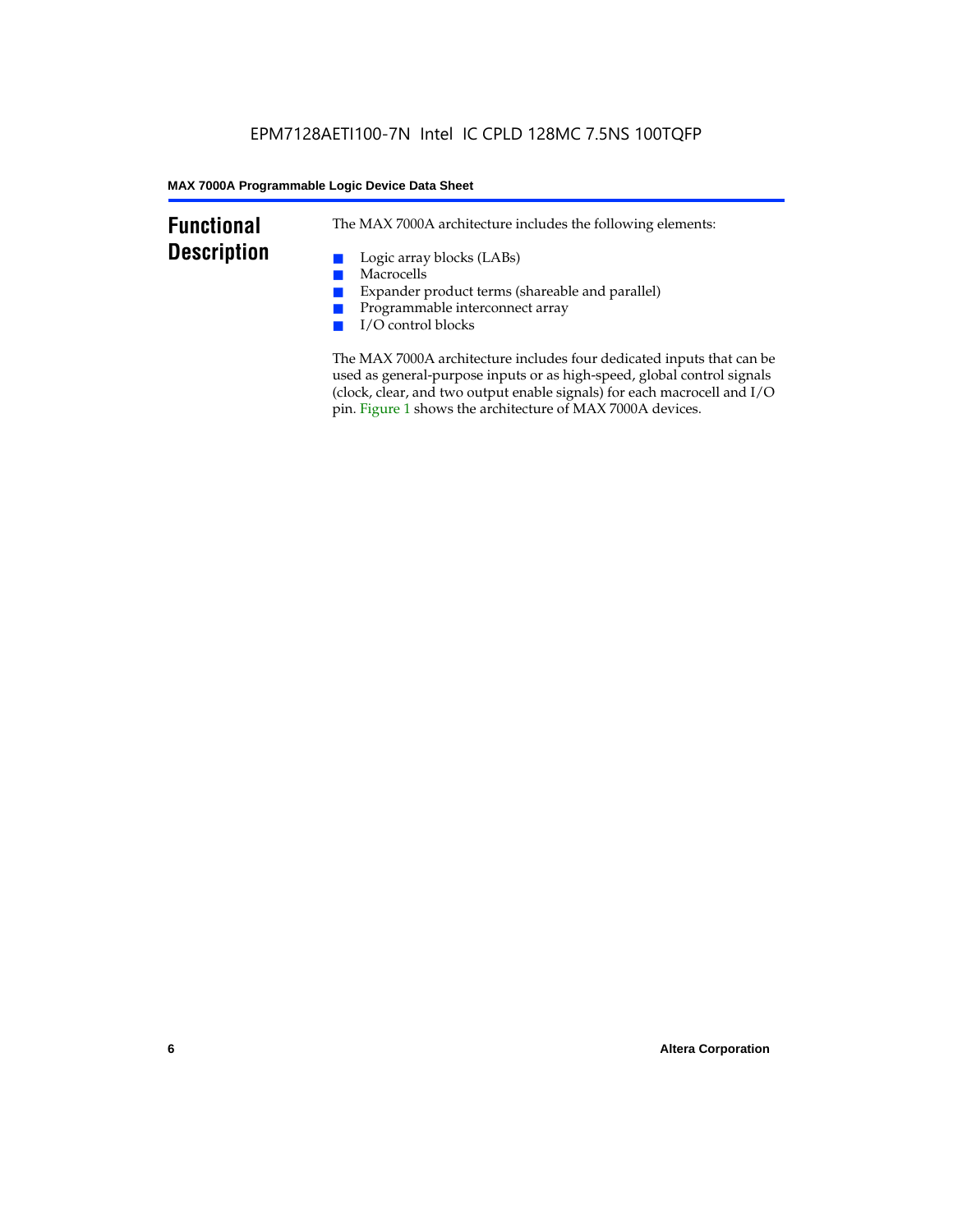

#### *Figure 1. MAX 7000A Device Block Diagram*

#### *Note:*

(1) EPM7032AE, EPM7064AE, EPM7128A, EPM7128AE, EPM7256A, and EPM7256AE devices have six output enables. EPM7512AE devices have 10 output enables.

# **Logic Array Blocks**

The MAX 7000A device architecture is based on the linking of high-performance LABs. LABs consist of 16-macrocell arrays, as shown in Figure 1. Multiple LABs are linked together via the PIA, a global bus that is fed by all dedicated input pins, I/O pins, and macrocells.

Each LAB is fed by the following signals:

- 36 signals from the PIA that are used for general logic inputs
- Global controls that are used for secondary register functions
- Direct input paths from  $I/O$  pins to the registers that are used for fast setup times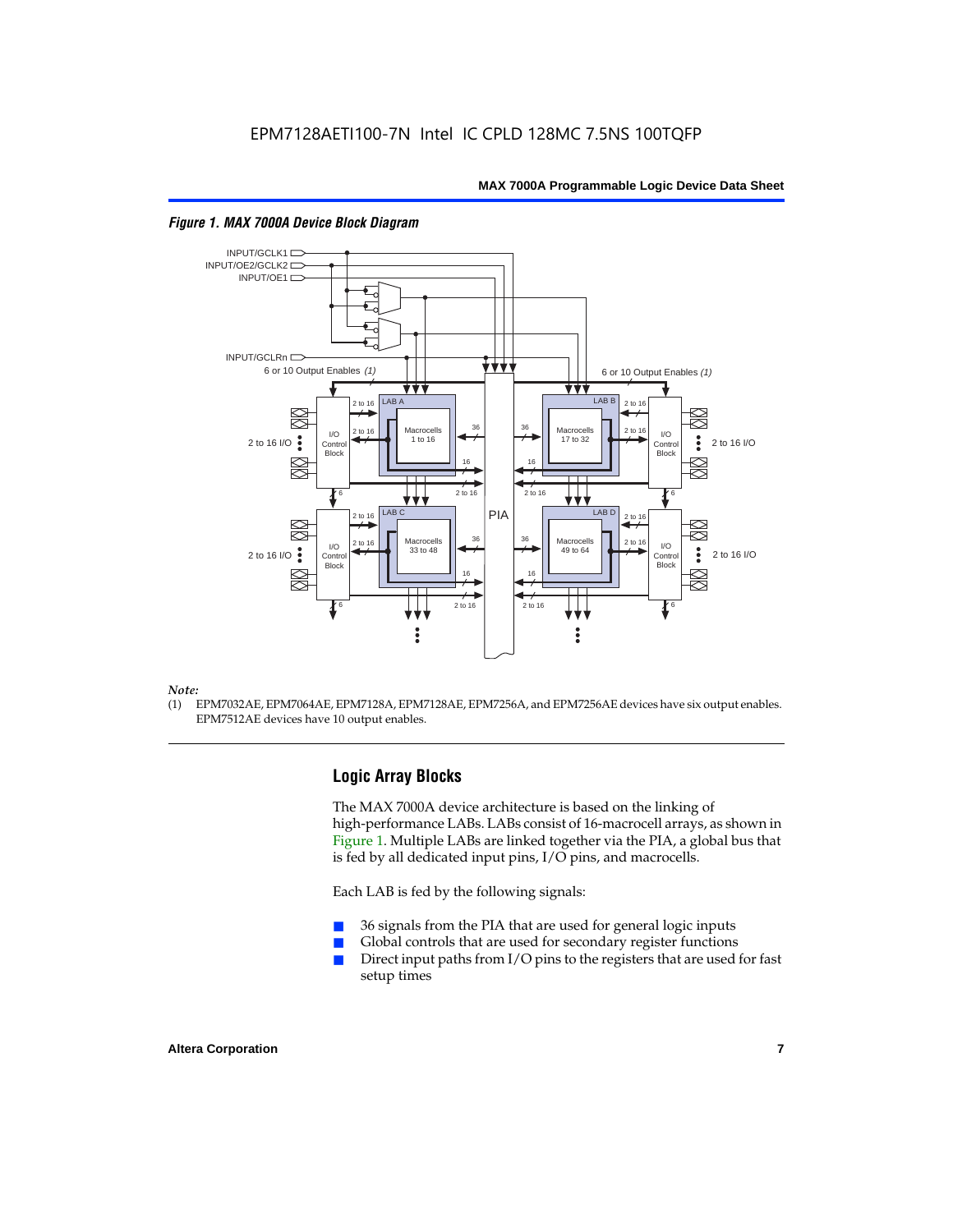### **Macrocells**

MAX 7000A macrocells can be individually configured for either sequential or combinatorial logic operation. The macrocells consist of three functional blocks: the logic array, the product-term select matrix, and the programmable register. Figure 2 shows a MAX 7000A macrocell.



Combinatorial logic is implemented in the logic array, which provides five product terms per macrocell. The product-term select matrix allocates these product terms for use as either primary logic inputs (to the OR and XOR gates) to implement combinatorial functions, or as secondary inputs to the macrocell's register preset, clock, and clock enable control functions.

Two kinds of expander product terms ("expanders") are available to supplement macrocell logic resources:

- Shareable expanders, which are inverted product terms that are fed back into the logic array
- Parallel expanders, which are product terms borrowed from adjacent macrocells

The Altera development system automatically optimizes product-term allocation according to the logic requirements of the design.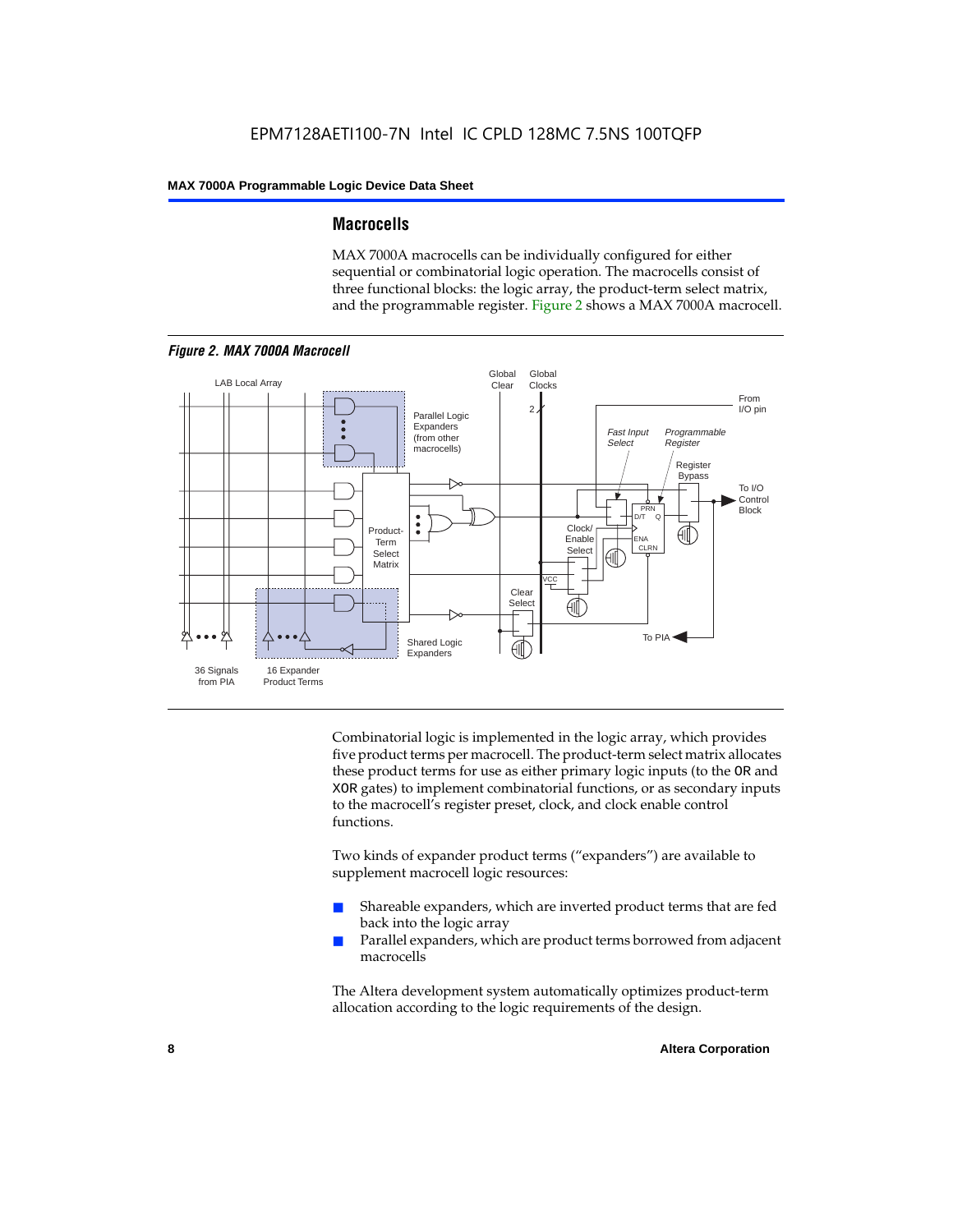For registered functions, each macrocell flipflop can be individually programmed to implement D, T, JK, or SR operation with programmable clock control. The flipflop can be bypassed for combinatorial operation. During design entry, the designer specifies the desired flipflop type; the Altera software then selects the most efficient flipflop operation for each registered function to optimize resource utilization.

Each programmable register can be clocked in three different modes:

- Global clock signal. This mode achieves the fastest clock-to-output performance.
- Global clock signal enabled by an active-high clock enable. A clock enable is generated by a product term. This mode provides an enable on each flipflop while still achieving the fast clock-to-output performance of the global clock.
- Array clock implemented with a product term. In this mode, the flipflop can be clocked by signals from buried macrocells or I/O pins.

Two global clock signals are available in MAX 7000A devices. As shown in Figure 1, these global clock signals can be the true or the complement of either of the global clock pins, GCLK1 or GCLK2.

Each register also supports asynchronous preset and clear functions. As shown in Figure 2, the product-term select matrix allocates product terms to control these operations. Although the product-term-driven preset and clear from the register are active high, active-low control can be obtained by inverting the signal within the logic array. In addition, each register clear function can be individually driven by the active-low dedicated global clear pin (GCLRn). Upon power-up, each register in a MAX 7000AE device may be set to either a high or low state. This power-up state is specified at design entry. Upon power-up, each register in EPM7128A and EPM7256A devices are set to a low state.

All MAX 7000A I/O pins have a fast input path to a macrocell register. This dedicated path allows a signal to bypass the PIA and combinatorial logic and be clocked to an input D flipflop with an extremely fast (as low as 2.5 ns) input setup time.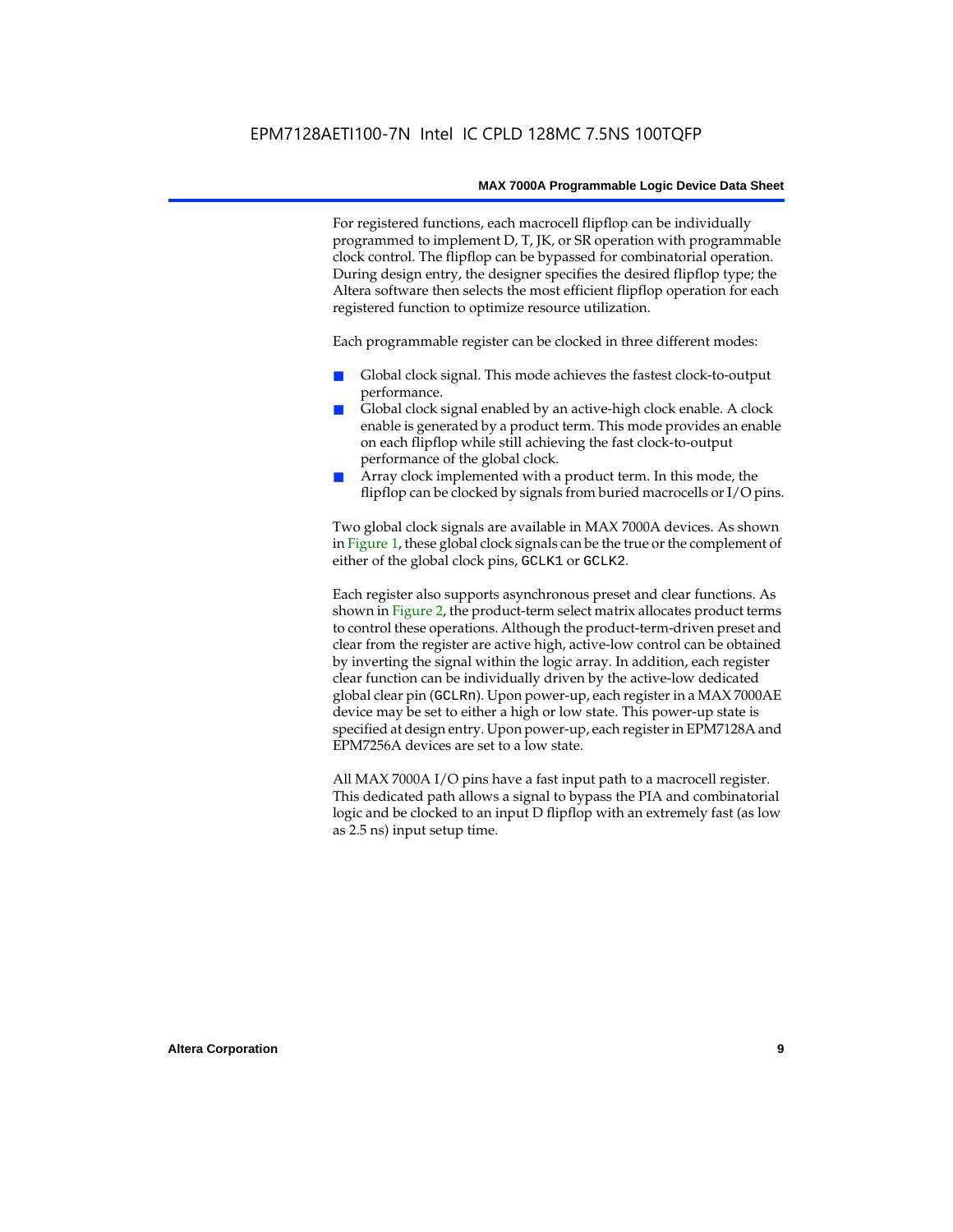# **Expander Product Terms**

Although most logic functions can be implemented with the five product terms available in each macrocell, more complex logic functions require additional product terms. Another macrocell can be used to supply the required logic resources. However, the MAX 7000A architecture also offers both shareable and parallel expander product terms that provide additional product terms directly to any macrocell in the same LAB. These expanders help ensure that logic is synthesized with the fewest possible logic resources to obtain the fastest possible speed.

### *Shareable Expanders*

Each LAB has 16 shareable expanders that can be viewed as a pool of uncommitted single product terms (one from each macrocell) with inverted outputs that feed back into the logic array. Each shareable expander can be used and shared by any or all macrocells in the LAB to build complex logic functions. A small delay  $(t_{SFXP})$  is incurred when shareable expanders are used. Figure 3 shows how shareable expanders can feed multiple macrocells.



**Macrocell** Product-Term Logic Product-Term Select Matrix **Macrocell** Product-Term Logic 36 Signals from PIA 16 Shared Expanders

*Shareable expanders can be shared by any or all macrocells in an LAB.*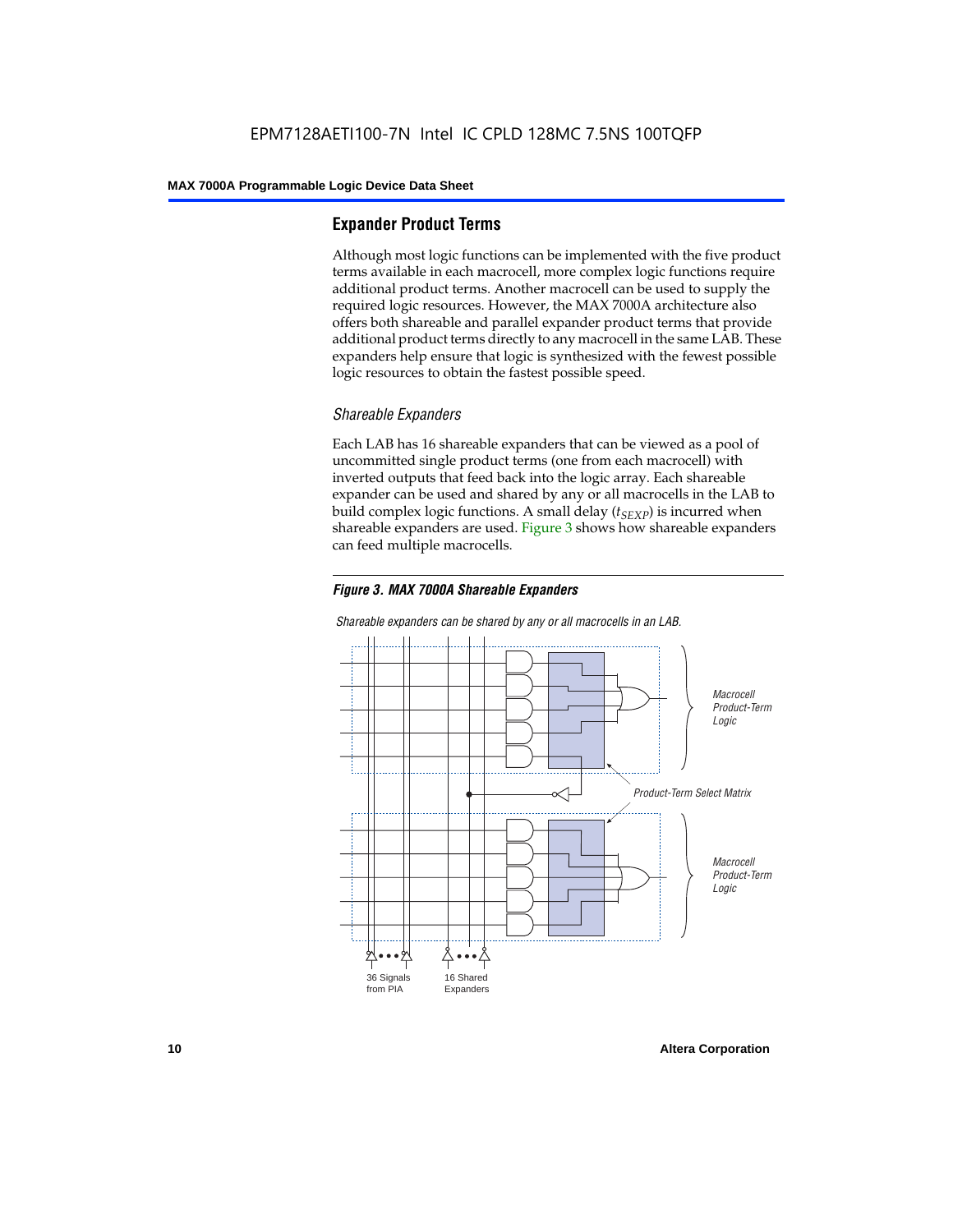### *Parallel Expanders*

Parallel expanders are unused product terms that can be allocated to a neighboring macrocell to implement fast, complex logic functions. Parallel expanders allow up to 20 product terms to directly feed the macrocell OR logic, with five product terms provided by the macrocell and 15 parallel expanders provided by neighboring macrocells in the LAB.

The compiler can allocate up to three sets of up to five parallel expanders to the macrocells that require additional product terms. Each set of five parallel expanders incurs a small, incremental timing delay (*t<sub>PEXP</sub>*). For example, if a macrocell requires 14 product terms, the compiler uses the five dedicated product terms within the macrocell and allocates two sets of parallel expanders; the first set includes five product terms, and the second set includes four product terms, increasing the total delay by  $2 \times t_{PEXP}$ .

Two groups of eight macrocells within each LAB (e.g., macrocells 1 through 8 and 9 through 16) form two chains to lend or borrow parallel expanders. A macrocell borrows parallel expanders from lowernumbered macrocells. For example, macrocell 8 can borrow parallel expanders from macrocell 7, from macrocells 7 and 6, or from macrocells 7, 6, and 5. Within each group of eight, the lowest-numbered macrocell can only lend parallel expanders, and the highest-numbered macrocell can only borrow them. Figure 4 shows how parallel expanders can be borrowed from a neighboring macrocell.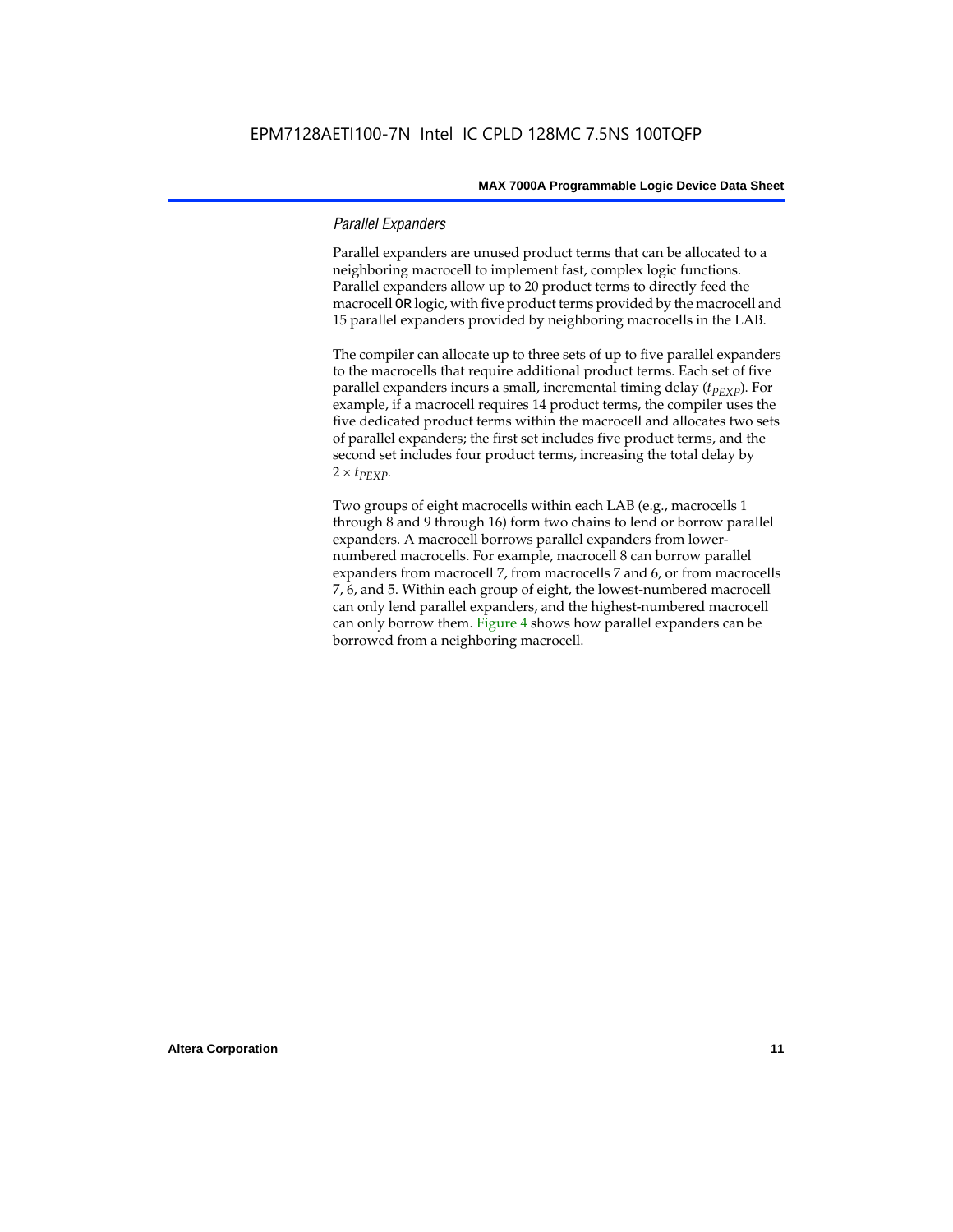# *Figure 4. MAX 7000A Parallel Expanders*



*Unused product terms in a macrocell can be allocated to a neighboring macrocell.*

# **Programmable Interconnect Array**

Logic is routed between LABs on the PIA. This global bus is a programmable path that connects any signal source to any destination on the device. All MAX 7000A dedicated inputs, I/O pins, and macrocell outputs feed the PIA, which makes the signals available throughout the entire device. Only the signals required by each LAB are actually routed from the PIA into the LAB. Figure 5 shows how the PIA signals are routed into the LAB. An EEPROM cell controls one input to a 2-input AND gate, which selects a PIA signal to drive into the LAB.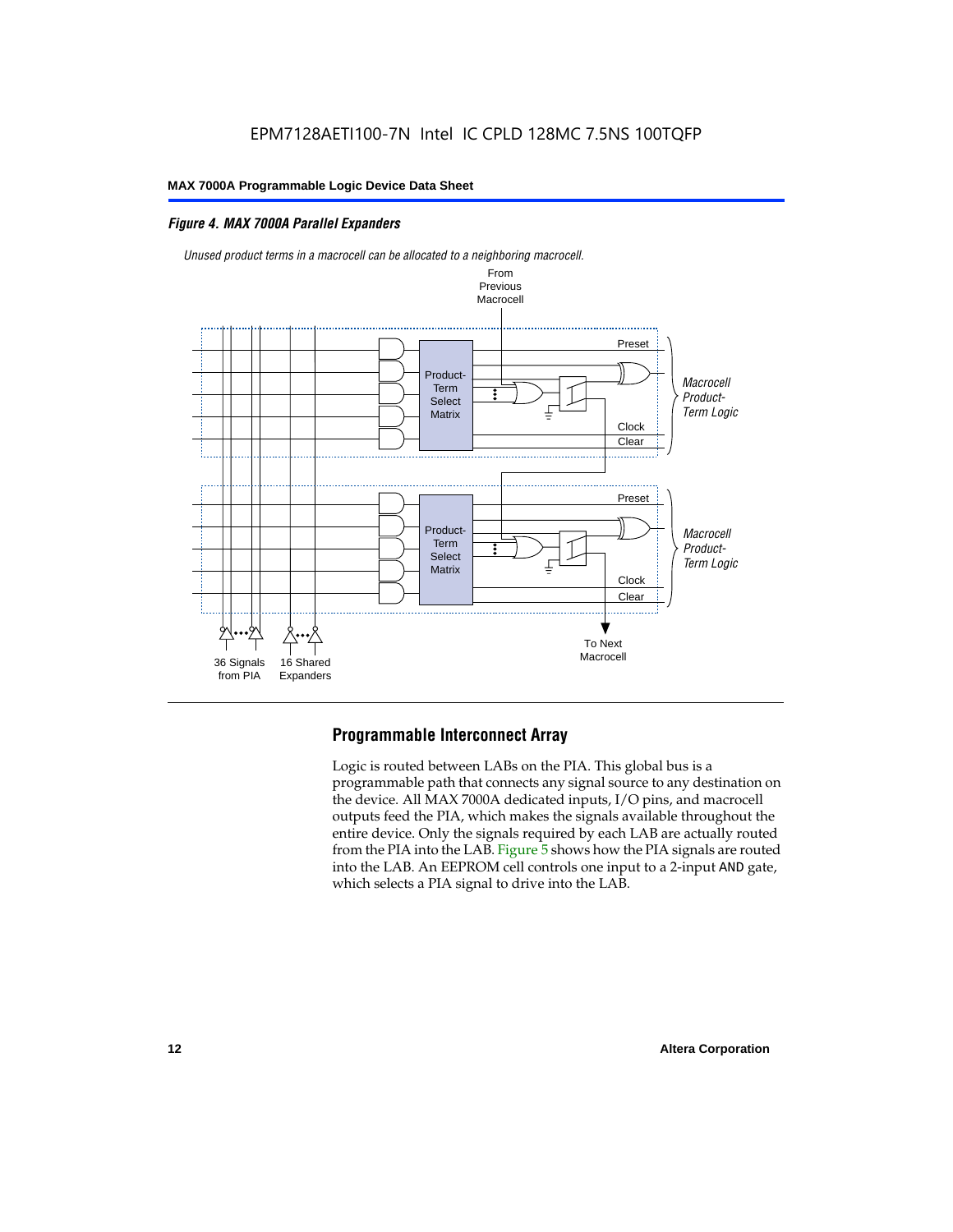

While the routing delays of channel-based routing schemes in masked or FPGAs are cumulative, variable, and path-dependent, the MAX 7000A PIA has a predictable delay. The PIA makes a design's timing performance easy to predict.

# **I/O Control Blocks**

The I/O control block allows each I/O pin to be individually configured for input, output, or bidirectional operation. All I/O pins have a tri-state buffer that is individually controlled by one of the global output enable signals or directly connected to ground or  $V_{CC}$ . Figure 6 shows the I/O control block for MAX 7000A devices. The I/O control block has 6 or 10 global output enable signals that are driven by the true or complement of two output enable signals, a subset of the I/O pins, or a subset of the I/O macrocells.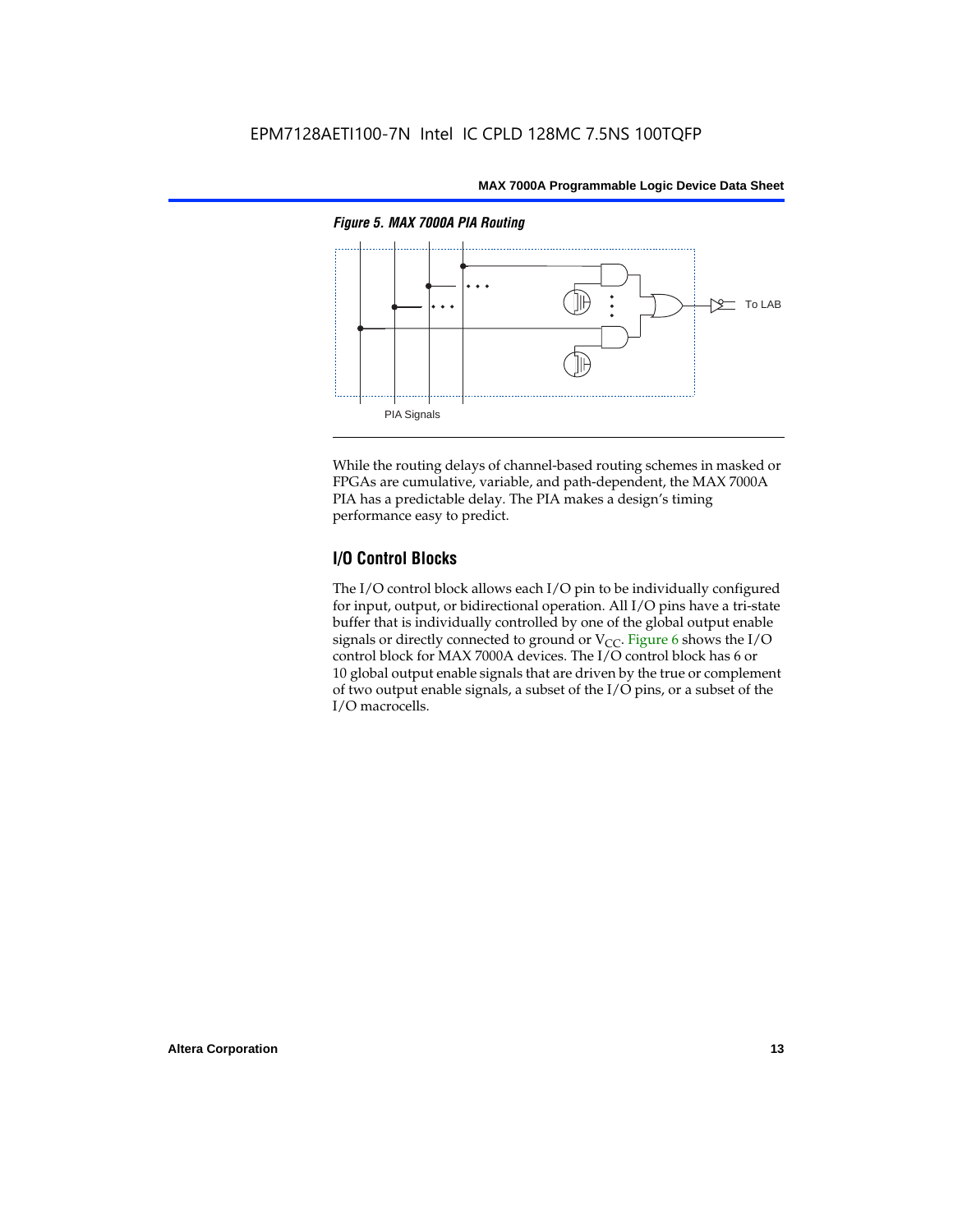

*Figure 6. I/O Control Block of MAX 7000A Devices*

#### *Note:*

(1) EPM7032AE, EPM7064AE, EPM7128A, EPM7128AE, EPM7256A, and EPM7256AE devices have six output enable signals. EPM7512AE devices have 10 output enable signals.

> When the tri-state buffer control is connected to ground, the output is tri-stated (high impedance) and the I/O pin can be used as a dedicated input. When the tri-state buffer control is connected to  $V_{CC}$ , the output is enabled.

The MAX 7000A architecture provides dual I/O feedback, in which macrocell and pin feedbacks are independent. When an I/O pin is configured as an input, the associated macrocell can be used for buried logic.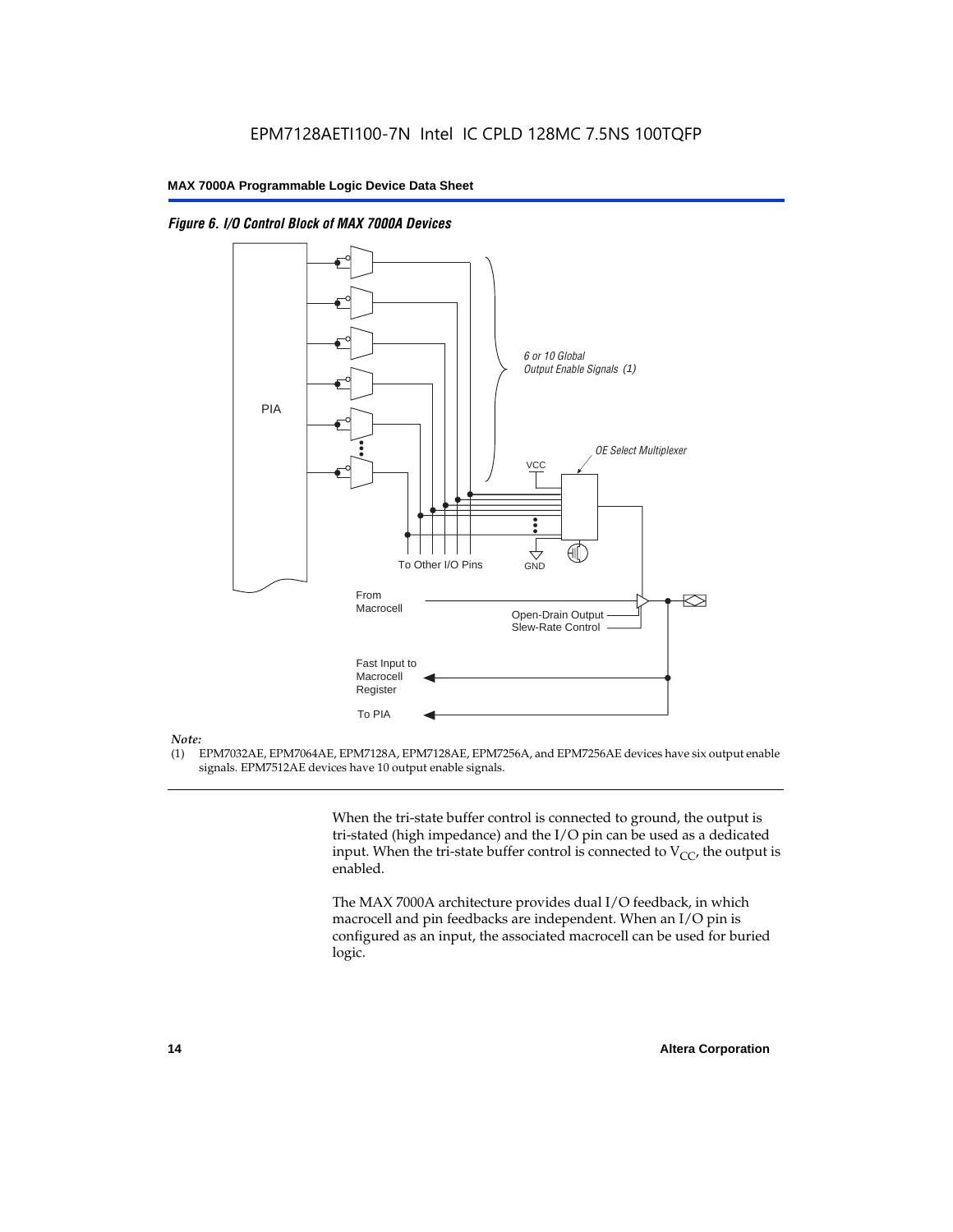#### **SameFrame Pin-Outs** MAX 7000A devices support the SameFrame pin-out feature for FineLine BGA packages. The SameFrame pin-out feature is the arrangement of balls on FineLine BGA packages such that the lower-ballcount packages form a subset of the higher-ball-count packages. SameFrame pin-outs provide the flexibility to migrate not only from device to device within the same package, but also from one package to another. A given printed circuit board (PCB) layout can support multiple device density/package combinations. For example, a single board layout can support a range of devices from an EPM7128AE device in a 100-pin FineLine BGA package to an EPM7512AE device in a 256-pin FineLine BGA package.

The Altera design software provides support to design PCBs with SameFrame pin-out devices. Devices can be defined for present and future use. The software generates pin-outs describing how to lay out a board to take advantage of this migration (see Figure 7).

#### *Figure 7. SameFrame Pin-Out Example*



Designed for 256-Pin FineLine BGA Package Printed Circuit Board



100-Pin FineLine BGA Package (Reduced I/O Count or Logic Requirements) 256-Pin FineLine BGA Package (Increased I/O Count or Logic Requirements)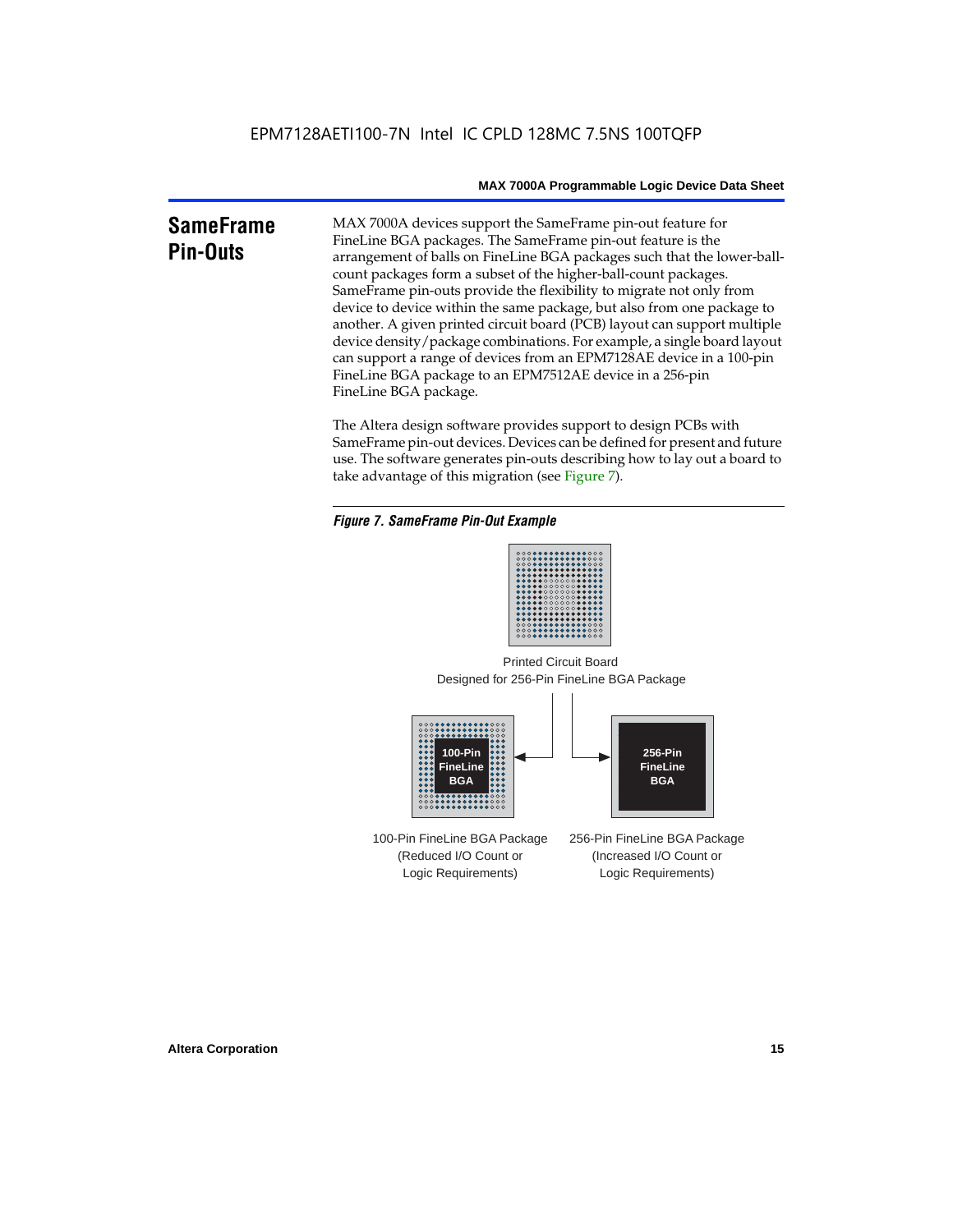# **In-System Programmability**

MAX 7000A devices can be programmed in-system via an industrystandard 4-pin IEEE Std. 1149.1 (JTAG) interface. ISP offers quick, efficient iterations during design development and debugging cycles. The MAX 7000A architecture internally generates the high programming voltages required to program EEPROM cells, allowing in-system programming with only a single 3.3-V power supply. During in-system programming, the I/O pins are tri-stated and weakly pulled-up to eliminate board conflicts. The pull-up value is nominally 50 k $\Omega$ .

MAX 7000AE devices have an enhanced ISP algorithm for faster programming. These devices also offer an ISP\_Done bit that provides safe operation when in-system programming is interrupted. This ISP\_Done bit, which is the last bit programmed, prevents all I/O pins from driving until the bit is programmed. This feature is only available in EPM7032AE, EPM7064AE, EPM7128AE, EPM7256AE, and EPM7512AE devices.

ISP simplifies the manufacturing flow by allowing devices to be mounted on a PCB with standard pick-and-place equipment before they are programmed. MAX 7000A devices can be programmed by downloading the information via in-circuit testers, embedded processors, the Altera MasterBlaster serial/USB communications cable, ByteBlasterMV parallel port download cable, and BitBlaster serial download cable. Programming the devices after they are placed on the board eliminates lead damage on high-pin-count packages (e.g., QFP packages) due to device handling. MAX 7000A devices can be reprogrammed after a system has already shipped to the field. For example, product upgrades can be performed in the field via software or modem.

In-system programming can be accomplished with either an adaptive or constant algorithm. An adaptive algorithm reads information from the unit and adapts subsequent programming steps to achieve the fastest possible programming time for that unit. A constant algorithm uses a predefined (non-adaptive) programming sequence that does not take advantage of adaptive algorithm programming time improvements. Some in-circuit testers cannot program using an adaptive algorithm. Therefore, a constant algorithm must be used. MAX 7000AE devices can be programmed with either an adaptive or constant (non-adaptive) algorithm. EPM7128A and EPM7256A device can only be programmed with an adaptive algorithm; users programming these two devices on platforms that cannot use an adaptive algorithm should use EPM7128AE and EPM7256AE devices.

The Jam Standard Test and Programming Language (STAPL), JEDEC standard JESD 71, can be used to program MAX 7000A devices with incircuit testers, PCs, or embedded processors.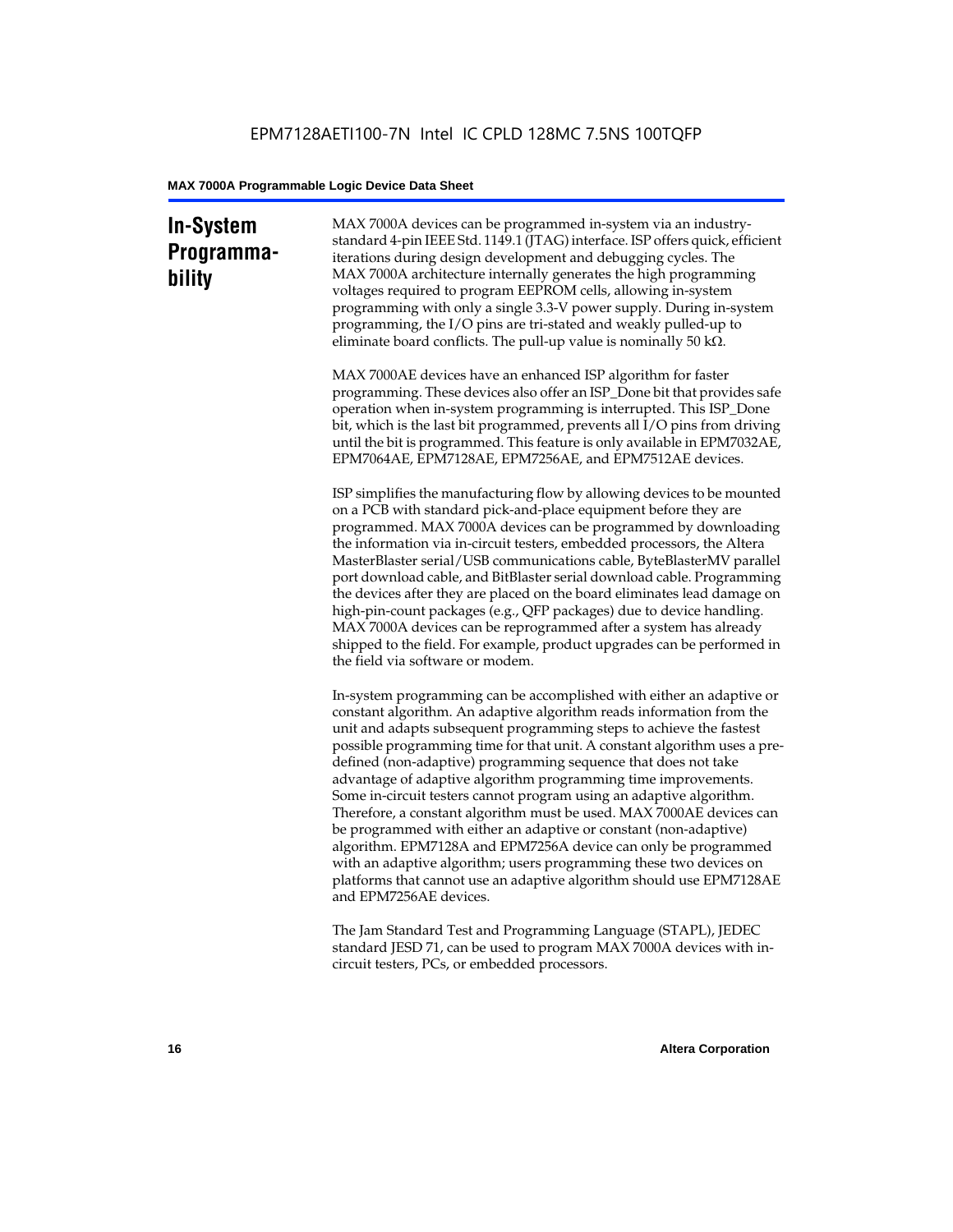

f For more information on using the Jam STAPL language, see *Application Note 88 (Using the Jam Language for ISP & ICR via an Embedded Processor)*  and *Application Note 122 (Using Jam STAPL for ISP & ICR via an Embedded Processor)*.

ISP circuitry in MAX 7000AE devices is compliant with the IEEE Std. 1532 specification. The IEEE Std. 1532 is a standard developed to allow concurrent ISP between multiple PLD vendors.

# **Programming Sequence**

During in-system programming, instructions, addresses, and data are shifted into the MAX 7000A device through the TDI input pin. Data is shifted out through the TDO output pin and compared against the expected data.

Programming a pattern into the device requires the following six ISP stages. A stand-alone verification of a programmed pattern involves only stages 1, 2, 5, and 6.

- 1. *Enter ISP*. The enter ISP stage ensures that the I/O pins transition smoothly from user mode to ISP mode. The enter ISP stage requires 1 ms.
- 2. *Check ID*. Before any program or verify process, the silicon ID is checked. The time required to read this silicon ID is relatively small compared to the overall programming time.
- 3. *Bulk Erase*. Erasing the device in-system involves shifting in the instructions to erase the device and applying one erase pulse of 100 ms.
- 4. *Program*. Programming the device in-system involves shifting in the address and data and then applying the programming pulse to program the EEPROM cells. This process is repeated for each EEPROM address.
- 5. *Verify*. Verifying an Altera device in-system involves shifting in addresses, applying the read pulse to verify the EEPROM cells, and shifting out the data for comparison. This process is repeated for each EEPROM address.
- 6. *Exit ISP*. An exit ISP stage ensures that the I/O pins transition smoothly from ISP mode to user mode. The exit ISP stage requires 1 ms.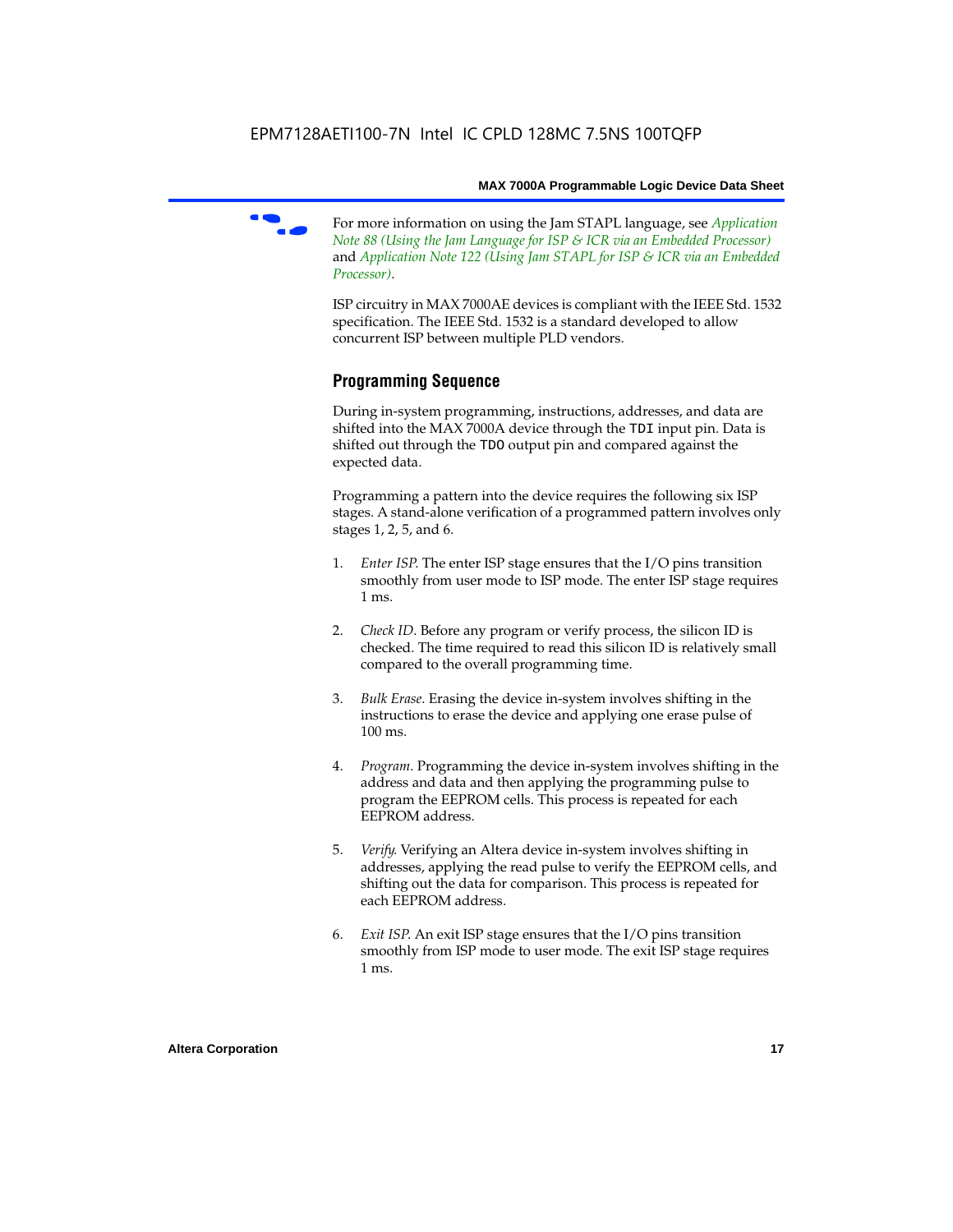# **Programming Times**

The time required to implement each of the six programming stages can be broken into the following two elements:

- A pulse time to erase, program, or read the EEPROM cells.
- A shifting time based on the test clock (TCK) frequency and the number of TCK cycles to shift instructions, address, and data into the device.

By combining the pulse and shift times for each of the programming stages, the program or verify time can be derived as a function of the TCK frequency, the number of devices, and specific target device(s). Because different ISP-capable devices have a different number of EEPROM cells, both the total fixed and total variable times are unique for a single device.

### *Programming a Single MAX 7000A Device*

The time required to program a single MAX 7000A device in-system can be calculated from the following formula:

$$
t_{PROG} = t_{PPULSE} + \frac{c_{ycle_{PTCK}}}{f_{TCK}}
$$
  
where:  $t_{PROG}$  = Programming time  
 $t_{PPULSE}$  = Sum of the fixed times to erase, program, and  
verify the EEPROM cells  
 $C_{ycle_{PTCK}}$  = Number of TCK cycles to program a device  
 $f_{TCK}$  = TCK frequency

The ISP times for a stand-alone verification of a single MAX 7000A device can be calculated from the following formula:

| $t_{VER} = t_{VPULSE} + \frac{Cycle_{VTCK}}{f_{TCK}}$ |                                                                                                                                 |
|-------------------------------------------------------|---------------------------------------------------------------------------------------------------------------------------------|
| where: $t_{VER}$<br>$t_{VPULSE}$                      | $=$ Verify time<br>= Sum of the fixed times to verify the EEPROM cells<br>$CycleVTCK$ = Number of TCK cycles to verify a device |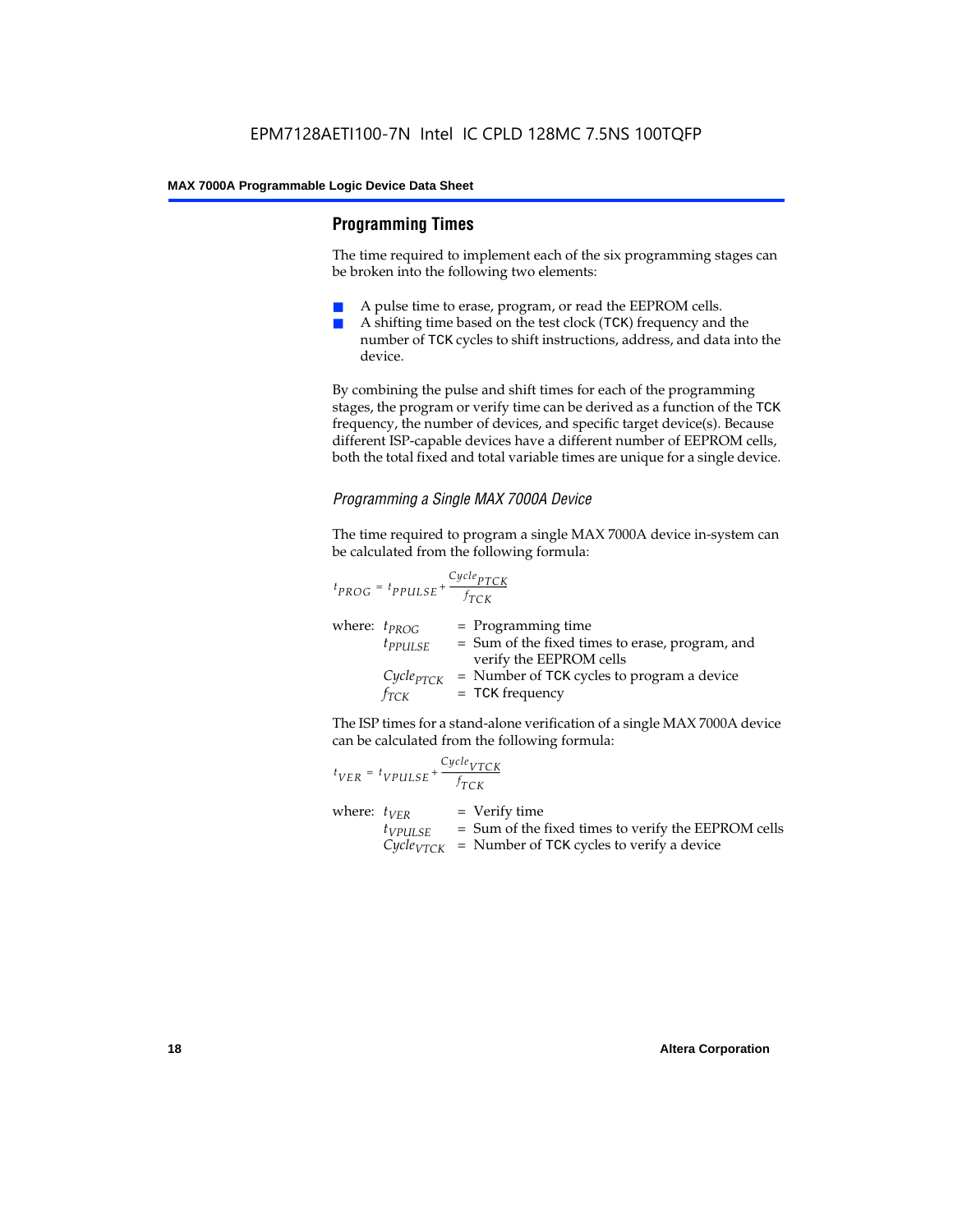The programming times described in Tables 5 through 7 are associated with the worst-case method using the enhanced ISP algorithm.

| Table 5. MAX 7000A t <sub>PULSE</sub> & Cycle <sub>TCK</sub> Values |                 |                       |                                 |                       |  |  |  |
|---------------------------------------------------------------------|-----------------|-----------------------|---------------------------------|-----------------------|--|--|--|
| <b>Device</b>                                                       |                 | <b>Programming</b>    | <b>Stand-Alone Verification</b> |                       |  |  |  |
|                                                                     | $t_{PPULSE}(s)$ | Cycle <sub>PTCK</sub> | $t_{VPULSE}(s)$                 | Cycle <sub>VTCK</sub> |  |  |  |
| <b>EPM7032AE</b>                                                    | 2.00            | 55.000                | 0.002                           | 18.000                |  |  |  |
| EPM7064AE                                                           | 2.00            | 105.000               | 0.002                           | 35.000                |  |  |  |
| EPM7128AE                                                           | 2.00            | 205,000               | 0.002                           | 68,000                |  |  |  |
| EPM7256AE                                                           | 2.00            | 447.000               | 0.002                           | 149.000               |  |  |  |
| <b>EPM7512AE</b>                                                    | 2.00            | 890,000               | 0.002                           | 297,000               |  |  |  |
| EPM7128A (1)                                                        | 5.11            | 832.000               | 0.03                            | 528,000               |  |  |  |
| EPM7256A (1)                                                        | 6.43            | 1.603.000             | 0.03                            | 1,024,000             |  |  |  |

Tables 6 and 7 show the in-system programming and stand alone verification times for several common test clock frequencies.

| Table 6. MAX 7000A In-System Programming Times for Different Test Clock Frequencies |               |                  |       |       |         |                |                |               |              |
|-------------------------------------------------------------------------------------|---------------|------------------|-------|-------|---------|----------------|----------------|---------------|--------------|
| <b>Device</b>                                                                       |               | f <sub>ТСК</sub> |       |       |         |                |                |               | <b>Units</b> |
|                                                                                     | <b>10 MHz</b> | 5 MHz            | 2 MHz | 1 MHz | 500 kHz | <b>200 kHz</b> | <b>100 kHz</b> | <b>50 kHz</b> |              |
| <b>EPM7032AE</b>                                                                    | 2.01          | 2.01             | 2.03  | 2.06  | 2.11    | 2.28           | 2.55           | 3.10          | s            |
| EPM7064AE                                                                           | 2.01          | 2.02             | 2.05  | 2.11  | 2.21    | 2.53           | 3.05           | 4.10          | s            |
| EPM7128AE                                                                           | 2.02          | 2.04             | 2.10  | 2.21  | 2.41    | 3.03           | 4.05           | 6.10          | s            |
| EPM7256AE                                                                           | 2.05          | 2.09             | 2.23  | 2.45  | 2.90    | 4.24           | 6.47           | 10.94         | s            |
| <b>EPM7512AE</b>                                                                    | 2.09          | 2.18             | 2.45  | 2.89  | 3.78    | 6.45           | 10.90          | 19.80         | s            |
| EPM7128A (1)                                                                        | 5.19          | 5.27             | 5.52  | 5.94  | 6.77    | 9.27           | 13.43          | 21.75         | s            |
| EPM7256A (1)                                                                        | 6.59          | 6.75             | 7.23  | 8.03  | 9.64    | 14.45          | 22.46          | 38.49         | s            |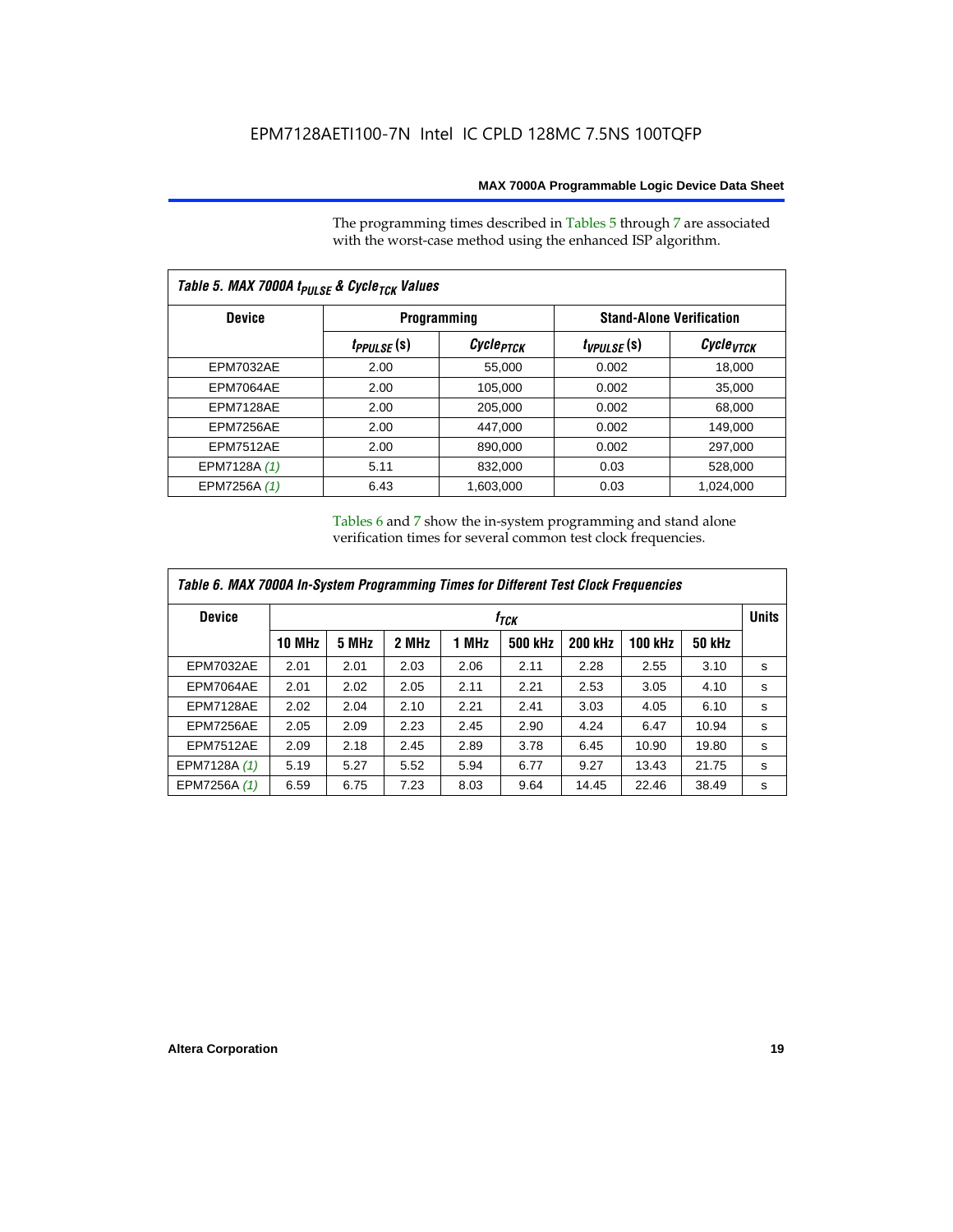|  |  |  | <b>MAX 7000A Programmable Logic Device Data Sheet</b> |
|--|--|--|-------------------------------------------------------|
|--|--|--|-------------------------------------------------------|

| Table 7. MAX 7000A Stand-Alone Verification Times for Different Test Clock Frequencies |               |               |       |       |                |                |                |               |              |
|----------------------------------------------------------------------------------------|---------------|---------------|-------|-------|----------------|----------------|----------------|---------------|--------------|
| <b>Device</b>                                                                          |               | $t_{\rm TCK}$ |       |       |                |                |                |               | <b>Units</b> |
|                                                                                        | <b>10 MHz</b> | 5 MHz         | 2 MHz | 1 MHz | <b>500 kHz</b> | <b>200 kHz</b> | <b>100 kHz</b> | <b>50 kHz</b> |              |
| <b>EPM7032AE</b>                                                                       | 0.00          | 0.01          | 0.01  | 0.02  | 0.04           | 0.09           | 0.18           | 0.36          | s            |
| <b>EPM7064AE</b>                                                                       | 0.01          | 0.01          | 0.02  | 0.04  | 0.07           | 0.18           | 0.35           | 0.70          | s            |
| EPM7128AE                                                                              | 0.01          | 0.02          | 0.04  | 0.07  | 0.14           | 0.34           | 0.68           | 1.36          | s            |
| EPM7256AE                                                                              | 0.02          | 0.03          | 0.08  | 0.15  | 0.30           | 0.75           | 1.49           | 2.98          | s            |
| <b>EPM7512AE</b>                                                                       | 0.03          | 0.06          | 0.15  | 0.30  | 0.60           | 1.49           | 2.97           | 5.94          | s            |
| EPM7128A (1)                                                                           | 0.08          | 0.14          | 0.29  | 0.56  | 1.09           | 2.67           | 5.31           | 10.59         | s            |
| EPM7256A (1)                                                                           | 0.13          | 0.24          | 0.54  | 1.06  | 2.08           | 5.15           | 10.27          | 20.51         | s            |

#### *Note to tables:*

(1) EPM7128A and EPM7256A devices can only be programmed with an adaptive algorithm; users programming these two devices on platforms that cannot use an adaptive algorithm should use EPM7128AE and EPM7256AE devices.

# **Programming with External Hardware**

MAX 7000A devices can be programmed on Windows-based PCs with an Altera Logic Programmer card, the MPU, and the appropriate device adapter. The MPU performs continuity checks to ensure adequate electrical contact between the adapter and the device.



For more information, see the *Altera Programming Hardware Data Sheet*.

The Altera software can use text- or waveform-format test vectors created with the Altera Text Editor or Waveform Editor to test the programmed device. For added design verification, designers can perform functional testing to compare the functional device behavior with the results of simulation.

Data I/O, BP Microsystems, and other programming hardware manufacturers provide programming support for Altera devices.



For more information, see *Programming Hardware Manufacturers*.

# **IEEE Std. 1149.1 (JTAG) Boundary-Scan Support**

MAX 7000A devices include the JTAG BST circuitry defined by IEEE Std. 1149.1. Table 8 describes the JTAG instructions supported by MAX 7000A devices. The pin-out tables, available from the Altera web site (**http://www.altera.com**), show the location of the JTAG control pins for each device. If the JTAG interface is not required, the JTAG pins are available as user I/O pins.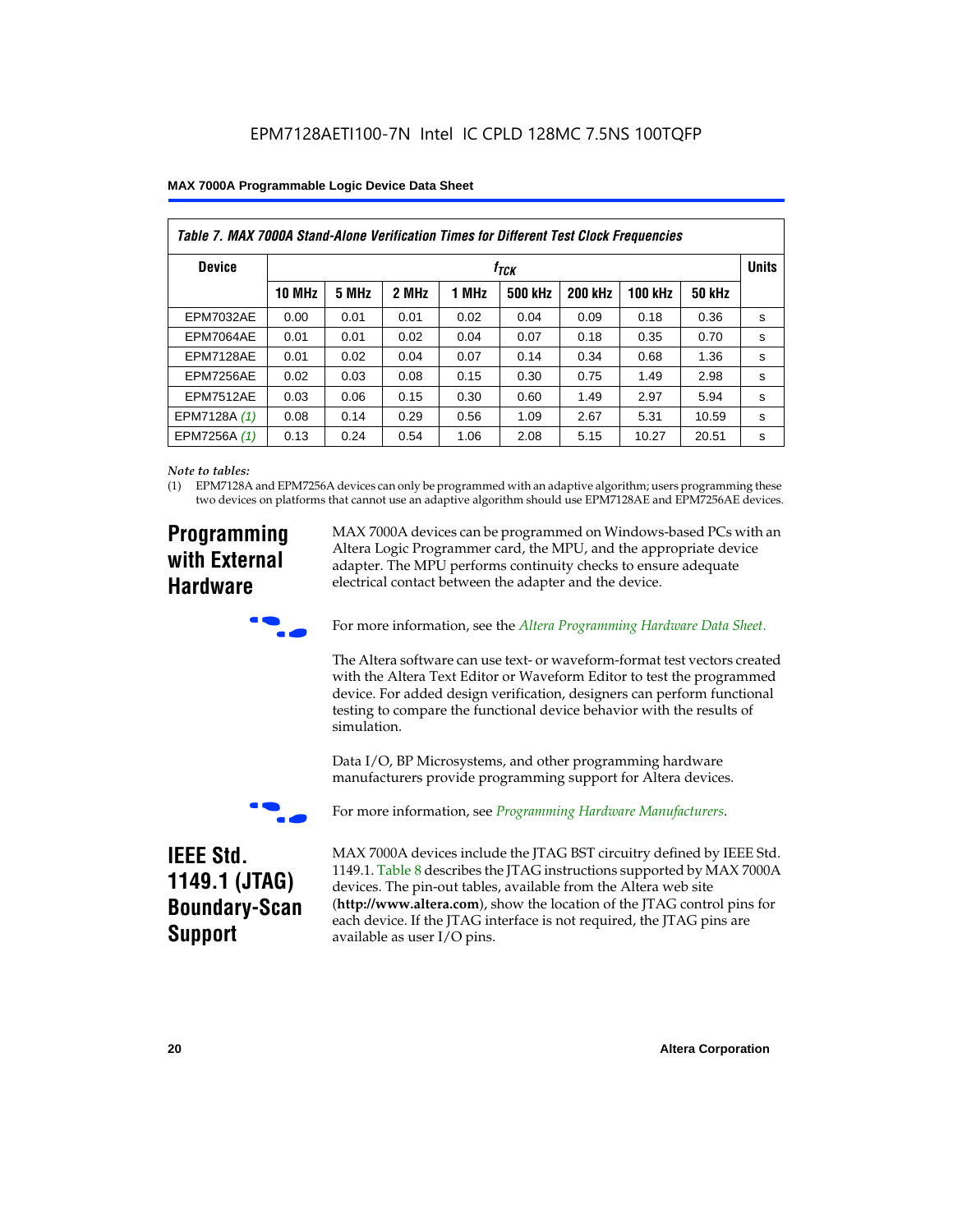| Table 8. MAX 7000A JTAG Instructions |                                                                                                                                                                                                                                                            |  |  |  |  |
|--------------------------------------|------------------------------------------------------------------------------------------------------------------------------------------------------------------------------------------------------------------------------------------------------------|--|--|--|--|
| <b>JTAG Instruction</b>              | <b>Description</b>                                                                                                                                                                                                                                         |  |  |  |  |
| SAMPLE/PRELOAD                       | Allows a snapshot of signals at the device pins to be captured and examined during<br>normal device operation, and permits an initial data pattern output at the device pins                                                                               |  |  |  |  |
| <b>EXTEST</b>                        | Allows the external circuitry and board-level interconnections to be tested by forcing a<br>test pattern at the output pins and capturing test results at the input pins                                                                                   |  |  |  |  |
| <b>BYPASS</b>                        | Places the 1-bit bypass register between the TDI and TDO pins, which allows the BST<br>data to pass synchronously through a selected device to adjacent devices during normal<br>device operation                                                          |  |  |  |  |
| <b>IDCODE</b>                        | Selects the IDCODE register and places it between the TDI and TDO pins, allowing the<br><b>IDCODE</b> to be serially shifted out of TDO                                                                                                                    |  |  |  |  |
| <b>USERCODE</b>                      | Selects the 32-bit USERCODE register and places it between the TDI and TDO pins,<br>allowing the USERCODE value to be shifted out of TDO. The USERCODE instruction is<br>available for MAX 7000AE devices only                                             |  |  |  |  |
| <b>UESCODE</b>                       | These instructions select the user electronic signature (UESCODE) and allow the<br>UESCODE to be shifted out of TDO, UESCODE instructions are available for EPM7128A<br>and EPM7256A devices only.                                                         |  |  |  |  |
| <b>ISP Instructions</b>              | These instructions are used when programming MAX 7000A devices via the JTAG ports<br>with the MasterBlaster, ByteBlasterMV, or BitBlaster download cable, or using a Jam<br>STAPL File, JBC File, or SVF File via an embedded processor or test equipment. |  |  |  |  |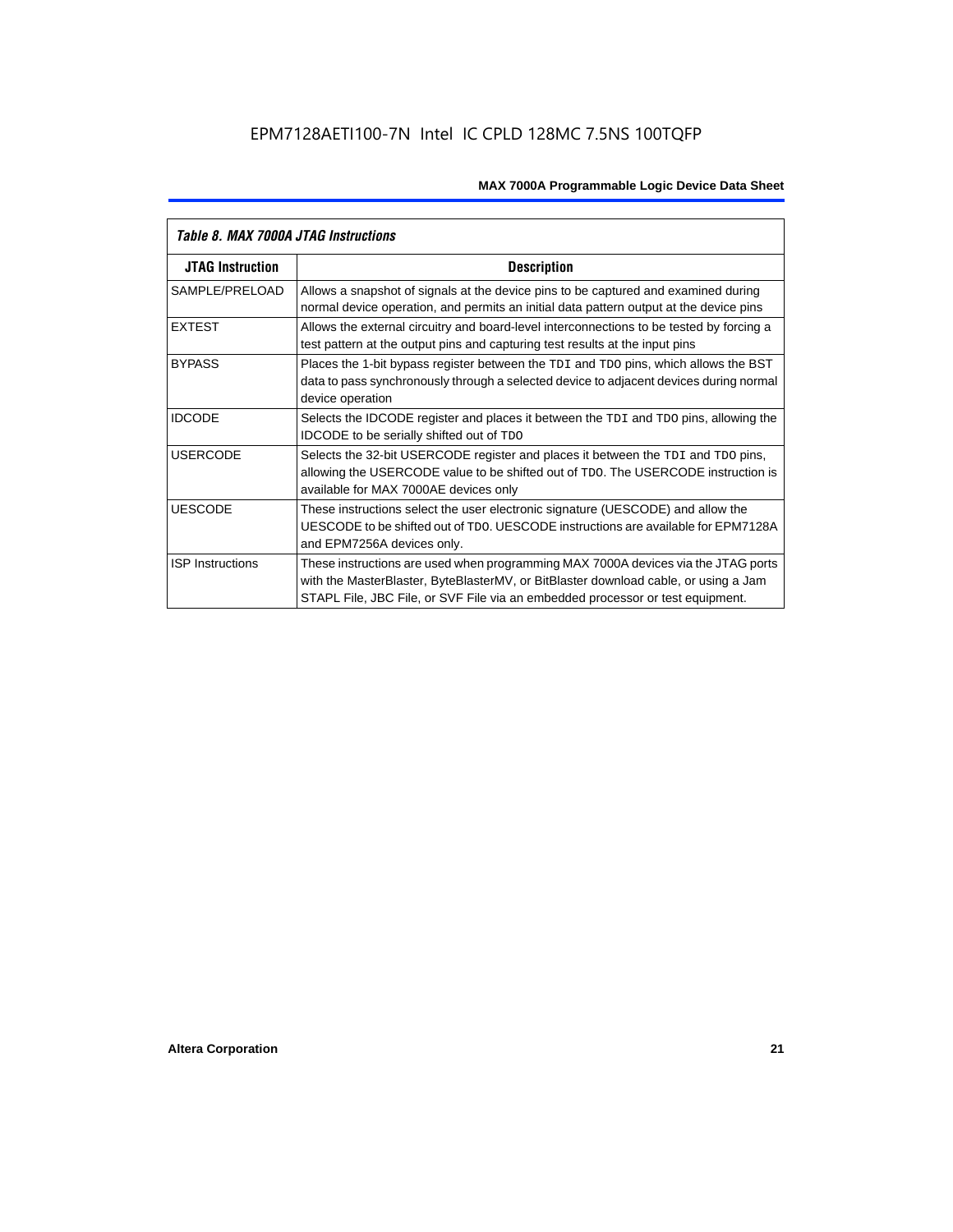The instruction register length of MAX 7000A devices is 10 bits. The user electronic signature (UES) register length in MAX 7000A devices is 16 bits. The MAX 7000AE USERCODE register length is 32 bits. Tables 9 and 10 show the boundary-scan register length and device IDCODE information for MAX 7000A devices.

| Table 9. MAX 7000A Boundary-Scan Register Length |                                      |  |  |  |  |
|--------------------------------------------------|--------------------------------------|--|--|--|--|
| <b>Device</b>                                    | <b>Boundary-Scan Register Length</b> |  |  |  |  |
| <b>EPM7032AE</b>                                 | 96                                   |  |  |  |  |
| EPM7064AE                                        | 192                                  |  |  |  |  |
| <b>EPM7128A</b>                                  | 288                                  |  |  |  |  |
| EPM7128AE                                        | 288                                  |  |  |  |  |
| <b>EPM7256A</b>                                  | 480                                  |  |  |  |  |
| EPM7256AE                                        | 480                                  |  |  |  |  |
| EPM7512AE                                        | 624                                  |  |  |  |  |

| Table 10. 32-Bit MAX 7000A Device IDCODE<br>Note (1) |                            |                              |                                                    |                               |  |  |  |  |  |
|------------------------------------------------------|----------------------------|------------------------------|----------------------------------------------------|-------------------------------|--|--|--|--|--|
| <b>Device</b>                                        |                            | <b>IDCODE (32 Bits)</b>      |                                                    |                               |  |  |  |  |  |
|                                                      | <b>Version</b><br>(4 Bits) | Part Number (16 Bits)        | <b>Manufacturer's</b><br><b>Identity (11 Bits)</b> | $(1 \text{ Bit})$<br>1<br>(2) |  |  |  |  |  |
| <b>EPM7032AE</b>                                     | 0001                       | 0000<br>0011<br>0010<br>0111 | 00001101110                                        | $\mathbf{1}$                  |  |  |  |  |  |
| EPM7064AE                                            | 0001                       | 0000<br>0110<br>0100<br>0111 | 00001101110                                        | $\mathbf{1}$                  |  |  |  |  |  |
| <b>EPM7128A</b>                                      | 0000                       | 0111 0001 0010 1000          | 00001101110                                        | $\mathbf{1}$                  |  |  |  |  |  |
| EPM7128AE                                            | 0001                       | 0111 0001 0010 1000          | 00001101110                                        | $\mathbf{1}$                  |  |  |  |  |  |
| <b>EPM7256A</b>                                      | 0000                       | 0111 0010 0101 0110          | 00001101110                                        | 1                             |  |  |  |  |  |
| EPM7256AE                                            | 0001                       | 0010 0101<br>0110<br>0111    | 00001101110                                        | $\mathbf{1}$                  |  |  |  |  |  |
| <b>EPM7512AE</b>                                     | 0001                       | 0101 0001<br>0010<br>0111    | 00001101110                                        | $\mathbf{1}$                  |  |  |  |  |  |

#### *Notes:*

(1) The most significant bit (MSB) is on the left.

(2) The least significant bit (LSB) for all JTAG IDCODEs is 1.



**Figure 39 (IEEE 1149.1 (JTAG) Boundary-Scan Testing in Altera** *Devices)* for more information on JTAG BST.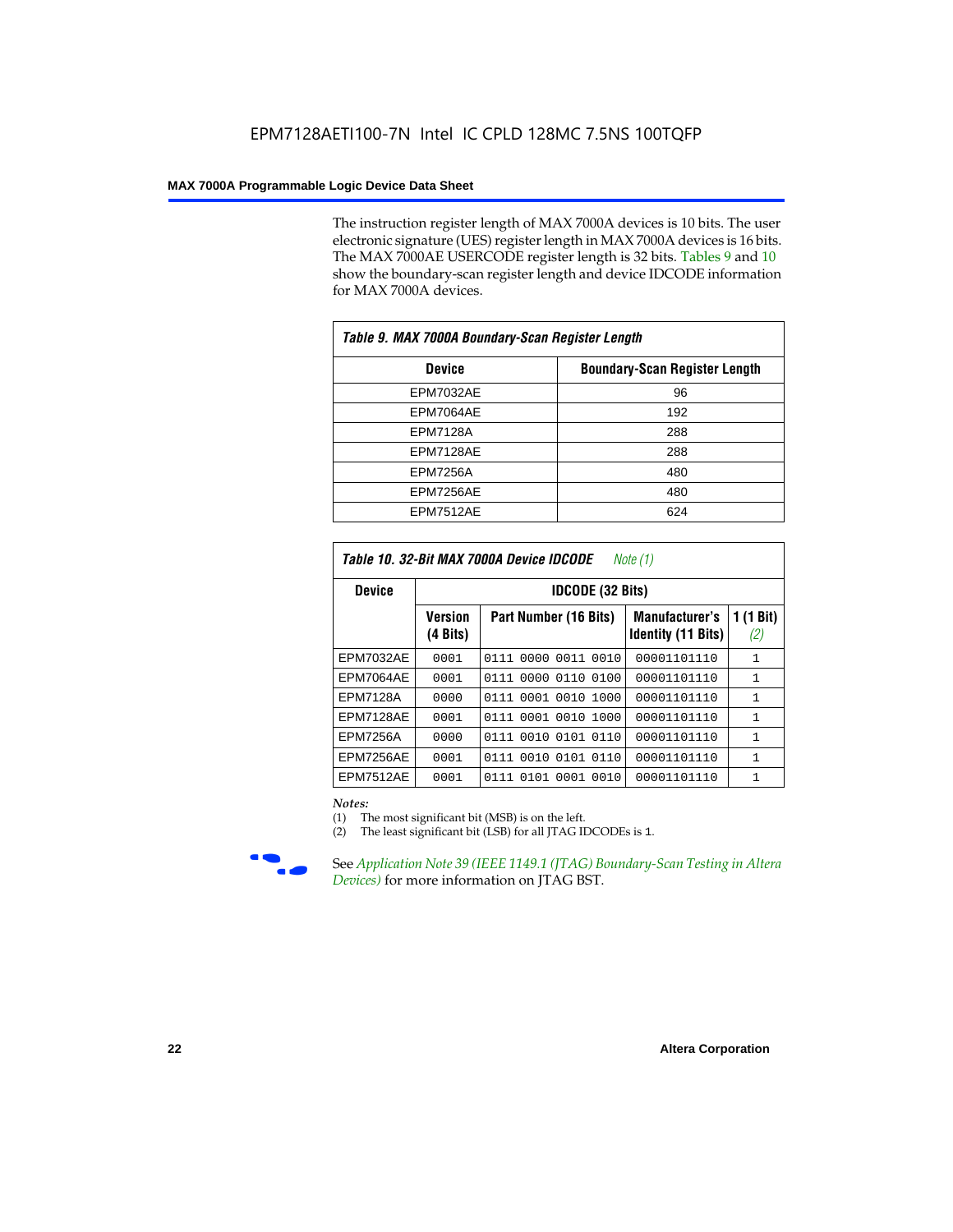Figure 8 shows timing information for the JTAG signals.



*Figure 8. MAX 7000A JTAG Waveforms*

Table 11 shows the JTAG timing parameters and values for MAX 7000A devices.

| <b>Table 11. JTAG Timing Parameters &amp; Values for MAX 7000A Devices Note (1)</b> |                                                |     |     |      |  |  |  |  |
|-------------------------------------------------------------------------------------|------------------------------------------------|-----|-----|------|--|--|--|--|
| Symbol                                                                              | <b>Parameter</b>                               | Min | Max | Unit |  |  |  |  |
| t <sub>JCP</sub>                                                                    | TCK clock period                               | 100 |     | ns   |  |  |  |  |
| t <sub>JCH</sub>                                                                    | TCK clock high time                            | 50  |     | ns   |  |  |  |  |
| tjcl                                                                                | TCK clock low time                             | 50  |     | ns   |  |  |  |  |
| tjpsu                                                                               | JTAG port setup time                           | 20  |     | ns   |  |  |  |  |
| t <sub>JPH</sub>                                                                    | JTAG port hold time                            | 45  |     | ns   |  |  |  |  |
| tjpco                                                                               | JTAG port clock to output                      |     | 25  | ns   |  |  |  |  |
| t <sub>JPZX</sub>                                                                   | JTAG port high impedance to valid output       |     | 25  | ns   |  |  |  |  |
| t <sub>JPXZ</sub>                                                                   | JTAG port valid output to high impedance       |     | 25  | ns   |  |  |  |  |
| tjssu                                                                               | Capture register setup time                    | 20  |     | ns   |  |  |  |  |
| t <sub>JSH</sub>                                                                    | Capture register hold time                     | 45  |     | ns   |  |  |  |  |
| t <sub>JSCO</sub>                                                                   | Update register clock to output                |     | 25  | ns   |  |  |  |  |
| t <sub>JSZX</sub>                                                                   | Update register high impedance to valid output |     | 25  | ns   |  |  |  |  |
| t <sub>JSXZ</sub>                                                                   | Update register valid output to high impedance |     | 25  | ns   |  |  |  |  |

*Note:*

(1) Timing parameters shown in this table apply for all specified VCCIO levels.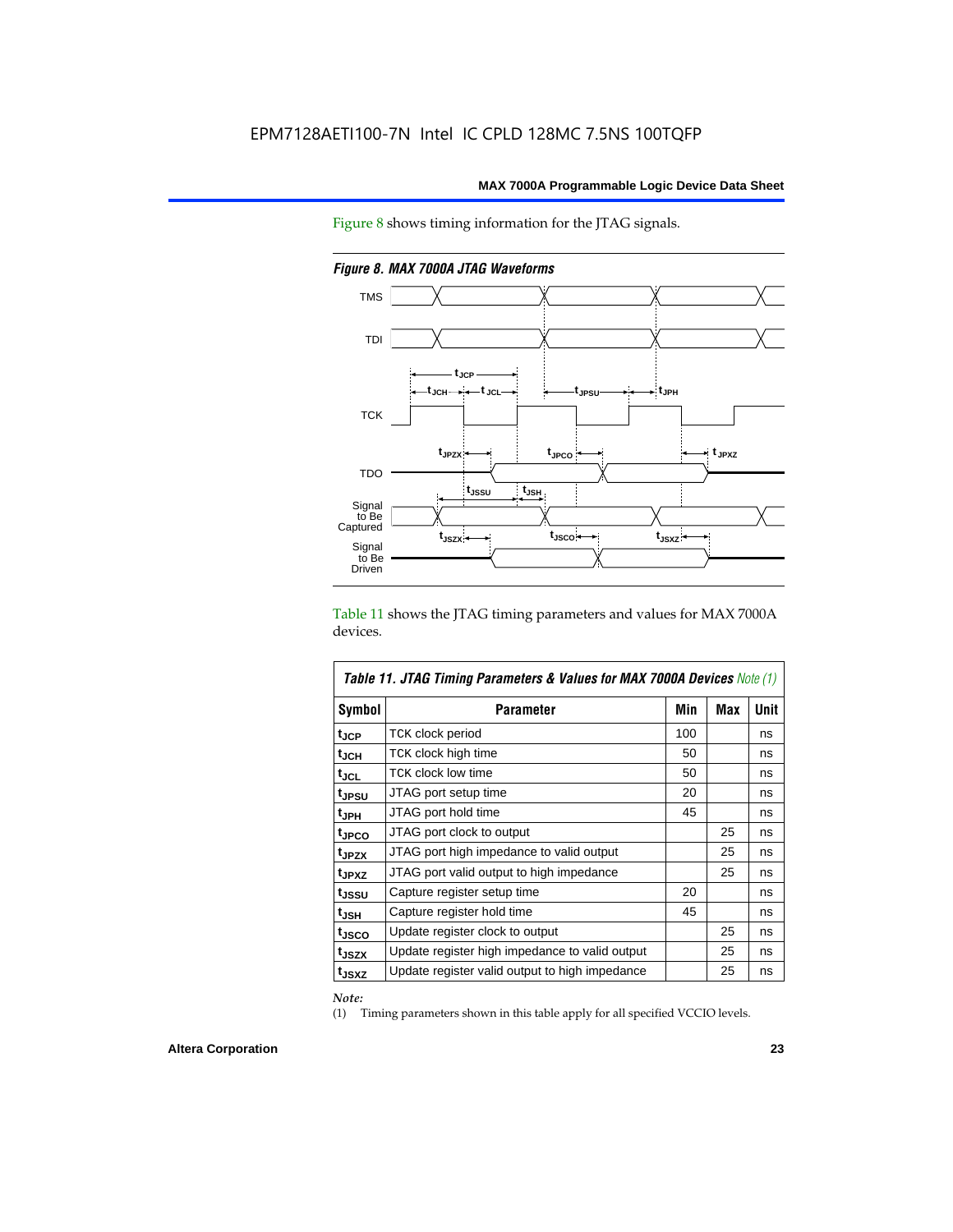# **Programmable Speed/Power Control**

MAX 7000A devices offer a power-saving mode that supports low-power operation across user-defined signal paths or the entire device. This feature allows total power dissipation to be reduced by 50% or more because most logic applications require only a small fraction of all gates to operate at maximum frequency.

The designer can program each individual macrocell in a MAX 7000A device for either high-speed (i.e., with the Turbo  $Bit^{TM}$  option turned on) or low-power operation (i.e., with the Turbo Bit option turned off). As a result, speed-critical paths in the design can run at high speed, while the remaining paths can operate at reduced power. Macrocells that run at low power incur a nominal timing delay adder (*tLPA*) for the *tLAD*, *tLAC*, *tIC*,  $t_{EN}$ ,  $t_{SEXP}$ ,  $t_{ACL}$ , and  $t_{CPPW}$  parameters.

# **Output Configuration**

MAX 7000A device outputs can be programmed to meet a variety of system-level requirements.

# **MultiVolt I/O Interface**

The MAX 7000A device architecture supports the MultiVolt I/O interface feature, which allows MAX 7000A devices to connect to systems with differing supply voltages. MAX 7000A devices in all packages can be set for 2.5-V, 3.3-V, or 5.0-V I/O pin operation. These devices have one set of VCC pins for internal operation and input buffers (VCCINT), and another set for I/O output drivers (VCCIO).

The VCCIO pins can be connected to either a 3.3-V or 2.5-V power supply, depending on the output requirements. When the VCCIO pins are connected to a 2.5-V power supply, the output levels are compatible with 2.5-V systems. When the VCCIO pins are connected to a 3.3-V power supply, the output high is at 3.3 V and is therefore compatible with 3.3-V or 5.0-V systems. Devices operating with  $V_{\text{CCIO}}$  levels lower than 3.0 V incur a slightly greater timing delay of  $t_{OD2}$  instead of  $t_{OD1}$ . Inputs can always be driven by 2.5-V, 3.3-V, or 5.0-V signals.

| Table 12. MAX 7000A MultiVolt I/O Support |                  |     |     |                          |     |     |  |
|-------------------------------------------|------------------|-----|-----|--------------------------|-----|-----|--|
| V <sub>CCIO</sub> Voltage                 | Input Signal (V) |     |     | <b>Output Signal (V)</b> |     |     |  |
|                                           | 2.5              | 3.3 | 5.0 | 2.5                      | 3.3 | 5.0 |  |
| 2.5                                       |                  |     |     |                          |     |     |  |
| 3.3                                       |                  |     |     |                          |     |     |  |

Table 12 describes the MAX 7000A MultiVolt I/O support.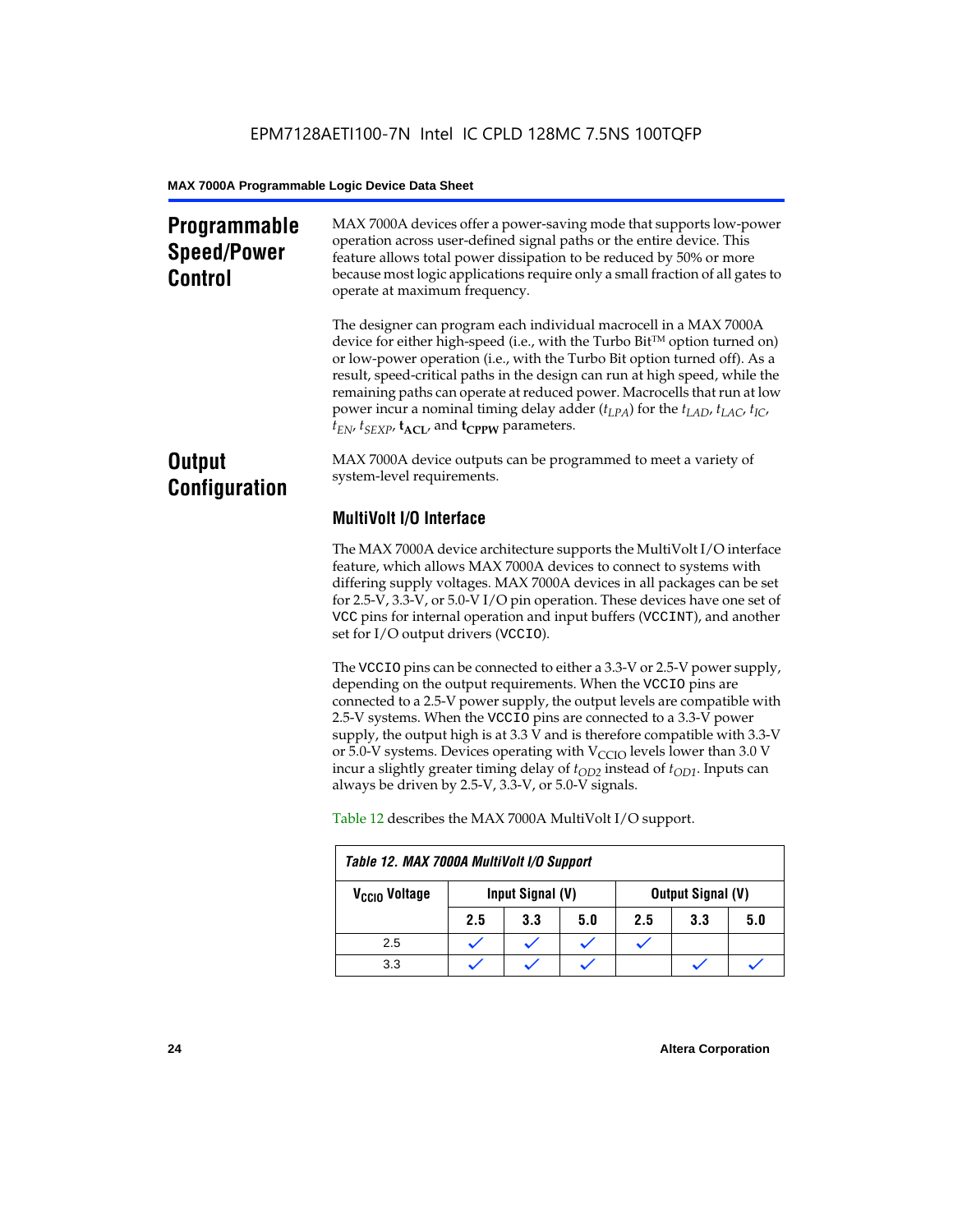# **Open-Drain Output Option**

MAX 7000A devices provide an optional open-drain (equivalent to open-collector) output for each I/O pin. This open-drain output enables the device to provide system-level control signals (e.g., interrupt and write enable signals) that can be asserted by any of several devices. This output can also provide an additional wired-OR plane.

Open-drain output pins on MAX 7000A devices (with a pull-up resistor to the 5.0-V supply) can drive 5.0-V CMOS input pins that require a high  $V<sub>IH</sub>$ . When the open-drain pin is active, it will drive low. When the pin is inactive, the resistor will pull up the trace to  $5.0$  V to meet CMOS V<sub>OH</sub> requirements. The open-drain pin will only drive low or tri-state; it will never drive high. The rise time is dependent on the value of the pull-up resistor and load impedance. The  $I_{OL}$  current specification should be considered when selecting a pull-up resistor.

# **Programmable Ground Pins**

Each unused I/O pin on MAX 7000A devices may be used as an additional ground pin. In EPM7128A and EPM7256A devices, utilizing unused I/O pins as additional ground pins requires using the associated macrocell. In MAX 7000AE devices, this programmable ground feature does not require the use of the associated macrocell; therefore, the buried macrocell is still available for user logic.

# **Slew-Rate Control**

The output buffer for each MAX 7000A I/O pin has an adjustable output slew rate that can be configured for low-noise or high-speed performance. A faster slew rate provides high-speed transitions for high-performance systems. However, these fast transitions may introduce noise transients into the system. A slow slew rate reduces system noise, but adds a nominal delay of 4 to 5 ns. When the configuration cell is turned off, the slew rate is set for low-noise performance. Each I/O pin has an individual EEPROM bit that controls the slew rate, allowing designers to specify the slew rate on a pin-by-pin basis. The slew rate control affects both the rising and falling edges of the output signal.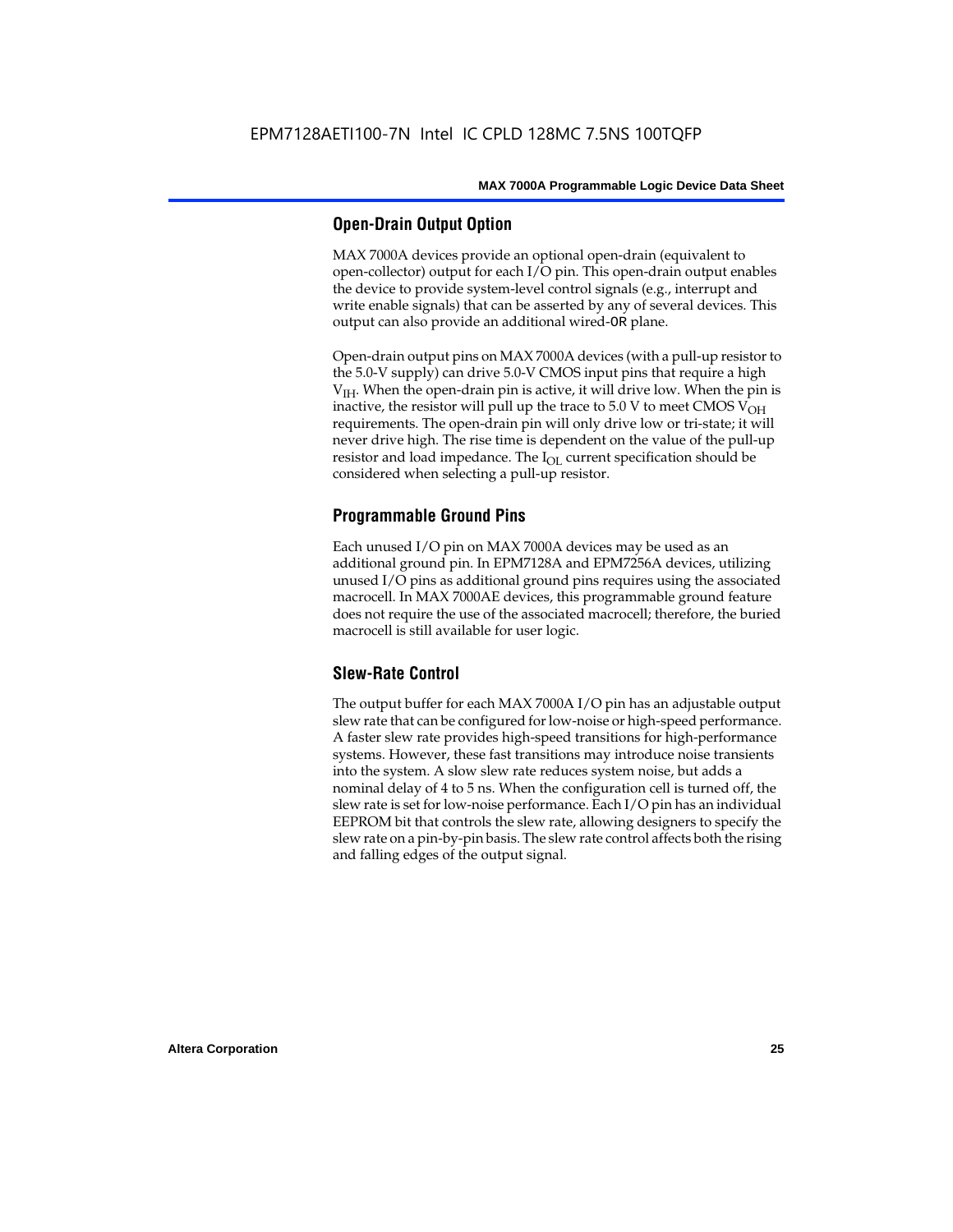| <b>Power</b><br>Sequencing &<br><b>Hot-Socketing</b> | Because MAX 7000A devices can be used in a mixed-voltage environment,<br>they have been designed specifically to tolerate any possible power-up<br>sequence. The $V_{\text{CCIO}}$ and $V_{\text{CCINT}}$ power planes can be powered in any<br>order.                                                                                                                                                                                                                                     |
|------------------------------------------------------|--------------------------------------------------------------------------------------------------------------------------------------------------------------------------------------------------------------------------------------------------------------------------------------------------------------------------------------------------------------------------------------------------------------------------------------------------------------------------------------------|
|                                                      | Signals can be driven into MAX 7000AE devices before and during power-<br>up (and power-down) without damaging the device. Additionally,<br>MAX 7000AE devices do not drive out during power-up. Once operating<br>conditions are reached, MAX 7000AE devices operate as specified by the<br>user.                                                                                                                                                                                         |
|                                                      | MAX 7000AE device I/O pins will not source or sink more than 300 µA of<br>DC current during power-up. All pins can be driven up to 5.75 V during<br>hot-socketing, except the OE1 and GLCRn pins. The OE1 and GLCRn pins<br>can be driven up to 3.6 V during hot-socketing. After $V_{\text{CCINT}}$ and $V_{\text{CCIO}}$<br>reach the recommended operating conditions, these two pins are 5.0-V<br>tolerant.                                                                            |
|                                                      | EPM7128A and EPM7256A devices do not support hot-socketing and may<br>drive out during power-up.                                                                                                                                                                                                                                                                                                                                                                                           |
| <b>Design Security</b>                               | All MAX 7000A devices contain a programmable security bit that controls<br>access to the data programmed into the device. When this bit is<br>programmed, a design implemented in the device cannot be copied or<br>retrieved. This feature provides a high level of design security because<br>programmed data within EEPROM cells is invisible. The security bit that<br>controls this function, as well as all other programmed data, is reset only<br>when the device is reprogrammed. |
| <b>Generic Testing</b>                               | MAX 7000A devices are fully tested. Complete testing of each<br>programmable EEPROM bit and all internal logic elements ensures 100%<br>programming yield. AC test measurements are taken under conditions<br>equivalent to those shown in Figure 9. Test patterns can be used and then<br>erased during early stages of the production flow.                                                                                                                                              |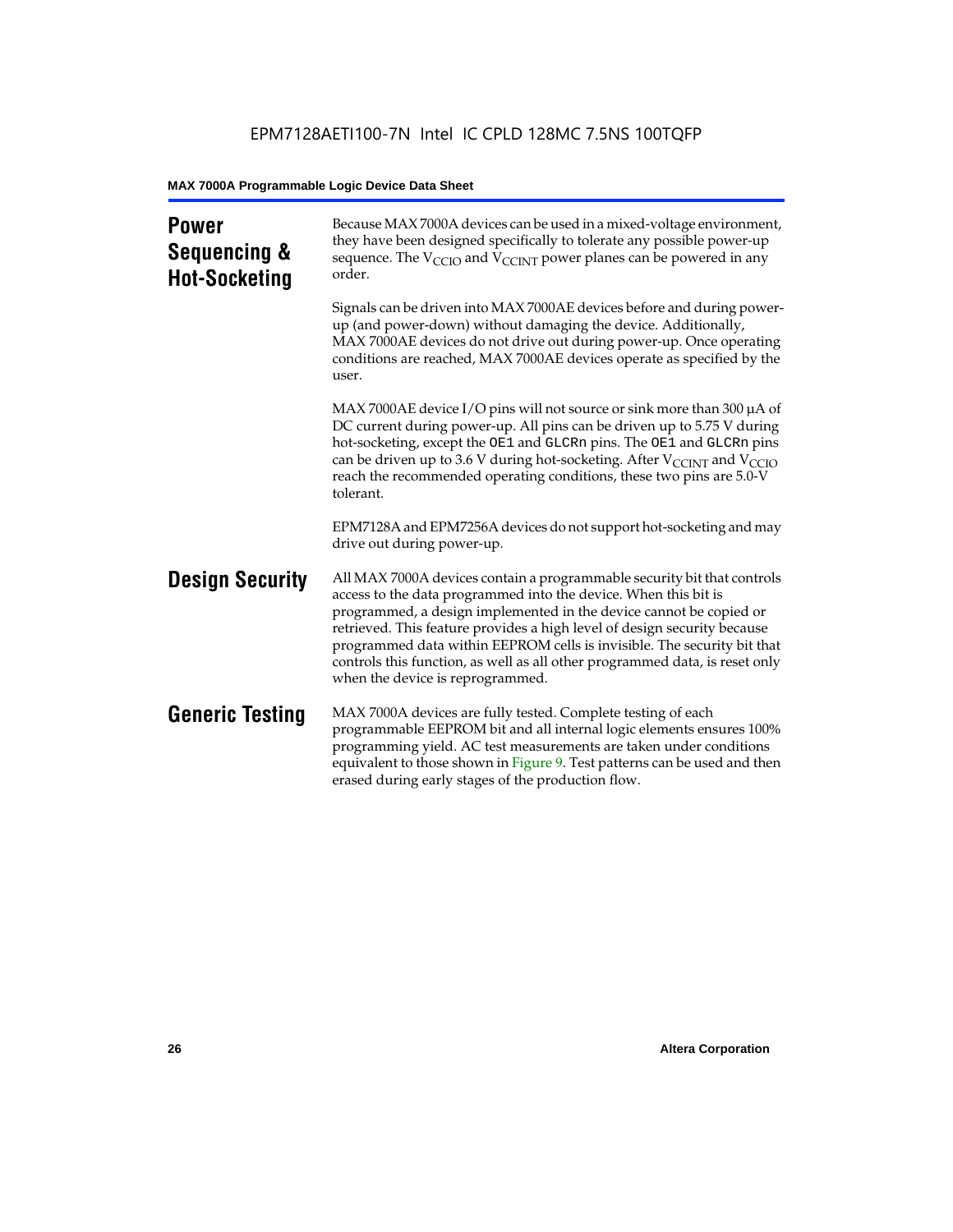#### *Figure 9. MAX 7000A AC Test Conditions*

*3.3-V outputs.*



# **Operating Conditions**

Tables 13 through 16 provide information on absolute maximum ratings, recommended operating conditions, operating conditions, and capacitance for MAX 7000A devices.

| Table 13. MAX 7000A Device Absolute Maximum Ratings<br>Note $(1)$ |                            |                                                           |        |      |              |  |  |  |  |
|-------------------------------------------------------------------|----------------------------|-----------------------------------------------------------|--------|------|--------------|--|--|--|--|
| Symbol                                                            | <b>Parameter</b>           | <b>Conditions</b>                                         | Min    | Max  | <b>Unit</b>  |  |  |  |  |
| $V_{CC}$                                                          | Supply voltage             | With respect to ground $(2)$                              | $-0.5$ | 4.6  | V            |  |  |  |  |
| $V_{I}$                                                           | DC input voltage           |                                                           | $-2.0$ | 5.75 | $\vee$       |  |  |  |  |
| $I_{OUT}$                                                         | DC output current, per pin |                                                           | $-25$  | 25   | mA           |  |  |  |  |
| <b>T<sub>STG</sub></b>                                            | Storage temperature        | No bias                                                   | $-65$  | 150  | $^{\circ}$ C |  |  |  |  |
| $T_A$                                                             | Ambient temperature        | Under bias                                                | $-65$  | 135  | $^{\circ}$ C |  |  |  |  |
| $T_{\rm J}$                                                       | Junction temperature       | BGA, FineLine BGA, PQFP, and<br>TQFP packages, under bias |        | 135  | $^{\circ}$ C |  |  |  |  |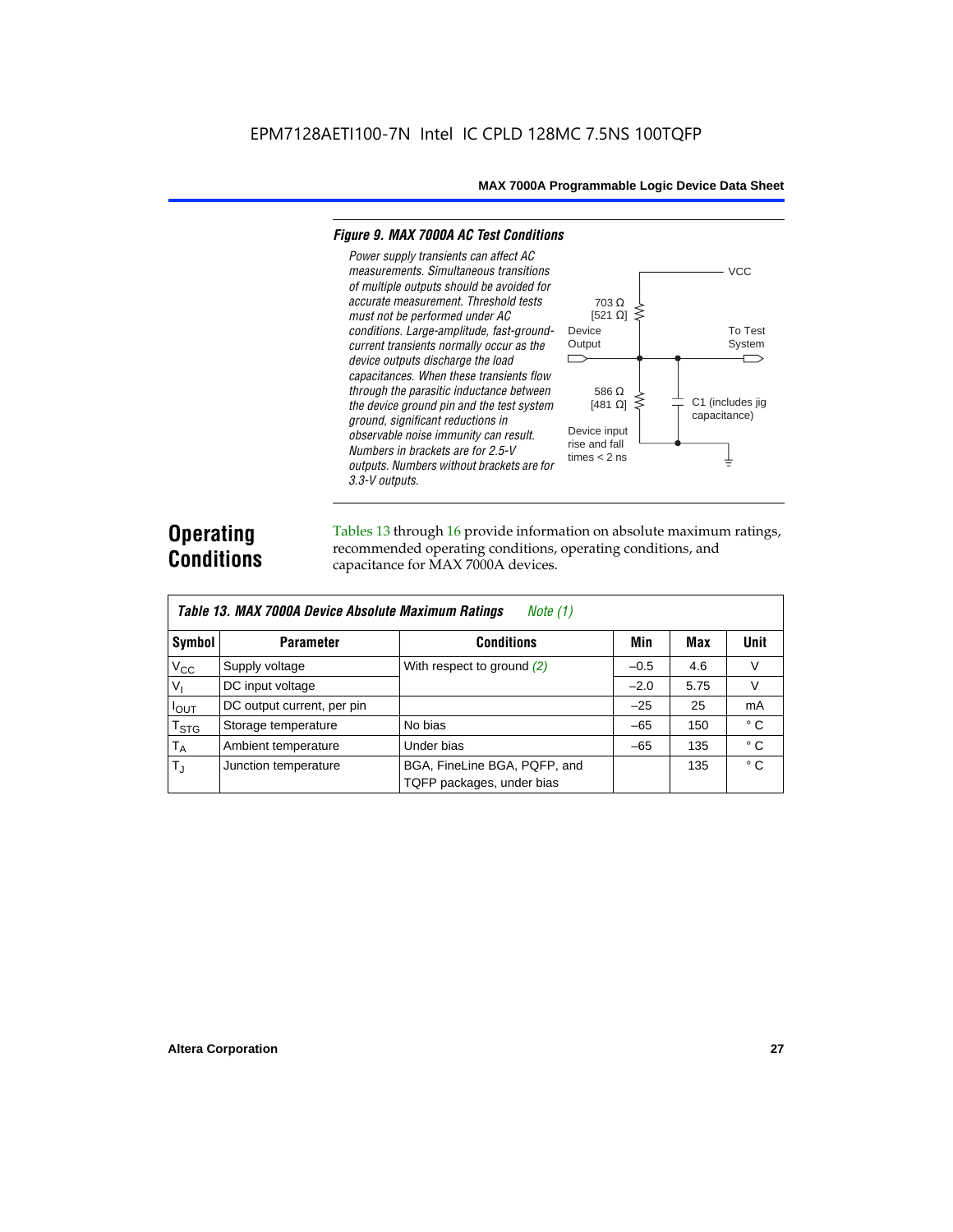# EPM7128AETI100-7N Intel IC CPLD 128MC 7.5NS 100TQFP

|                          | <b>Table 14. MAX 7000A Device Recommended Operating Conditions</b> |                      |          |                   |              |  |  |  |  |  |
|--------------------------|--------------------------------------------------------------------|----------------------|----------|-------------------|--------------|--|--|--|--|--|
| Symbol                   | <b>Parameter</b>                                                   | <b>Conditions</b>    | Min      | Max               | Unit         |  |  |  |  |  |
| <b>V<sub>CCINT</sub></b> | Supply voltage for internal logic<br>and input buffers             | (3), (13)            | 3.0      | 3.6               | $\vee$       |  |  |  |  |  |
| V <sub>CCIO</sub>        | Supply voltage for output<br>drivers, 3.3-V operation              | (3)                  | 3.0      | 3.6               | $\vee$       |  |  |  |  |  |
|                          | Supply voltage for output<br>drivers, 2.5-V operation              | (3)                  | 2.3      | 2.7               | $\vee$       |  |  |  |  |  |
| $V_{\text{CCISP}}$       | Supply voltage during in-<br>system programming                    |                      | 3.0      | 3.6               | $\vee$       |  |  |  |  |  |
| $V_{I}$                  | Input voltage                                                      | (4)                  | $-0.5$   | 5.75              | $\vee$       |  |  |  |  |  |
| $V_{\rm O}$              | Output voltage                                                     |                      | $\Omega$ | V <sub>ccio</sub> | $\vee$       |  |  |  |  |  |
| $T_A$                    | Ambient temperature                                                | Commercial range     | $\Omega$ | 70                | $^{\circ}$ C |  |  |  |  |  |
|                          |                                                                    | Industrial range (5) | $-40$    | 85                | $^{\circ}$ C |  |  |  |  |  |
| $T_{\rm J}$              | Junction temperature                                               | Commercial range     | $\Omega$ | 90                | $^{\circ}$ C |  |  |  |  |  |
|                          |                                                                    | Industrial range (5) | $-40$    | 105               | $^{\circ}$ C |  |  |  |  |  |
|                          |                                                                    | Extended range (5)   | $-40$    | 130               | $^{\circ}$ C |  |  |  |  |  |
| $t_{\mathsf{R}}$         | Input rise time                                                    |                      |          | 40                | ns           |  |  |  |  |  |
| $t_F$                    | Input fall time                                                    |                      |          | 40                | ns           |  |  |  |  |  |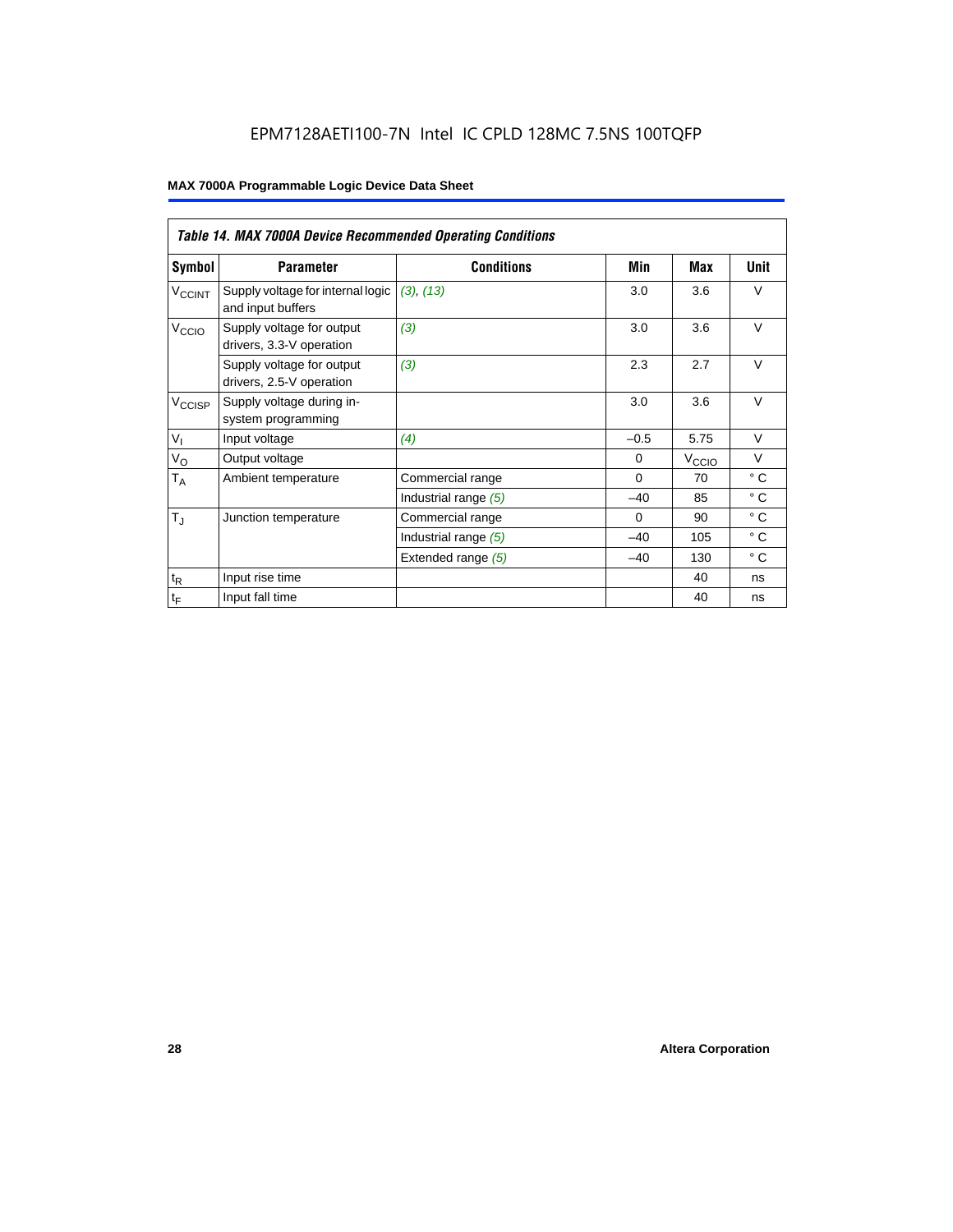|                  | <b>Table 15. MAX 7000A Device DC Operating Conditions</b><br>Note (6)           |                                                                             |                 |      |             |  |  |  |  |  |
|------------------|---------------------------------------------------------------------------------|-----------------------------------------------------------------------------|-----------------|------|-------------|--|--|--|--|--|
| Symbol           | <b>Parameter</b>                                                                | <b>Conditions</b>                                                           | Min             | Max  | <b>Unit</b> |  |  |  |  |  |
| V <sub>IH</sub>  | High-level input voltage                                                        |                                                                             | 1.7             | 5.75 | $\vee$      |  |  |  |  |  |
| $V_{IL}$         | Low-level input voltage                                                         |                                                                             | $-0.5$          | 0.8  | V           |  |  |  |  |  |
| $V_{OH}$         | 3.3-V high-level TTL output<br>voltage                                          | $I_{OH} = -8$ mA DC, $V_{CCIO} = 3.00$ V (7)                                | 2.4             |      | $\vee$      |  |  |  |  |  |
|                  | 3.3-V high-level CMOS output<br>voltage                                         | $I_{OH} = -0.1$ mA DC, $V_{CClO} = 3.00$ V<br>(7)                           | $V_{CCD}$ – 0.2 |      | $\vee$      |  |  |  |  |  |
|                  | 2.5-V high-level output voltage $ I_{OH} = -100 \mu A DC$ , $V_{CClO} = 2.30 V$ | 2.1                                                                         |                 | V    |             |  |  |  |  |  |
|                  |                                                                                 | $I_{OH} = -1$ mA DC, $V_{CCIO} = 2.30$ V (7)                                | 2.0             |      | $\vee$      |  |  |  |  |  |
|                  |                                                                                 | $I_{OH} = -2$ mA DC, $V_{CCIO} = 2.30$ V (7)                                | 1.7             |      | $\vee$      |  |  |  |  |  |
| $V_{OL}$         | 3.3-V low-level TTL output<br>voltage                                           | $I_{OL}$ = 8 mA DC, $V_{CCIO}$ = 3.00 V (8)                                 |                 | 0.45 | V           |  |  |  |  |  |
|                  | 3.3-V low-level CMOS output<br>voltage                                          | $I_{\text{OI}} = 0.1 \text{ mA DC}$ , $V_{\text{CCl}} = 3.00 \text{ V}$ (8) |                 | 0.2  | V           |  |  |  |  |  |
|                  | 2.5-V low-level output voltage                                                  | $I_{OL}$ = 100 µA DC, $V_{CCIO}$ = 2.30 V (8)                               |                 | 0.2  | $\vee$      |  |  |  |  |  |
|                  |                                                                                 | $I_{OL}$ = 1 mA DC, $V_{CCIO}$ = 2.30 V (8)                                 |                 | 0.4  | $\vee$      |  |  |  |  |  |
|                  |                                                                                 | $I_{OL}$ = 2 mA DC, $V_{CCIO}$ = 2.30 V (8)                                 |                 | 0.7  | V           |  |  |  |  |  |
| $I_{\rm L}$      | Input leakage current                                                           | $V_1 = -0.5$ to 5.5 V (9)                                                   | $-10$           | 10   | μA          |  |  |  |  |  |
| $I_{OZ}$         | Tri-state output off-state<br>current                                           | $V_1 = -0.5$ to 5.5 V (9)                                                   | $-10$           | 10   | μA          |  |  |  |  |  |
| $R_{\text{ISP}}$ | Value of I/O pin pull-up resistor                                               | $V_{\text{CCIO}}$ = 3.0 to 3.6 V (10)                                       | 20              | 50   | $k\Omega$   |  |  |  |  |  |
|                  | during in-system programming                                                    | $V_{\text{CCIO}}$ = 2.3 to 2.7 V (10)                                       | 30              | 80   | $k\Omega$   |  |  |  |  |  |
|                  | or during power-up                                                              | $V_{\text{CCIO}} = 2.3$ to 3.6 V (11)                                       | 20              | 74   | $k\Omega$   |  |  |  |  |  |

| Table 16. MAX 7000A Device Capacitance | Note (12) |
|----------------------------------------|-----------|
|                                        |           |

| Symbol    | <b>Parameter</b>      | <b>Conditions</b>                   | Min | Max | Unit |
|-----------|-----------------------|-------------------------------------|-----|-----|------|
| $C_{IN}$  | Input pin capacitance | $V_{IN} = 0 V$ , f = 1.0 MHz        |     |     | рF   |
| $C_{I/O}$ | I/O pin capacitance   | $V_{\text{OUT}} = 0 V, f = 1.0 MHz$ |     |     | рF   |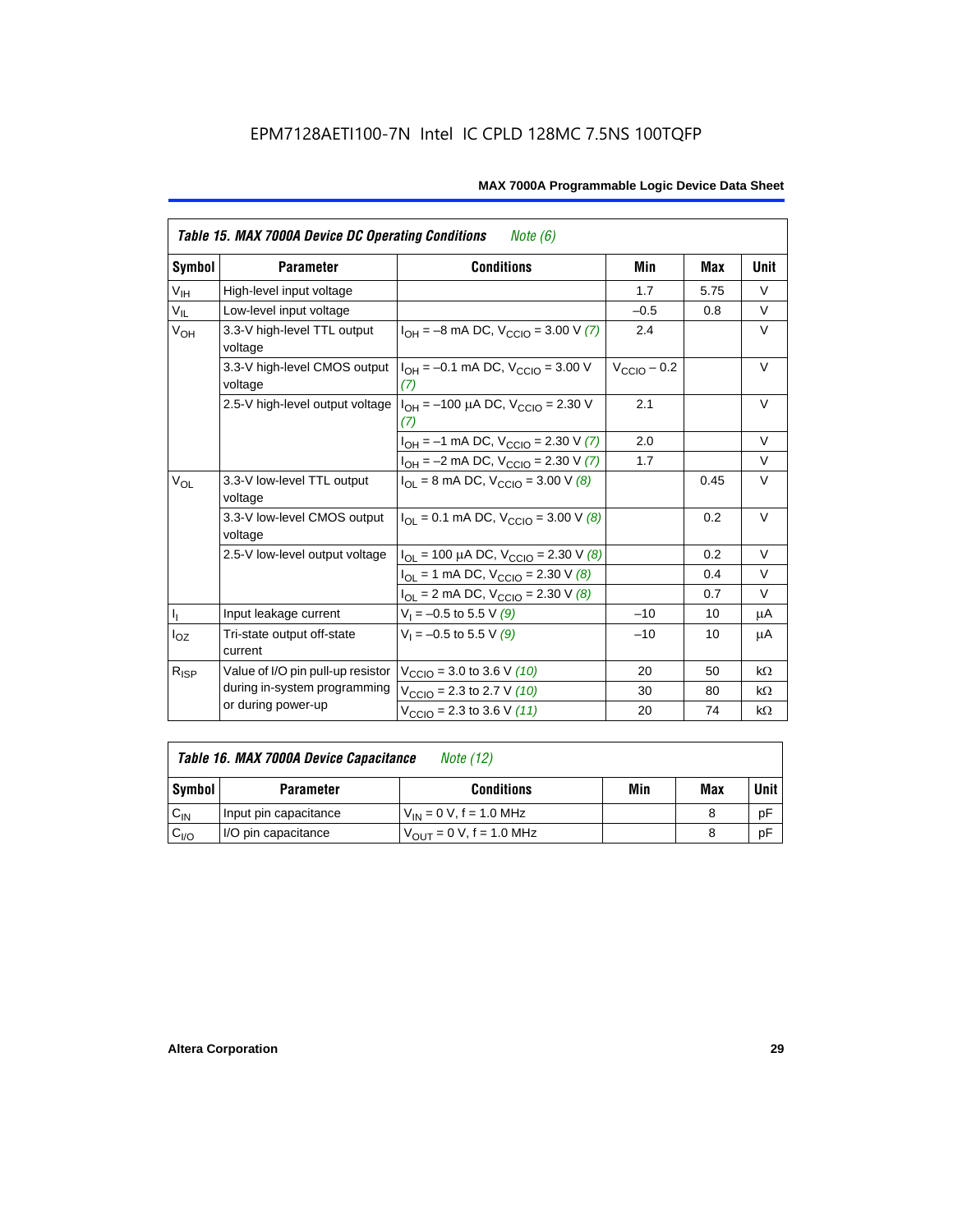#### *Notes to tables:*

- (1) See the *Operating Requirements for Altera Devices Data Sheet.*
- Minimum DC input voltage is –0.5 V. During transitions, the inputs may undershoot to –2.0 V for input currents less than 100 mA and periods shorter than 20 ns.
- (3) For EPM7128A and EPM7256A devices only,  $V_{CC}$  must rise monotonically.
- (4) In MAX 7000AE devices, all pins, including dedicated inputs, I/O pins, and JTAG pins, may be driven before V<sub>CCINT</sub> and V<sub>CCIO</sub> are powered.
- (5) These devices support in-system programming for –40° to 100° C. For in-system programming support between –40° and 0° C, contact Altera Applications.
- (6) These values are specified under the recommended operating conditions shown in Table 14 on page 28.
- (7) The parameter is measured with 50% of the outputs each sourcing the specified current. The  $I_{OH}$  parameter refers to high-level TTL or CMOS output current.
- (8) The parameter is measured with 50% of the outputs each sinking the specified current. The  $I_{OL}$  parameter refers to low-level TTL or CMOS output current.
- (9) This value is specified for normal device operation. For MAX 7000AE devices, the maximum leakage current during power-up is ±300 µA. For EPM7128A and EPM7256A devices, leakage current during power-up is not specified.
- (10) For EPM7128A and EPM7256A devices, this pull-up exists while a device is programmed in-system.
- (11) For MAX 7000AE devices, this pull-up exists while devices are programmed in-system and in unprogrammed devices during power-up.
- (12) Capacitance is measured at 25 °C and is sample-tested only. The OE1 pin (high-voltage pin during programming) has a maximum capacitance of 20 pF.
- (13) The POR time for MAX 7000AE devices (except MAX 7128A and MAX 7256A devices) does not exceed 100 µs. The sufficient V<sub>CCINT</sub> voltage level for POR is 3.0 V. The device is fully initialized within the POR time after V<sub>CCINT</sub> reaches the sufficient POR voltage level.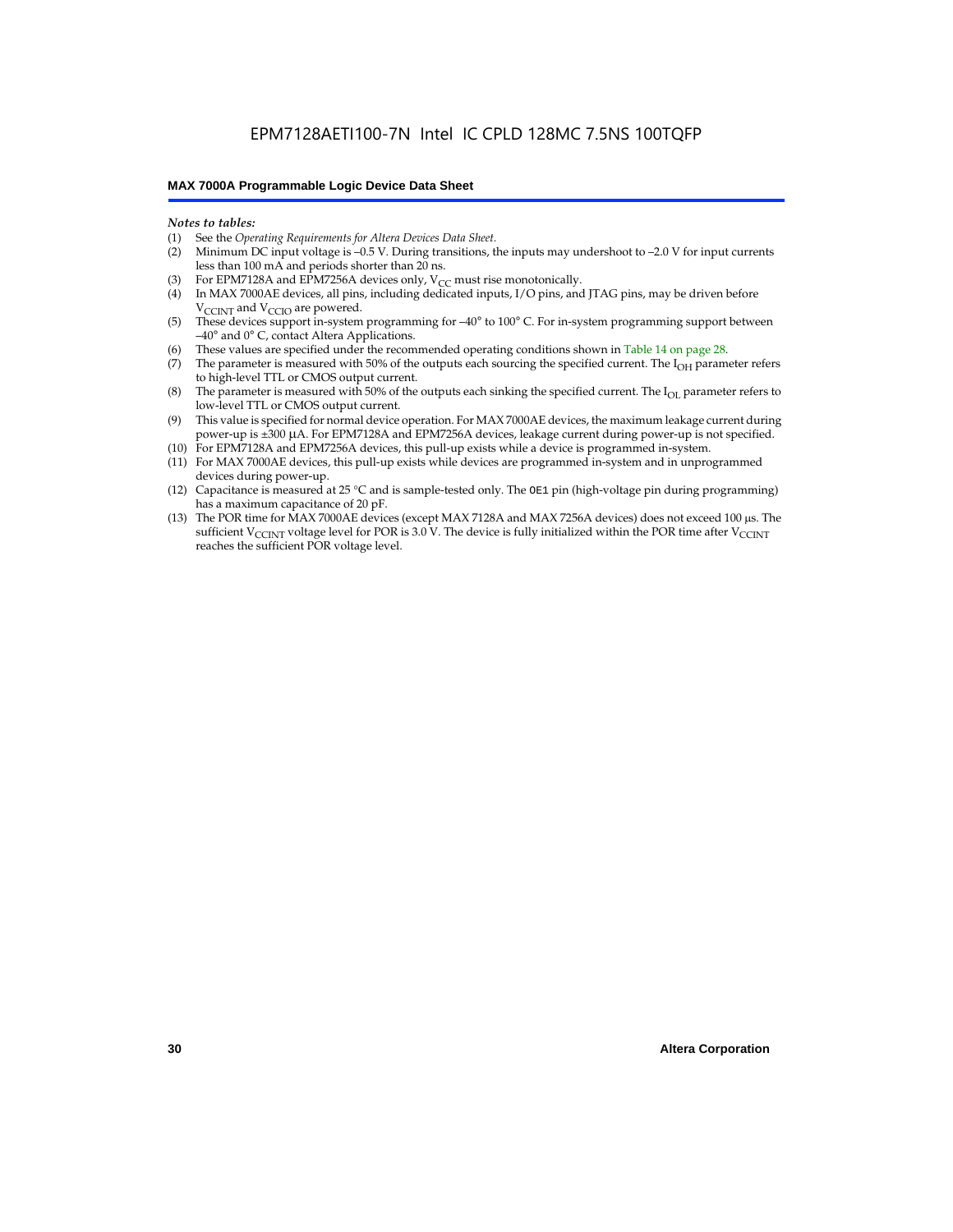Figure 10 shows the typical output drive characteristics of MAX 7000A devices.





**Timing Model** MAX 7000A device timing can be analyzed with the Altera software, a variety of popular industry-standard EDA simulators and timing analyzers, or with the timing model shown in Figure 11. MAX 7000A devices have predictable internal delays that enable the designer to determine the worst-case timing of any design. The software provides timing simulation, point-to-point delay prediction, and detailed timing analysis for device-wide performance evaluation.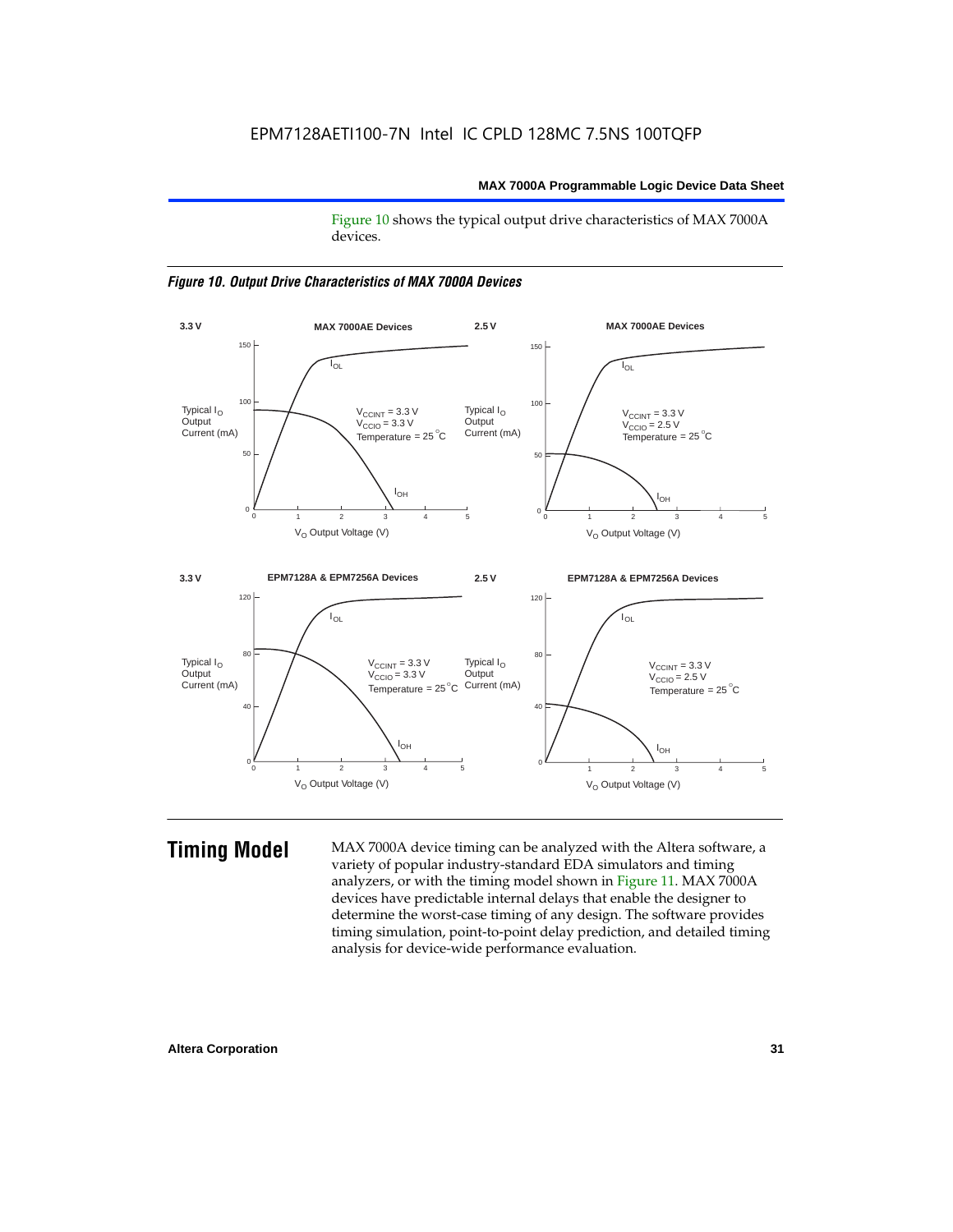



The timing characteristics of any signal path can be derived from the timing model and parameters of a particular device. External timing parameters, which represent pin-to-pin timing delays, can be calculated as the sum of internal parameters. Figure 12 shows the timing relationship between internal and external delay parameters.



f See *Application Note 94 (Understanding MAX 7000 Timing)* for more information.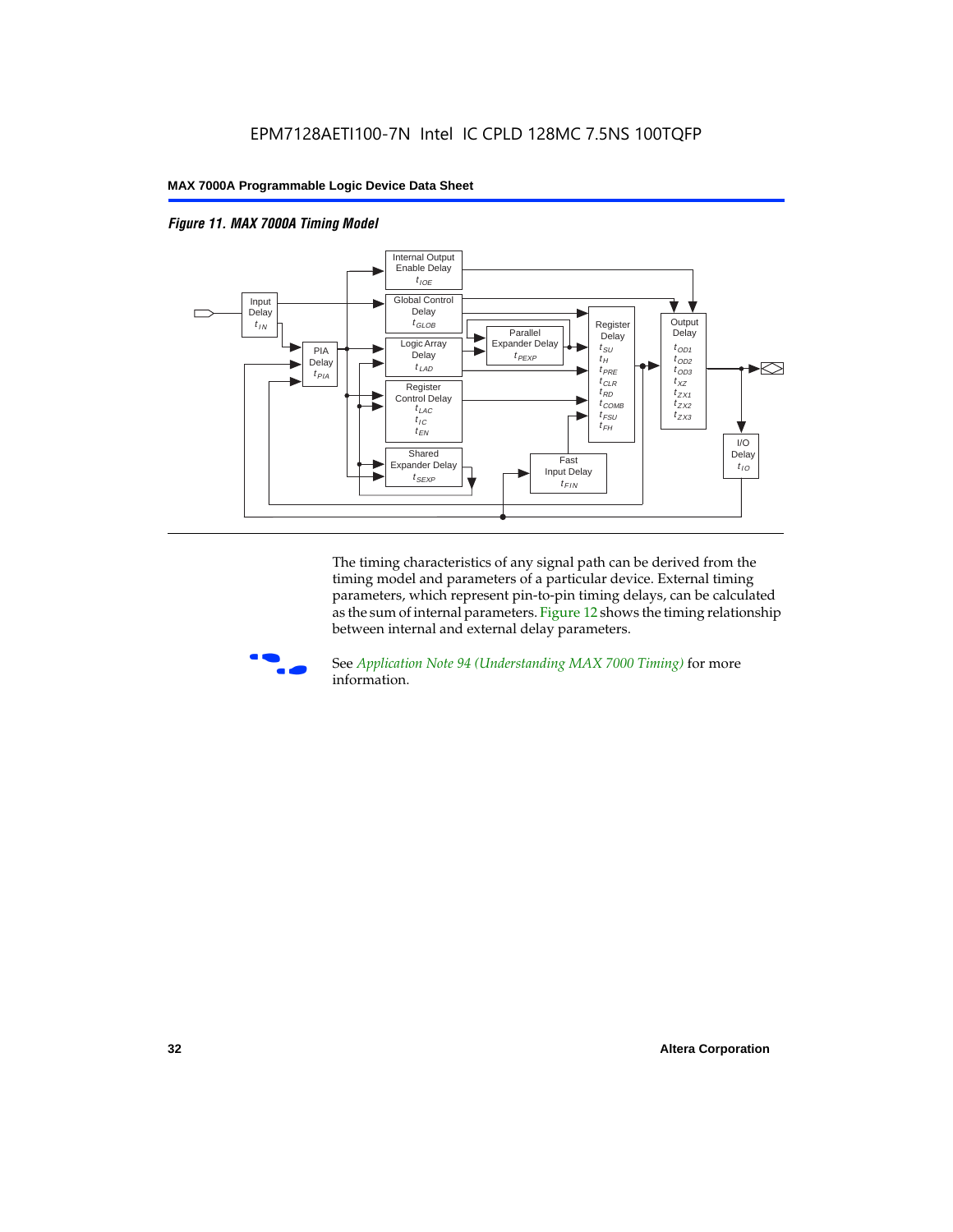#### *Figure 12. MAX 7000A Switching Waveforms*

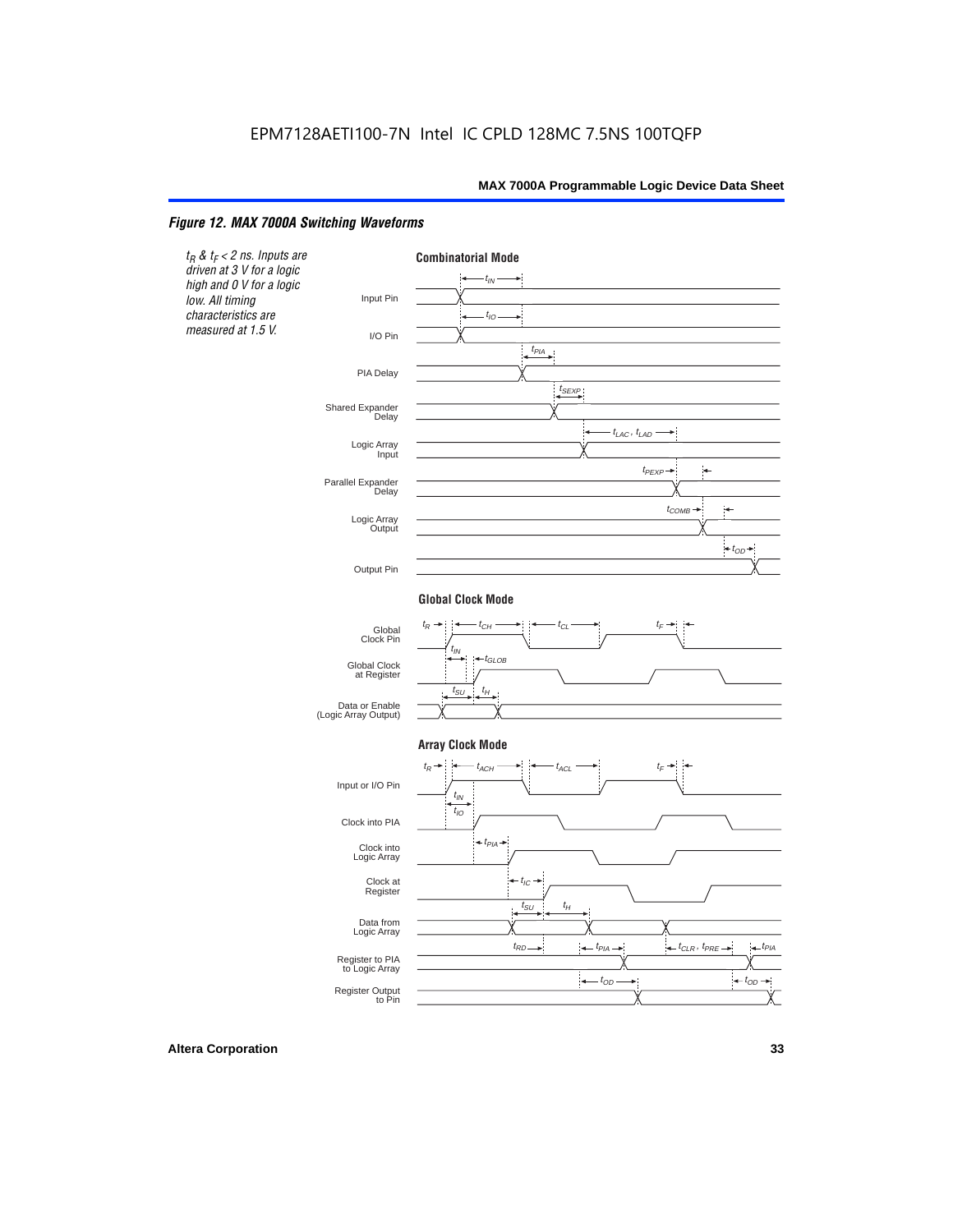Tables 17 through 30 show EPM7032AE, EPM7064AE, EPM7128AE, EPM7256AE, EPM7512AE, EPM7128A, and EPM7256A timing information.

|                  | <b>Table 17. EPM7032AE External Timing Parameters</b><br>Note $(1)$ |                    |       |            |                    |            |       |     |             |
|------------------|---------------------------------------------------------------------|--------------------|-------|------------|--------------------|------------|-------|-----|-------------|
| Symbol           | <b>Parameter</b>                                                    | <b>Conditions</b>  |       |            | <b>Speed Grade</b> |            |       |     | <b>Unit</b> |
|                  |                                                                     |                    |       | $-4$       | $-7$               |            | $-10$ |     |             |
|                  |                                                                     |                    | Min   | <b>Max</b> | Min                | <b>Max</b> | Min   | Max |             |
| t <sub>PD1</sub> | Input to non-registered<br>output                                   | $C1 = 35$ pF $(2)$ |       | 4.5        |                    | 7.5        |       | 10  | ns          |
| t <sub>PD2</sub> | I/O input to non-registered<br>output                               | $C1 = 35 pF(2)$    |       | 4.5        |                    | 7.5        |       | 10  | ns          |
| $t_{\text{SU}}$  | Global clock setup time                                             | (2)                | 2.9   |            | 4.7                |            | 6.3   |     | ns          |
| $t_H$            | Global clock hold time                                              | (2)                | 0.0   |            | 0.0                |            | 0.0   |     | ns          |
| t <sub>FSU</sub> | Global clock setup time of<br>fast input                            |                    | 2.5   |            | 3.0                |            | 3.0   |     | ns          |
| $t_{FH}$         | Global clock hold time of<br>fast input                             |                    | 0.0   |            | 0.0                |            | 0.0   |     | ns          |
| $t_{CO1}$        | Global clock to output delay                                        | $C1 = 35 pF$       | 1.0   | 3.0        | 1.0                | 5.0        | 1.0   | 6.7 | ns          |
| $t_{CH}$         | Global clock high time                                              |                    | 2.0   |            | 3.0                |            | 4.0   |     | ns          |
| $t_{CL}$         | Global clock low time                                               |                    | 2.0   |            | 3.0                |            | 4.0   |     | ns          |
| $t_{ASU}$        | Array clock setup time                                              | (2)                | 1.6   |            | 2.5                |            | 3.6   |     | ns          |
| t <sub>AH</sub>  | Array clock hold time                                               | (2)                | 0.3   |            | 0.5                |            | 0.5   |     | ns          |
| $t_{ACO1}$       | Array clock to output delay                                         | $C1 = 35 pF(2)$    | 1.0   | 4.3        | 1.0                | 7.2        | 1.0   | 9.4 | ns          |
| $t_{ACH}$        | Array clock high time                                               |                    | 2.0   |            | 3.0                |            | 4.0   |     | ns          |
| $t_{ACL}$        | Array clock low time                                                |                    | 2.0   |            | 3.0                |            | 4.0   |     | ns          |
| tcppw            | Minimum pulse width for<br>clear and preset                         | (3)                | 2.0   |            | 3.0                |            | 4.0   |     | ns          |
| $t_{\text{CNT}}$ | Minimum global clock<br>period                                      | (2)                |       | 4.4        |                    | 7.2        |       | 9.7 | ns          |
| $f_{CNT}$        | Maximum internal global<br>clock frequency                          | (2), (4)           | 227.3 |            | 138.9              |            | 103.1 |     | <b>MHz</b>  |
| $t_{ACNT}$       | Minimum array clock period                                          | (2)                |       | 4.4        |                    | 7.2        |       | 9.7 | ns          |
| <b>fACNT</b>     | Maximum internal array<br>clock frequency                           | (2), (4)           | 227.3 |            | 138.9              |            | 103.1 |     | <b>MHz</b>  |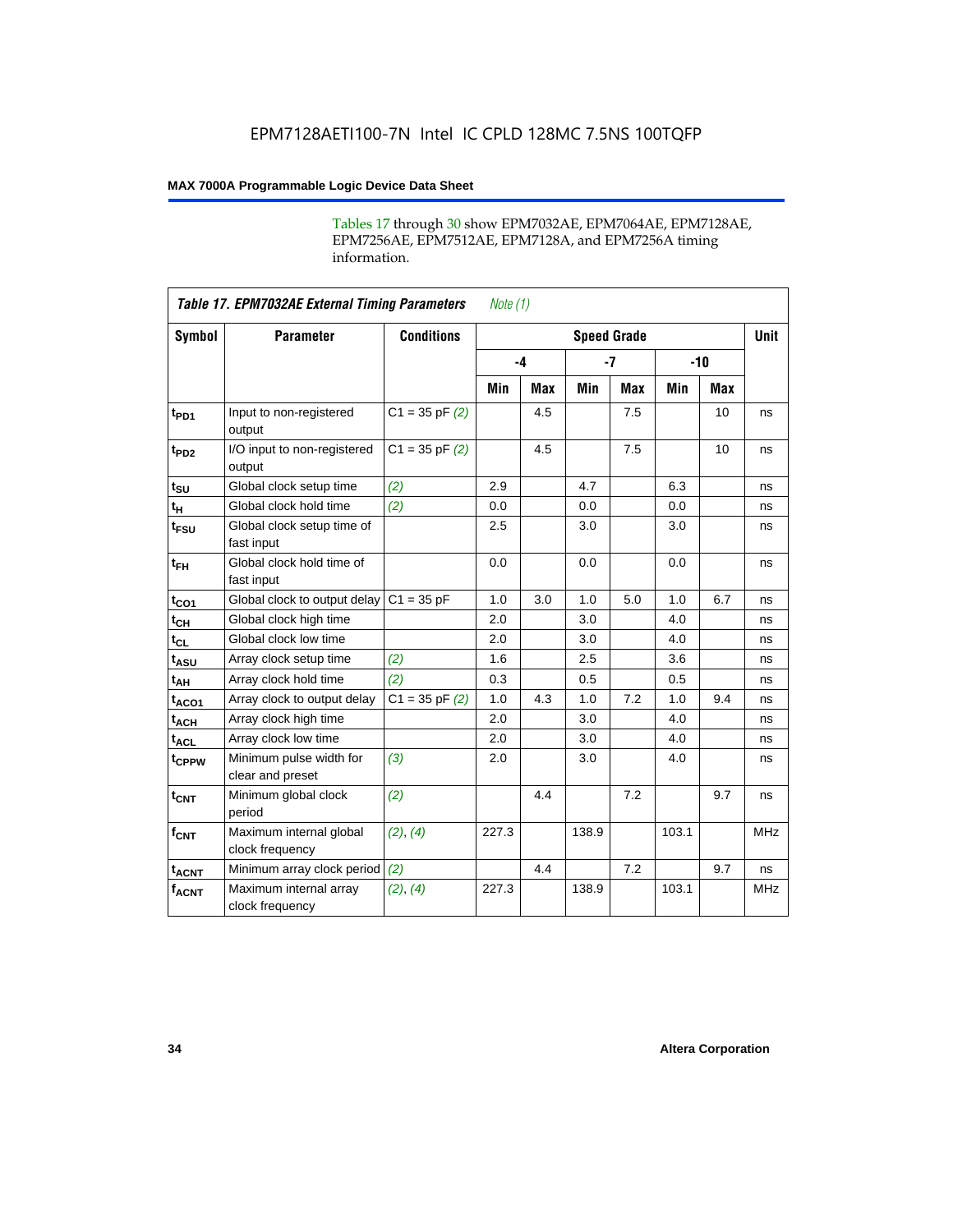|                    | Table 18. EPM7032AE Internal Timing Parameters (Part 1 of 2)<br>Note $(1)$                                   |                     |     |     |     |                    |     |      |             |
|--------------------|--------------------------------------------------------------------------------------------------------------|---------------------|-----|-----|-----|--------------------|-----|------|-------------|
| <b>Symbol</b>      | <b>Parameter</b>                                                                                             | <b>Conditions</b>   |     |     |     | <b>Speed Grade</b> |     |      | <b>Unit</b> |
|                    |                                                                                                              | -4                  |     | -7  |     | -10                |     |      |             |
|                    |                                                                                                              |                     | Min | Max | Min | Max                | Min | Max  |             |
| $t_{IN}$           | Input pad and buffer delay                                                                                   |                     |     | 0.7 |     | 1.2                |     | 1.5  | ns          |
| $t_{IO}$           | I/O input pad and buffer<br>delay                                                                            |                     |     | 0.7 |     | 1.2                |     | 1.5  | ns          |
| $t_{\sf FIN}$      | Fast input delay                                                                                             |                     |     | 2.3 |     | 2.8                |     | 3.4  | ns          |
| $t_{SEXP}$         | Shared expander delay                                                                                        |                     |     | 1.9 |     | 3.1                |     | 4.0  | ns          |
| t <sub>PEXP</sub>  | Parallel expander delay                                                                                      |                     |     | 0.5 |     | 0.8                |     | 1.0  | ns          |
| $t_{LAD}$          | Logic array delay                                                                                            |                     |     | 1.5 |     | 2.5                |     | 3.3  | ns          |
| $t_{LAC}$          | Logic control array delay                                                                                    |                     |     | 0.6 |     | 1.0                |     | 1.2  | ns          |
| $t_{IOE}$          | Internal output enable delay                                                                                 |                     |     | 0.0 |     | 0.0                |     | 0.0  | ns          |
| $t_{OD1}$          | Output buffer and pad<br>delay, slow slew rate $=$ off<br>$V_{\text{CCIO}} = 3.3 \text{ V}$                  | $C1 = 35 pF$        |     | 0.8 |     | 1.3                |     | 1.8  | ns          |
| $t_{OD2}$          | Output buffer and pad<br>delay, slow slew rate $=$ off<br>$V_{\text{CCIO}}$ = 2.5 V                          | $C1 = 35 pF$<br>(5) |     | 1.3 |     | 1.8                |     | 2.3  | ns          |
| $t_{OD3}$          | Output buffer and pad<br>delay, slow slew rate $=$ on<br>$V_{\text{CCIO}} = 2.5 \text{ V or } 3.3 \text{ V}$ | $C1 = 35 pF$        |     | 5.8 |     | 6.3                |     | 6.8  | ns          |
| $t_{ZX1}$          | Output buffer enable delay,<br>slow slew rate $=$ off<br>$V_{\text{CCIO}} = 3.3 \text{ V}$                   | $C1 = 35 pF$        |     | 4.0 |     | 4.0                |     | 5.0  | ns          |
| $t_{ZX2}$          | Output buffer enable delay,<br>slow slew rate $=$ off<br>$V_{\text{CCIO}}$ = 2.5 V                           | $C1 = 35 pF$<br>(5) |     | 4.5 |     | 4.5                |     | 5.5  | ns          |
| $t_{ZX3}$          | Output buffer enable delay,<br>slow slew rate $=$ on<br>$V_{\text{CCIO}} = 3.3 \text{ V}$                    | $C1 = 35 pF$        |     | 9.0 |     | 9.0                |     | 10.0 | ns          |
| $t_{\mathsf{XZ}}$  | Output buffer disable delay                                                                                  | $C1 = 5pF$          |     | 4.0 |     | 4.0                |     | 5.0  | ns          |
| $t_{\text{SU}}$    | Register setup time                                                                                          |                     | 1.3 |     | 2.0 |                    | 2.8 |      | ns          |
| $t_H$              | Register hold time                                                                                           |                     | 0.6 |     | 1.0 |                    | 1.3 |      | ns          |
| $t_{\mathit{FSU}}$ | Register setup time of fast<br>input                                                                         |                     | 1.0 |     | 1.5 |                    | 1.5 |      | ns          |
| $t_{FH}$           | Register hold time of fast<br>input                                                                          |                     | 1.5 |     | 1.5 |                    | 1.5 |      | ns          |
| $t_{RD}$           | Register delay                                                                                               |                     |     | 0.7 |     | 1.2                |     | 1.5  | ns          |
| $t_{COMB}$         | Combinatorial delay                                                                                          |                     |     | 0.6 |     | 1.0                |     | 1.3  | ns          |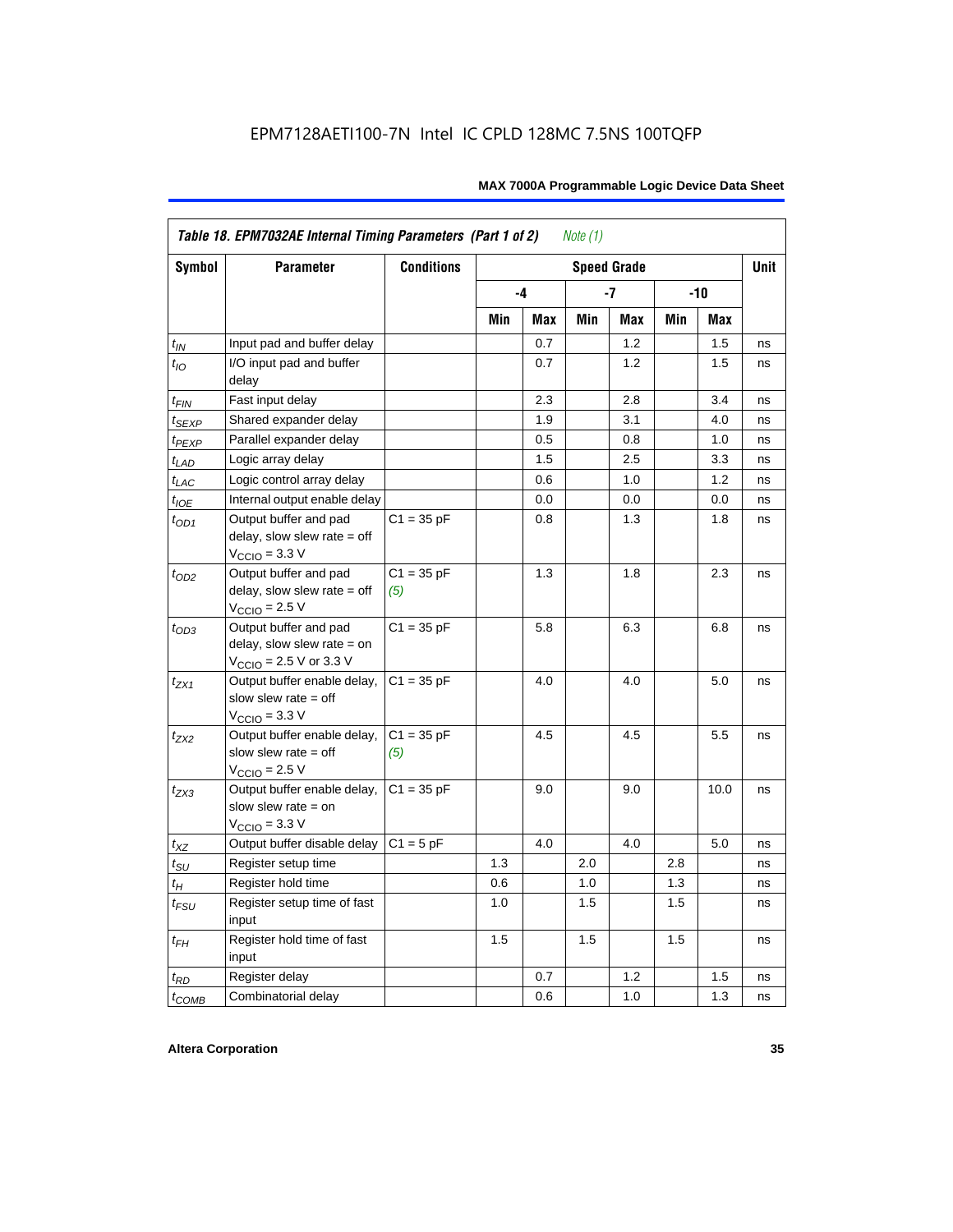| Table 18. EPM7032AE Internal Timing Parameters (Part 2 of 2)<br>Note (1) |                      |                   |     |                    |     |            |     |     |    |  |
|--------------------------------------------------------------------------|----------------------|-------------------|-----|--------------------|-----|------------|-----|-----|----|--|
| Symbol                                                                   | <b>Parameter</b>     | <b>Conditions</b> |     | <b>Speed Grade</b> |     |            |     |     |    |  |
|                                                                          |                      |                   |     | -4                 |     | -7         |     | -10 |    |  |
|                                                                          |                      |                   | Min | Max                | Min | <b>Max</b> | Min | Max |    |  |
| $t_{IC}$                                                                 | Array clock delay    |                   |     | 1.2                |     | 2.0        |     | 2.5 | ns |  |
| $t_{EN}$                                                                 | Register enable time |                   |     | 0.6                |     | 1.0        |     | 1.2 | ns |  |
| $t_{\text{GLOB}}$                                                        | Global control delay |                   |     | 0.8                |     | 1.3        |     | 1.9 | ns |  |
| $t_{PRE}$                                                                | Register preset time |                   |     | 1.2                |     | 1.9        |     | 2.6 | ns |  |
| $t_{CLR}$                                                                | Register clear time  |                   |     | 1.2                |     | 1.9        |     | 2.6 | ns |  |
| $t_{PIA}$                                                                | PIA delay            | (2)               |     | 0.9                |     | 1.5        |     | 2.1 | ns |  |
| $t_{LPA}$                                                                | Low-power adder      | (6)               |     | 2.5                |     | 4.0        |     | 5.0 | ns |  |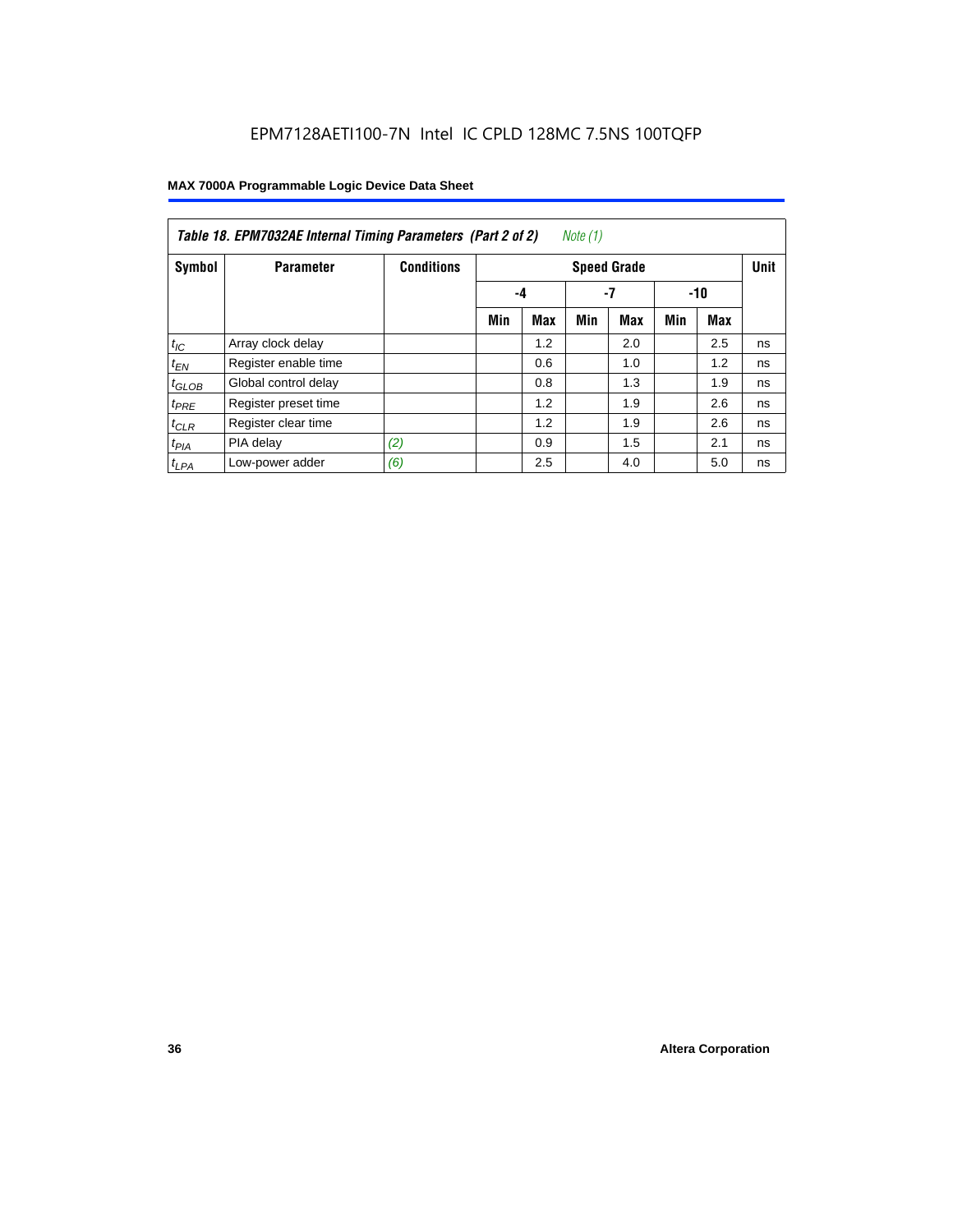| Symbol            | <b>Parameter</b>                            | <b>Conditions</b>   | <b>Speed Grade</b> |     |       |            |       |            |            |
|-------------------|---------------------------------------------|---------------------|--------------------|-----|-------|------------|-------|------------|------------|
|                   |                                             |                     | -4                 |     |       | $-7$       |       | $-10$      |            |
|                   |                                             |                     | Min                | Max | Min   | <b>Max</b> | Min   | <b>Max</b> |            |
| $t_{PD1}$         | Input to non-<br>registered output          | $C1 = 35 pF$<br>(2) |                    | 4.5 |       | 7.5        |       | 10.0       | ns         |
| t <sub>PD2</sub>  | I/O input to non-<br>registered output      | $C1 = 35 pF$<br>(2) |                    | 4.5 |       | 7.5        |       | 10.0       | ns         |
| $t_{\text{SU}}$   | Global clock setup<br>time                  | (2)                 | 2.8                |     | 4.7   |            | 6.2   |            | ns         |
| tμ                | Global clock hold time                      | (2)                 | 0.0                |     | 0.0   |            | 0.0   |            | ns         |
| $t_{FSU}$         | Global clock setup<br>time of fast input    |                     | 2.5                |     | 3.0   |            | 3.0   |            | ns         |
| $t_{FH}$          | Global clock hold time<br>of fast input     |                     | 0.0                |     | 0.0   |            | 0.0   |            | ns         |
| $t_{CO1}$         | Global clock to output<br>delay             | $C1 = 35 pF$        | 1.0                | 3.1 | 1.0   | 5.1        | 1.0   | 7.0        | ns         |
| $t_{CH}$          | Global clock high time                      |                     | 2.0                |     | 3.0   |            | 4.0   |            | ns         |
| $t_{CL}$          | Global clock low time                       |                     | 2.0                |     | 3.0   |            | 4.0   |            | ns         |
| t <sub>ASU</sub>  | Array clock setup time                      | (2)                 | 1.6                |     | 2.6   |            | 3.6   |            | ns         |
| $t_{AH}$          | Array clock hold time                       | (2)                 | 0.3                |     | 0.4   |            | 0.6   |            | ns         |
| t <sub>ACO1</sub> | Array clock to output<br>delay              | $C1 = 35 pF$<br>(2) | 1.0                | 4.3 | 1.0   | 7.2        | 1.0   | 9.6        | ns         |
| $t_{ACH}$         | Array clock high time                       |                     | 2.0                |     | 3.0   |            | 4.0   |            | ns         |
| t <sub>ACL</sub>  | Array clock low time                        |                     | 2.0                |     | 3.0   |            | 4.0   |            | ns         |
| t <sub>CPPW</sub> | Minimum pulse width<br>for clear and preset | (3)                 | 2.0                |     | 3.0   |            | 4.0   |            | ns         |
| $t_{CNT}$         | Minimum global clock<br>period              | (2)                 |                    | 4.5 |       | 7.4        |       | 10.0       | ns         |
| $f_{CNT}$         | Maximum internal<br>global clock frequency  | (2), (4)            | 222.2              |     | 135.1 |            | 100.0 |            | <b>MHz</b> |
| $t_{ACNT}$        | Minimum array clock<br>period               | (2)                 |                    | 4.5 |       | 7.4        |       | 10.0       | ns         |
| <b>fACNT</b>      | Maximum internal<br>array clock frequency   | (2), (4)            | 222.2              |     | 135.1 |            | 100.0 |            | <b>MHz</b> |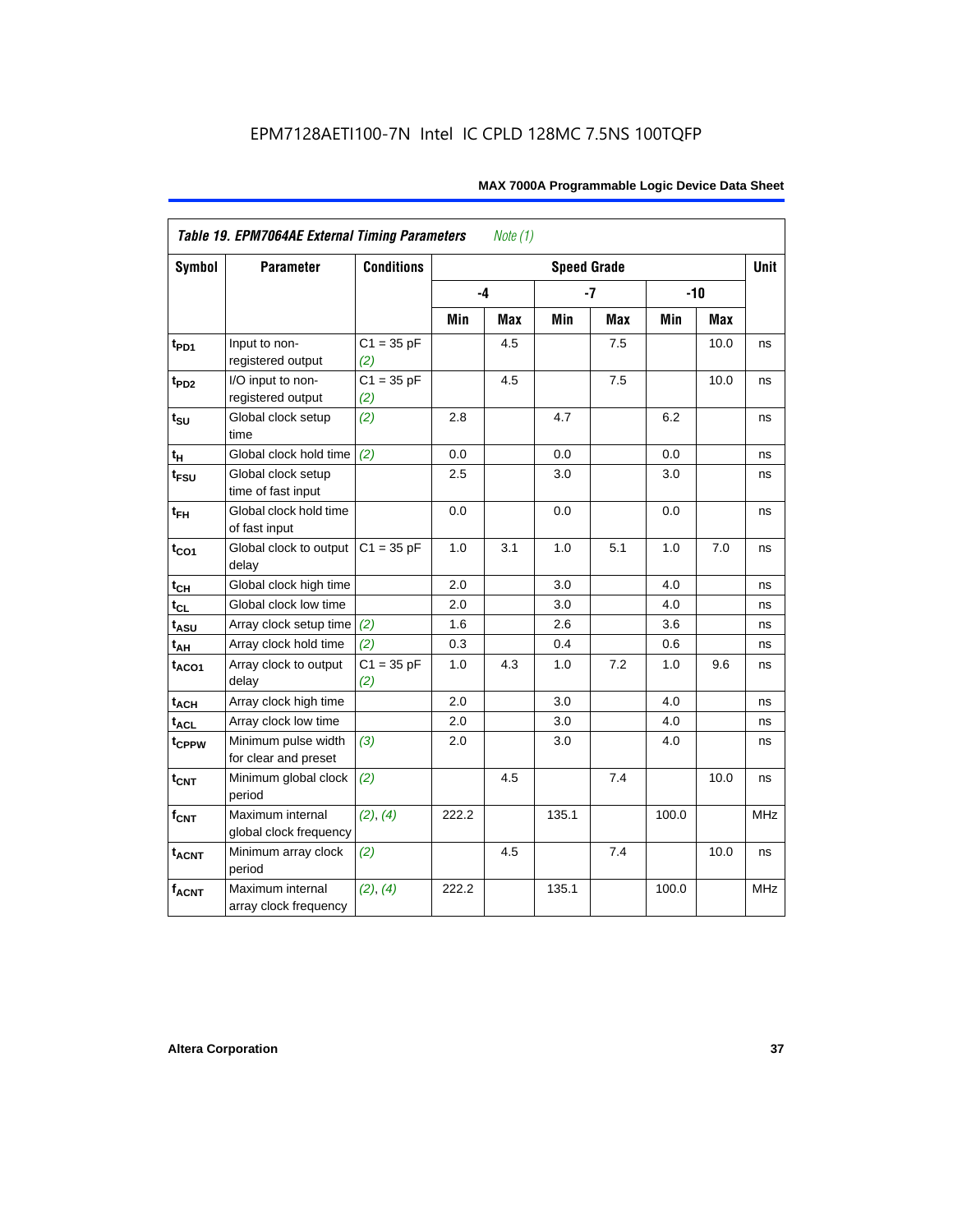| Table 20. EPM7064AE Internal Timing Parameters (Part 1 of 2)<br>Note $(1)$ |                                                                                                              |                     |     |      |     |                    |     |       |             |  |  |
|----------------------------------------------------------------------------|--------------------------------------------------------------------------------------------------------------|---------------------|-----|------|-----|--------------------|-----|-------|-------------|--|--|
| <b>Symbol</b>                                                              | <b>Parameter</b>                                                                                             | <b>Conditions</b>   |     |      |     | <b>Speed Grade</b> |     |       | <b>Unit</b> |  |  |
|                                                                            |                                                                                                              |                     |     | $-4$ |     | -7                 |     | $-10$ |             |  |  |
|                                                                            |                                                                                                              |                     | Min | Max  | Min | Max                | Min | Max   |             |  |  |
| $t_{IN}$                                                                   | Input pad and buffer delay                                                                                   |                     |     | 0.6  |     | 1.1                |     | 1.4   | ns          |  |  |
| $t_{IO}$                                                                   | I/O input pad and buffer<br>delay                                                                            |                     |     | 0.6  |     | 1.1                |     | 1.4   | ns          |  |  |
| $t_{FIN}$                                                                  | Fast input delay                                                                                             |                     |     | 2.5  |     | 3.0                |     | 3.7   | ns          |  |  |
| t <sub>SEXP</sub>                                                          | Shared expander delay                                                                                        |                     |     | 1.8  |     | 3.0                |     | 3.9   | ns          |  |  |
| t <sub>PEXP</sub>                                                          | Parallel expander delay                                                                                      |                     |     | 0.4  |     | 0.7                |     | 0.9   | ns          |  |  |
| $t_{LAD}$                                                                  | Logic array delay                                                                                            |                     |     | 1.5  |     | 2.5                |     | 3.2   | ns          |  |  |
| $t_{LAC}$                                                                  | Logic control array delay                                                                                    |                     |     | 0.6  |     | 1.0                |     | 1.2   | ns          |  |  |
| $t_{IOE}$                                                                  | Internal output enable delay                                                                                 |                     |     | 0.0  |     | 0.0                |     | 0.0   | ns          |  |  |
| $t_{OD1}$                                                                  | Output buffer and pad<br>delay, slow slew rate $=$ off<br>$V_{\text{CCIO}} = 3.3 \text{ V}$                  | $C1 = 35 pF$        |     | 0.8  |     | 1.3                |     | 1.8   | ns          |  |  |
| $t_{OD2}$                                                                  | Output buffer and pad<br>delay, slow slew rate $=$ off<br>$V_{\text{CCIO}}$ = 2.5 V                          | $C1 = 35 pF$<br>(5) |     | 1.3  |     | 1.8                |     | 2.3   | ns          |  |  |
| $t_{OD3}$                                                                  | Output buffer and pad<br>delay, slow slew rate $=$ on<br>$V_{\text{CCIO}} = 2.5 \text{ V or } 3.3 \text{ V}$ | $C1 = 35 pF$        |     | 5.8  |     | 6.3                |     | 6.8   | ns          |  |  |
| $t_{ZX1}$                                                                  | Output buffer enable delay,<br>slow slew rate $=$ off<br>$V_{\text{CCIO}} = 3.3 \text{ V}$                   | $C1 = 35 pF$        |     | 4.0  |     | 4.0                |     | 5.0   | ns          |  |  |
| $t_{ZX2}$                                                                  | Output buffer enable delay,<br>slow slew rate $=$ off<br>$V_{\text{CCIO}} = 2.5 V$                           | $C1 = 35 pF$<br>(5) |     | 4.5  |     | 4.5                |     | 5.5   | ns          |  |  |
| $t_{ZX3}$                                                                  | Output buffer enable delay,<br>slow slew rate $=$ on<br>$V_{\text{CCIO}} = 3.3 \text{ V}$                    | $C1 = 35 pF$        |     | 9.0  |     | 9.0                |     | 10.0  | ns          |  |  |
| $t_{XZ}$                                                                   | Output buffer disable delay                                                                                  | $C1 = 5pF$          |     | 4.0  |     | 4.0                |     | 5.0   | ns          |  |  |
| $t_{\text{SU}}$                                                            | Register setup time                                                                                          |                     | 1.3 |      | 2.0 |                    | 2.9 |       | ns          |  |  |
| $t_H$                                                                      | Register hold time                                                                                           |                     | 0.6 |      | 1.0 |                    | 1.3 |       | ns          |  |  |
| $t_{FSU}$                                                                  | Register setup time of fast<br>input                                                                         |                     | 1.0 |      | 1.5 |                    | 1.5 |       | ns          |  |  |
| $t_{FH}$                                                                   | Register hold time of fast<br>input                                                                          |                     | 1.5 |      | 1.5 |                    | 1.5 |       | ns          |  |  |
| $t_{RD}$                                                                   | Register delay                                                                                               |                     |     | 0.7  |     | 1.2                |     | 1.6   | ns          |  |  |
| $t_{COMB}$                                                                 | Combinatorial delay                                                                                          |                     |     | 0.6  |     | 0.9                |     | 1.3   | ns          |  |  |
| $t_{IC}$                                                                   | Array clock delay                                                                                            |                     |     | 1.2  |     | 1.9                |     | 2.5   | ns          |  |  |

**38 Altera Corporation**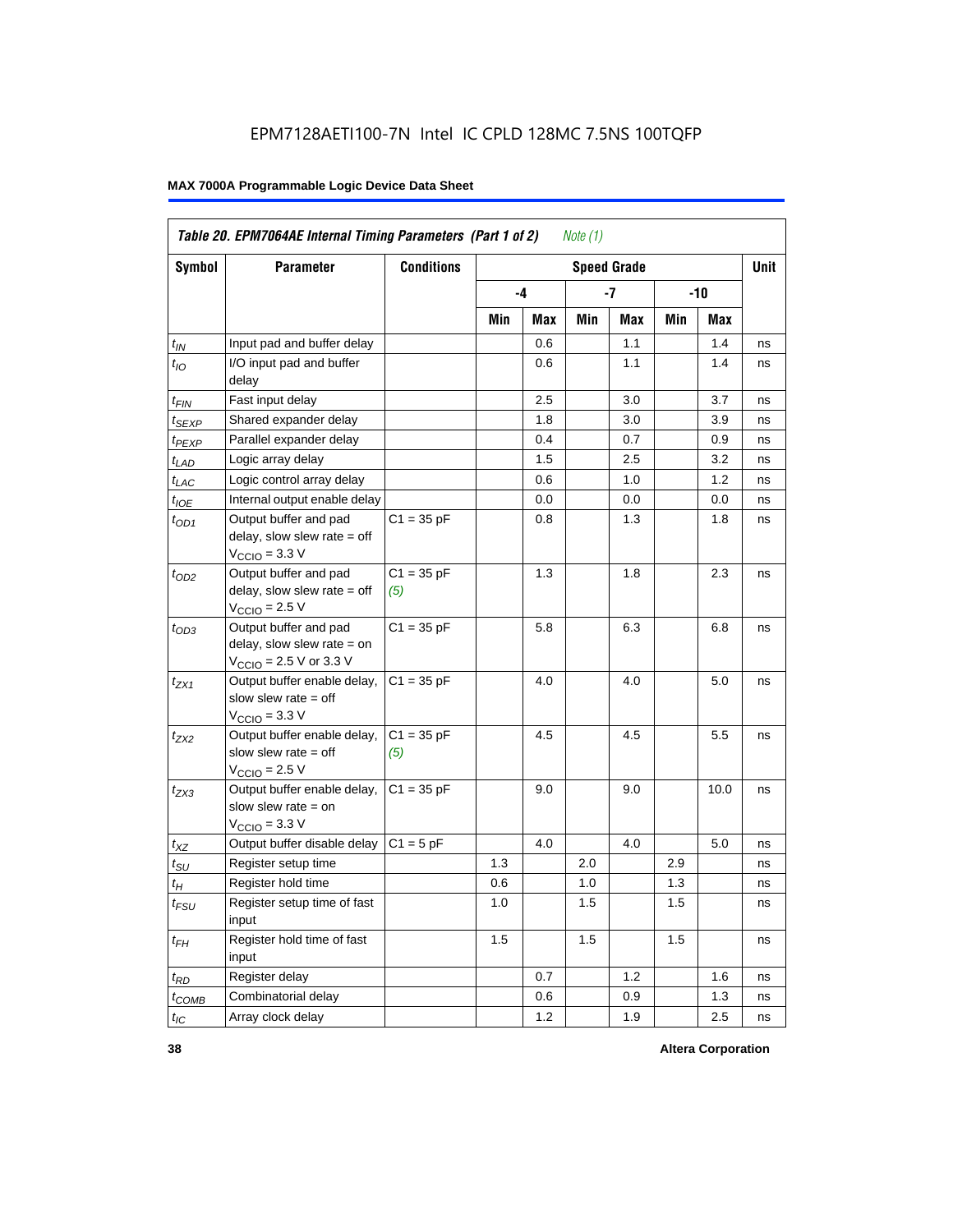| Note $(1)$<br>Table 20. EPM7064AE Internal Timing Parameters (Part 2 of 2) |                      |                   |     |     |     |                    |     |     |             |  |  |
|----------------------------------------------------------------------------|----------------------|-------------------|-----|-----|-----|--------------------|-----|-----|-------------|--|--|
| Symbol                                                                     | <b>Parameter</b>     | <b>Conditions</b> |     |     |     | <b>Speed Grade</b> |     |     | <b>Unit</b> |  |  |
|                                                                            |                      |                   | -4  | -10 |     |                    |     |     |             |  |  |
|                                                                            |                      |                   | Min | Max | Min | <b>Max</b>         | Min | Max |             |  |  |
| $t_{EN}$                                                                   | Register enable time |                   |     | 0.6 |     | 1.0                |     | 1.2 | ns          |  |  |
| $t_{GLOB}$                                                                 | Global control delay |                   |     | 1.0 |     | 1.5                |     | 2.2 | ns          |  |  |
| $t_{PRE}$                                                                  | Register preset time |                   |     | 1.3 |     | 2.1                |     | 2.9 | ns          |  |  |
| $t_{CLR}$                                                                  | Register clear time  |                   |     | 1.3 |     | 2.1                |     | 2.9 | ns          |  |  |
| $t_{PIA}$                                                                  | PIA delay            | (2)               |     | 1.0 |     | 1.7                |     | 2.3 | ns          |  |  |
| $t_{LPA}$                                                                  | Low-power adder      | (6)               |     | 3.5 |     | 4.0                |     | 5.0 | ns          |  |  |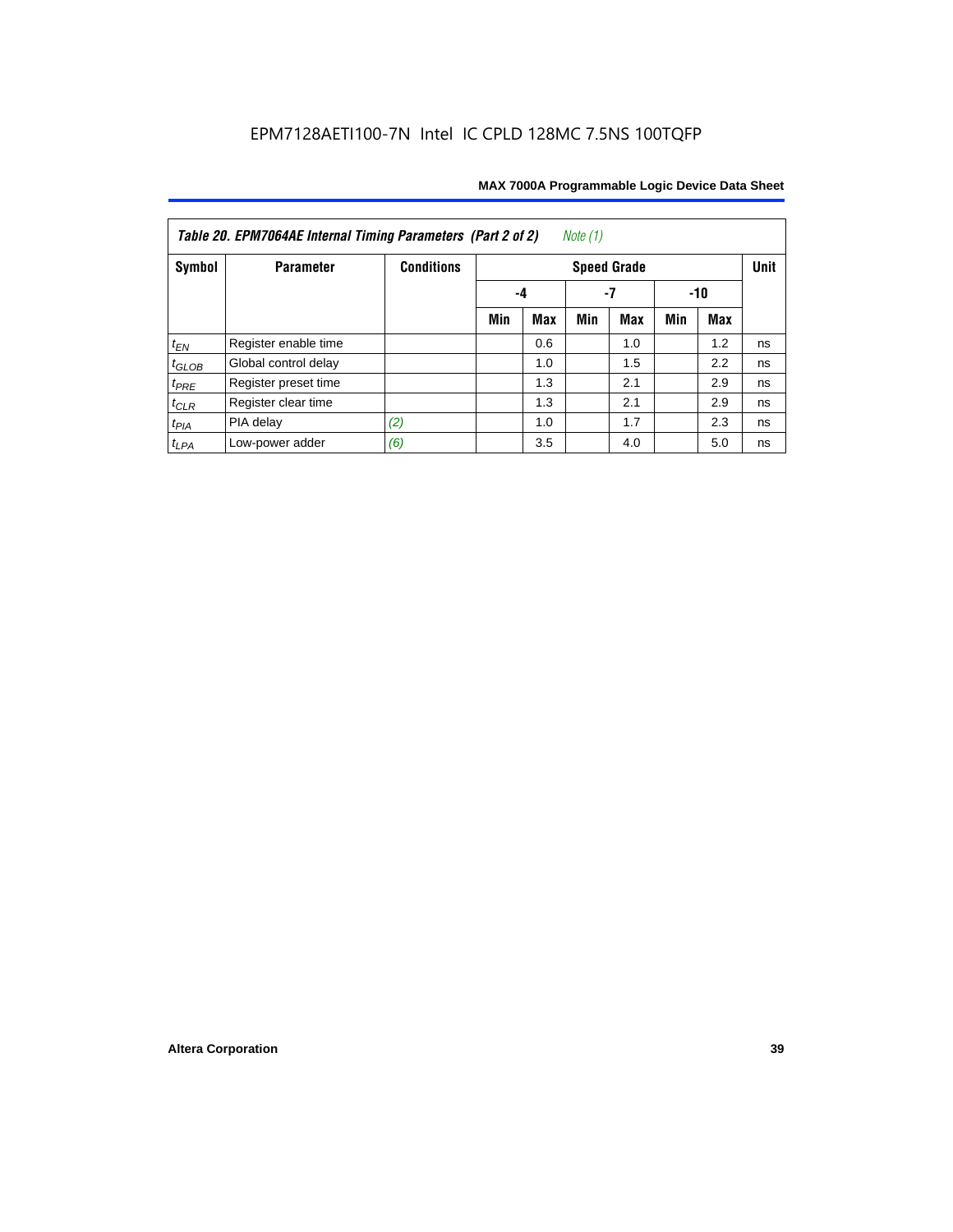| Table 21. EPM7128AE External Timing Parameters<br>Note $(1)$ |                                             |                     |       |            |                    |            |            |            |            |  |
|--------------------------------------------------------------|---------------------------------------------|---------------------|-------|------------|--------------------|------------|------------|------------|------------|--|
| Symbol                                                       | <b>Parameter</b>                            | <b>Conditions</b>   |       |            | <b>Speed Grade</b> |            |            |            | Unit       |  |
|                                                              |                                             |                     | -5    |            |                    | $-7$       |            | $-10$      |            |  |
|                                                              |                                             |                     | Min   | <b>Max</b> | Min                | <b>Max</b> | <b>Min</b> | <b>Max</b> |            |  |
| t <sub>PD1</sub>                                             | Input to non-<br>registered output          | $C1 = 35 pF$<br>(2) |       | 5.0        |                    | 7.5        |            | 10         | ns         |  |
| t <sub>PD2</sub>                                             | I/O input to non-<br>registered output      | $C1 = 35 pF$<br>(2) |       | 5.0        |                    | 7.5        |            | 10         | ns         |  |
| $t_{\text{SU}}$                                              | Global clock setup<br>time                  | (2)                 | 3.3   |            | 4.9                |            | 6.6        |            | ns         |  |
| $t_H$                                                        | Global clock hold time                      | (2)                 | 0.0   |            | 0.0                |            | 0.0        |            | ns         |  |
| t <sub>FSU</sub>                                             | Global clock setup<br>time of fast input    |                     | 2.5   |            | 3.0                |            | 3.0        |            | ns         |  |
| $t_{FH}$                                                     | Global clock hold time<br>of fast input     |                     | 0.0   |            | 0.0                |            | 0.0        |            | ns         |  |
| $t_{CO1}$                                                    | Global clock to output<br>delay             | $C1 = 35 pF$        | 1.0   | 3.4        | 1.0                | 5.0        | 1.0        | 6.6        | ns         |  |
| $t_{CH}$                                                     | Global clock high time                      |                     | 2.0   |            | 3.0                |            | 4.0        |            | ns         |  |
| $t_{CL}$                                                     | Global clock low time                       |                     | 2.0   |            | 3.0                |            | 4.0        |            | ns         |  |
| $t_{ASU}$                                                    | Array clock setup time                      | (2)                 | 1.8   |            | 2.8                |            | 3.8        |            | ns         |  |
| $t_{AH}$                                                     | Array clock hold time                       | (2)                 | 0.2   |            | 0.3                |            | 0.4        |            | ns         |  |
| $t_{ACO1}$                                                   | Array clock to output<br>delay              | $C1 = 35 pF$<br>(2) | 1.0   | 4.9        | 1.0                | 7.1        | 1.0        | 9.4        | ns         |  |
| $t_{ACH}$                                                    | Array clock high time                       |                     | 2.0   |            | 3.0                |            | 4.0        |            | ns         |  |
| t <sub>ACL</sub>                                             | Array clock low time                        |                     | 2.0   |            | 3.0                |            | 4.0        |            | ns         |  |
| t <sub>CPPW</sub>                                            | Minimum pulse width<br>for clear and preset | (3)                 | 2.0   |            | 3.0                |            | 4.0        |            | ns         |  |
| $t_{\text{CNT}}$                                             | Minimum global clock<br>period              | (2)                 |       | 5.2        |                    | 7.7        |            | 10.2       | ns         |  |
| $f_{CNT}$                                                    | Maximum internal<br>global clock frequency  | (2), (4)            | 192.3 |            | 129.9              |            | 98.0       |            | <b>MHz</b> |  |
| $t_{ACNT}$                                                   | Minimum array clock<br>period               | (2)                 |       | 5.2        |                    | 7.7        |            | 10.2       | ns         |  |
| <b>fACNT</b>                                                 | Maximum internal<br>array clock frequency   | (2), (4)            | 192.3 |            | 129.9              |            | 98.0       |            | <b>MHz</b> |  |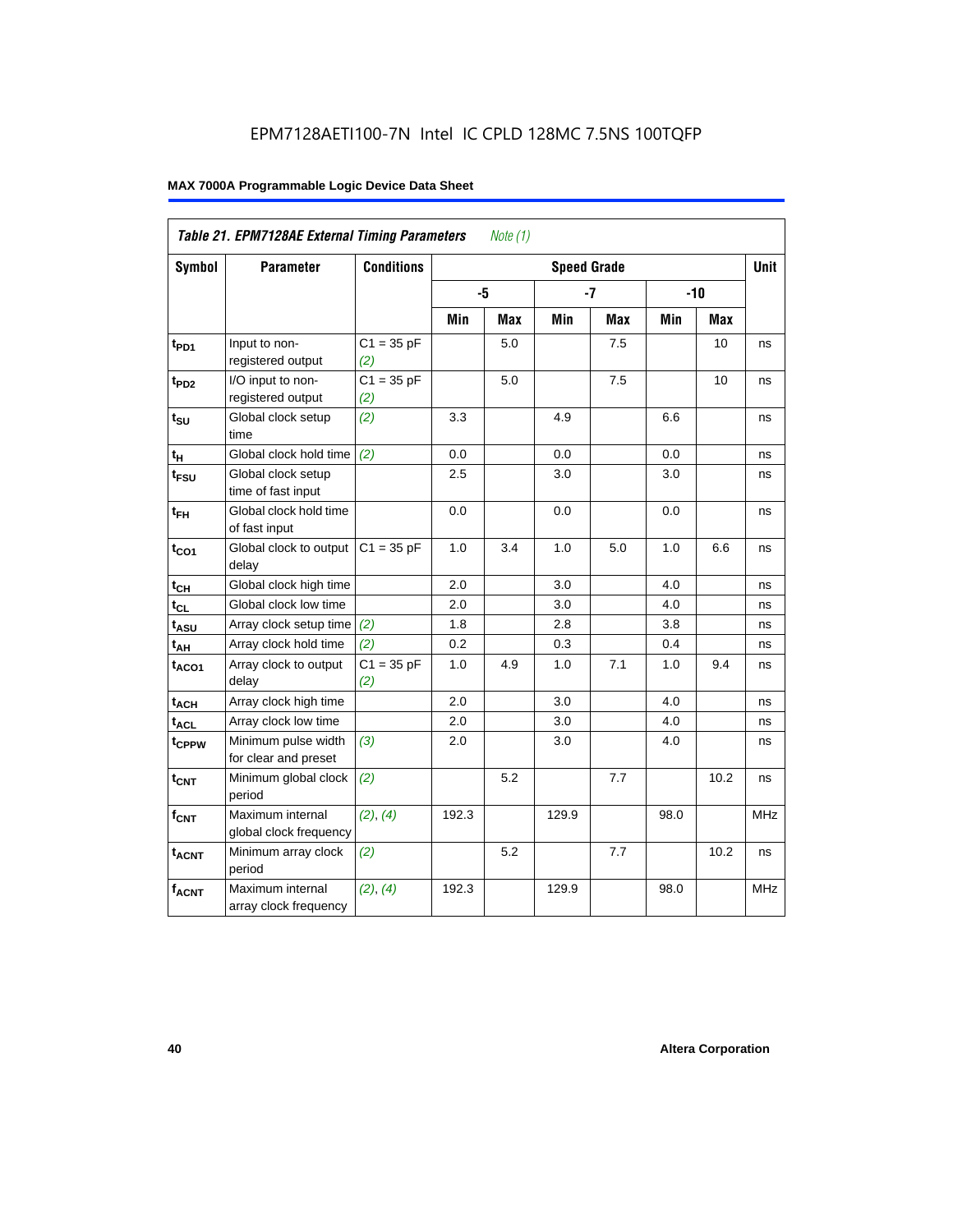|                    | Table 22. EPM7128AE Internal Timing Parameters (Part 1 of 2)<br>Note $(1)$                  |                     |     |     |     |                    |     |       |             |  |  |  |
|--------------------|---------------------------------------------------------------------------------------------|---------------------|-----|-----|-----|--------------------|-----|-------|-------------|--|--|--|
| Symbol             | <b>Parameter</b>                                                                            | <b>Conditions</b>   |     |     |     | <b>Speed Grade</b> |     |       | <b>Unit</b> |  |  |  |
|                    |                                                                                             |                     |     | -5  |     | $-7$               |     | $-10$ |             |  |  |  |
|                    |                                                                                             |                     | Min | Max | Min | Max                | Min | Max   |             |  |  |  |
| $t_{IN}$           | Input pad and buffer delay                                                                  |                     |     | 0.7 |     | 1.0                |     | 1.4   | ns          |  |  |  |
| $t_{IO}$           | I/O input pad and buffer<br>delay                                                           |                     |     | 0.7 |     | $1.0\,$            |     | 1.4   | ns          |  |  |  |
| $t_{\mathsf{FIN}}$ | Fast input delay                                                                            |                     |     | 2.5 |     | 3.0                |     | 3.4   | ns          |  |  |  |
| $t_{SEXP}$         | Shared expander delay                                                                       |                     |     | 2.0 |     | 2.9                |     | 3.8   | ns          |  |  |  |
| $t_{PEXP}$         | Parallel expander delay                                                                     |                     |     | 0.4 |     | 0.7                |     | 0.9   | ns          |  |  |  |
| $t_{LAD}$          | Logic array delay                                                                           |                     |     | 1.6 |     | 2.4                |     | 3.1   | ns          |  |  |  |
| $t_{LAC}$          | Logic control array delay                                                                   |                     |     | 0.7 |     | 1.0                |     | 1.3   | ns          |  |  |  |
| $t_{IOE}$          | Internal output enable delay                                                                |                     |     | 0.0 |     | 0.0                |     | 0.0   | ns          |  |  |  |
| $t_{OD1}$          | Output buffer and pad<br>delay, slow slew rate $=$ off<br>$V_{\text{CCIO}} = 3.3 \text{ V}$ | $C1 = 35 pF$        |     | 0.8 |     | 1.2                |     | 1.6   | ns          |  |  |  |
| $t_{OD2}$          | Output buffer and pad<br>delay, slow slew rate $=$ off<br>$V_{\text{CCIO}}$ = 2.5 V         | $C1 = 35 pF$<br>(5) |     | 1.3 |     | 1.7                |     | 2.1   | ns          |  |  |  |
| $t_{OD3}$          | Output buffer and pad<br>delay, slow slew rate $=$ on<br>$V_{\text{CCIO}}$ = 2.5 V or 3.3 V | $C1 = 35 pF$        |     | 5.8 |     | 6.2                |     | 6.6   | ns          |  |  |  |
| $t_{ZX1}$          | Output buffer enable delay,<br>slow slew rate $=$ off<br>$V_{\text{CCIO}} = 3.3 \text{ V}$  | $C1 = 35 pF$        |     | 4.0 |     | 4.0                |     | 5.0   | ns          |  |  |  |
| $t_{7X2}$          | Output buffer enable delay,<br>slow slew rate $=$ off<br>$V_{\text{CCIO}} = 2.5 V$          | $C1 = 35 pF$<br>(5) |     | 4.5 |     | 4.5                |     | 5.5   | ns          |  |  |  |
| $t_{ZX3}$          | Output buffer enable delay,<br>slow slew rate $=$ on<br>$V_{\text{CCIO}} = 3.3 \text{ V}$   | $C1 = 35 pF$        |     | 9.0 |     | 9.0                |     | 10.0  | ns          |  |  |  |
| $t_{XZ}$           | Output buffer disable delay                                                                 | $C1 = 5pF$          |     | 4.0 |     | 4.0                |     | 5.0   | ns          |  |  |  |
| $t_{\text{SU}}$    | Register setup time                                                                         |                     | 1.4 |     | 2.1 |                    | 2.9 |       | ns          |  |  |  |
| $t_H$              | Register hold time                                                                          |                     | 0.6 |     | 1.0 |                    | 1.3 |       | ns          |  |  |  |
| $t_{FSU}$          | Register setup time of fast<br>input                                                        |                     | 1.1 |     | 1.6 |                    | 1.6 |       | ns          |  |  |  |
| $t_{FH}$           | Register hold time of fast<br>input                                                         |                     | 1.4 |     | 1.4 |                    | 1.4 |       | ns          |  |  |  |
| $t_{RD}$           | Register delay                                                                              |                     |     | 0.8 |     | 1.2                |     | 1.6   | ns          |  |  |  |
| $t_{COMB}$         | Combinatorial delay                                                                         |                     |     | 0.5 |     | 0.9                |     | 1.3   | ns          |  |  |  |
| $t_{IC}$           | Array clock delay                                                                           |                     |     | 1.2 |     | 1.7                |     | 2.2   | ns          |  |  |  |

**Altera Corporation 41**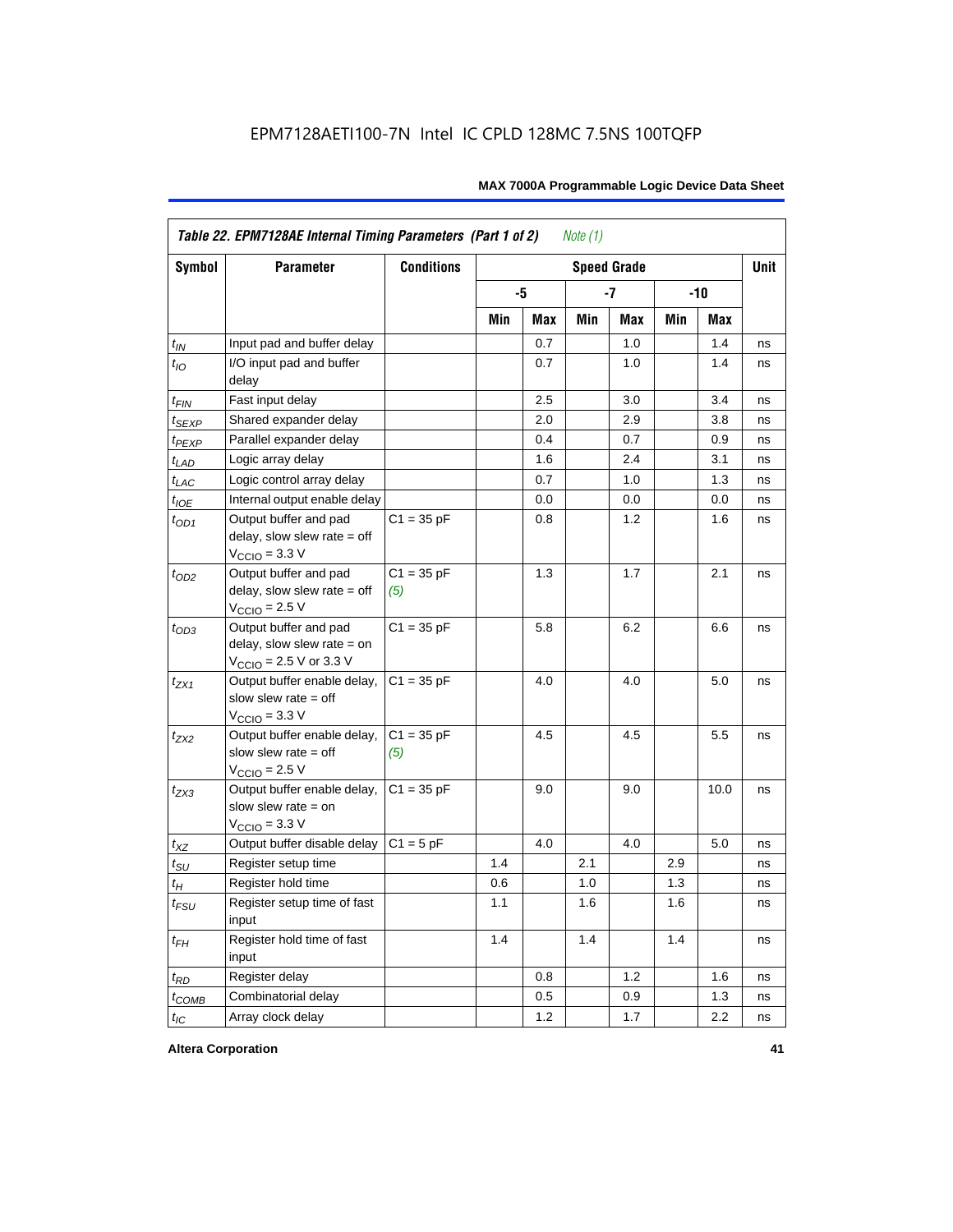| Note (1)<br>Table 22. EPM7128AE Internal Timing Parameters (Part 2 of 2) |                      |                   |     |                 |     |                    |     |            |             |  |  |
|--------------------------------------------------------------------------|----------------------|-------------------|-----|-----------------|-----|--------------------|-----|------------|-------------|--|--|
| Symbol                                                                   | <b>Parameter</b>     | <b>Conditions</b> |     |                 |     | <b>Speed Grade</b> |     |            | <b>Unit</b> |  |  |
|                                                                          |                      |                   |     | -5<br>-7<br>-10 |     |                    |     |            |             |  |  |
|                                                                          |                      |                   | Min | <b>Max</b>      | Min | <b>Max</b>         | Min | <b>Max</b> |             |  |  |
| $t_{EN}$                                                                 | Register enable time |                   |     | 0.7             |     | 1.0                |     | 1.3        | ns          |  |  |
| $t_{GLOB}$                                                               | Global control delay |                   |     | 1.1             |     | 1.6                |     | 2.0        | ns          |  |  |
| $t_{PRE}$                                                                | Register preset time |                   |     | 1.4             |     | 2.0                |     | 2.7        | ns          |  |  |
| $t_{CLR}$                                                                | Register clear time  |                   |     | 1.4             |     | 2.0                |     | 2.7        | ns          |  |  |
| $t_{PIA}$                                                                | PIA delay            | (2)               |     | 1.4             |     | 2.0                |     | 2.6        | ns          |  |  |
| $t_{LPA}$                                                                | Low-power adder      | (6)               |     | 4.0             |     | 4.0                |     | 5.0        | ns          |  |  |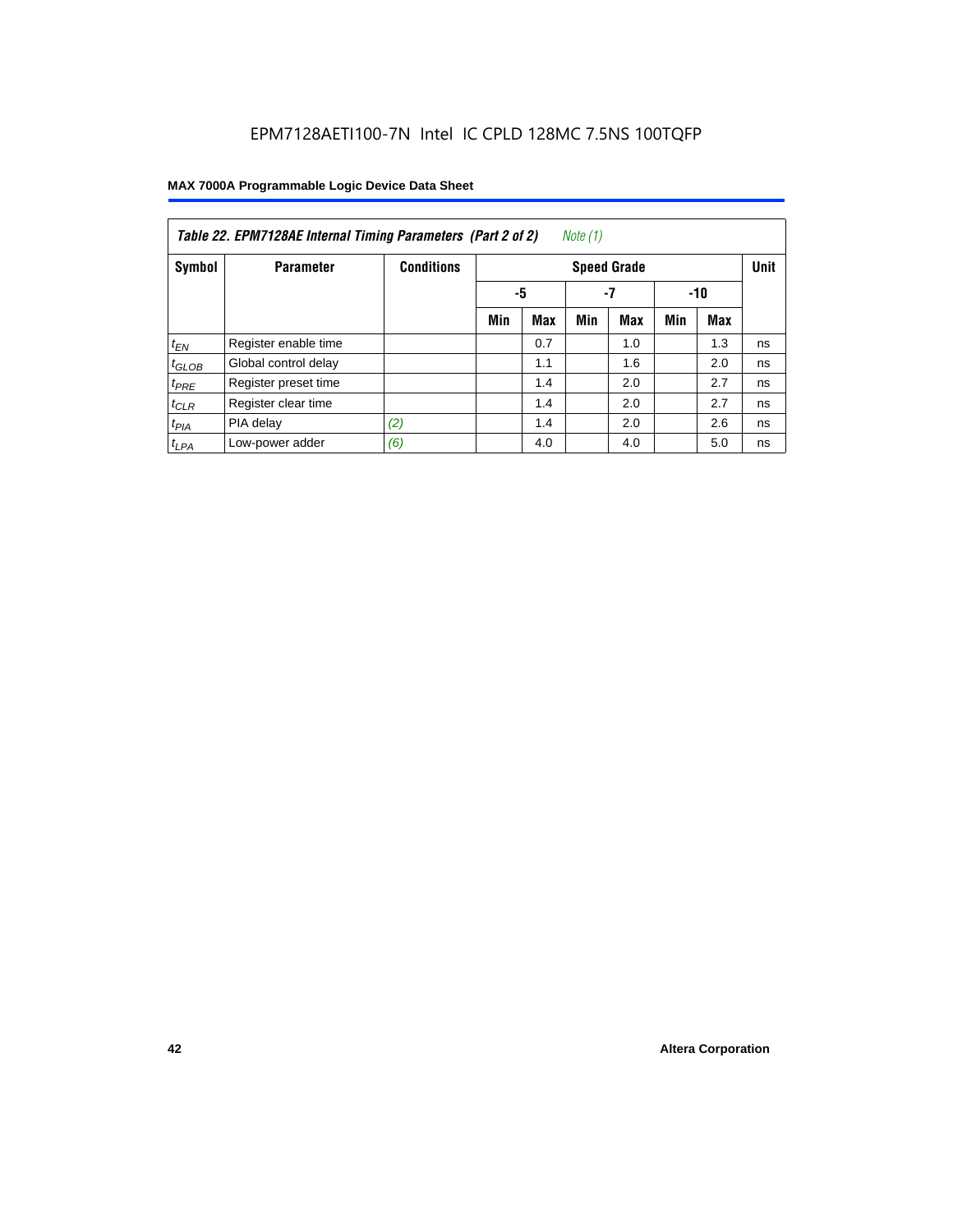| Symbol            | Table 23. EPM7256AE External Timing Parameters<br><b>Parameter</b> | <b>Conditions</b>   |       | Note $(1)$ | <b>Speed Grade</b> |            |      |        | <b>Unit</b> |
|-------------------|--------------------------------------------------------------------|---------------------|-------|------------|--------------------|------------|------|--------|-------------|
|                   |                                                                    |                     |       |            |                    |            |      |        |             |
|                   |                                                                    |                     |       | -5         |                    | $-7$       |      | $-10$  |             |
|                   |                                                                    |                     | Min   | Max        | Min                | <b>Max</b> | Min  | Max    |             |
| $t_{PD1}$         | Input to non-<br>registered output                                 | $C1 = 35 pF$<br>(2) |       | 5.5        |                    | 7.5        |      | 10     | ns          |
| t <sub>PD2</sub>  | I/O input to non-<br>registered output                             | $C1 = 35 pF$<br>(2) |       | 5.5        |                    | 7.5        |      | 10     | ns          |
| $t_{\text{SU}}$   | Global clock setup<br>time                                         | (2)                 | 3.9   |            | 5.2                |            | 6.9  |        | ns          |
| tμ                | Global clock hold time                                             | (2)                 | 0.0   |            | 0.0                |            | 0.0  |        | ns          |
| $t_{FSU}$         | Global clock setup<br>time of fast input                           |                     | 2.5   |            | 3.0                |            | 3.0  |        | ns          |
| $t_{FH}$          | Global clock hold time<br>of fast input                            |                     | 0.0   |            | 0.0                |            | 0.0  |        | ns          |
| $t_{CO1}$         | Global clock to output<br>delay                                    | $C1 = 35 pF$        | 1.0   | 3.5        | 1.0                | 4.8        | 1.0  | 6.4    | ns          |
| $t_{CH}$          | Global clock high time                                             |                     | 2.0   |            | 3.0                |            | 4.0  |        | ns          |
| $t_{CL}$          | Global clock low time                                              |                     | 2.0   |            | 3.0                |            | 4.0  |        | ns          |
| $t_{ASU}$         | Array clock setup time                                             | (2)                 | 2.0   |            | 2.7                |            | 3.6  |        | ns          |
| $t_{AH}$          | Array clock hold time                                              | (2)                 | 0.2   |            | 0.3                |            | 0.5  |        | ns          |
| t <sub>ACO1</sub> | Array clock to output<br>delay                                     | $C1 = 35 pF$<br>(2) | 1.0   | 5.4        | 1.0                | 7.3        | 1.0  | 9.7    | ns          |
| $t_{ACH}$         | Array clock high time                                              |                     | 2.0   |            | 3.0                |            | 4.0  |        | ns          |
| t <sub>ACL</sub>  | Array clock low time                                               |                     | 2.0   |            | 3.0                |            | 4.0  |        | ns          |
| t <sub>CPPW</sub> | Minimum pulse width<br>for clear and preset                        | (3)                 | 2.0   |            | 3.0                |            | 4.0  |        | ns          |
| $t_{CNT}$         | Minimum global clock<br>period                                     | (2)                 |       | 5.8        |                    | 7.9        |      | $10.5$ | ns          |
| $f_{CNT}$         | Maximum internal<br>global clock frequency                         | (2), (4)            | 172.4 |            | 126.6              |            | 95.2 |        | <b>MHz</b>  |
| $t_{ACNT}$        | Minimum array clock<br>period                                      | (2)                 |       | 5.8        |                    | 7.9        |      | 10.5   | ns          |
| <b>fACNT</b>      | Maximum internal<br>array clock frequency                          | (2), (4)            | 172.4 |            | 126.6              |            | 95.2 |        | <b>MHz</b>  |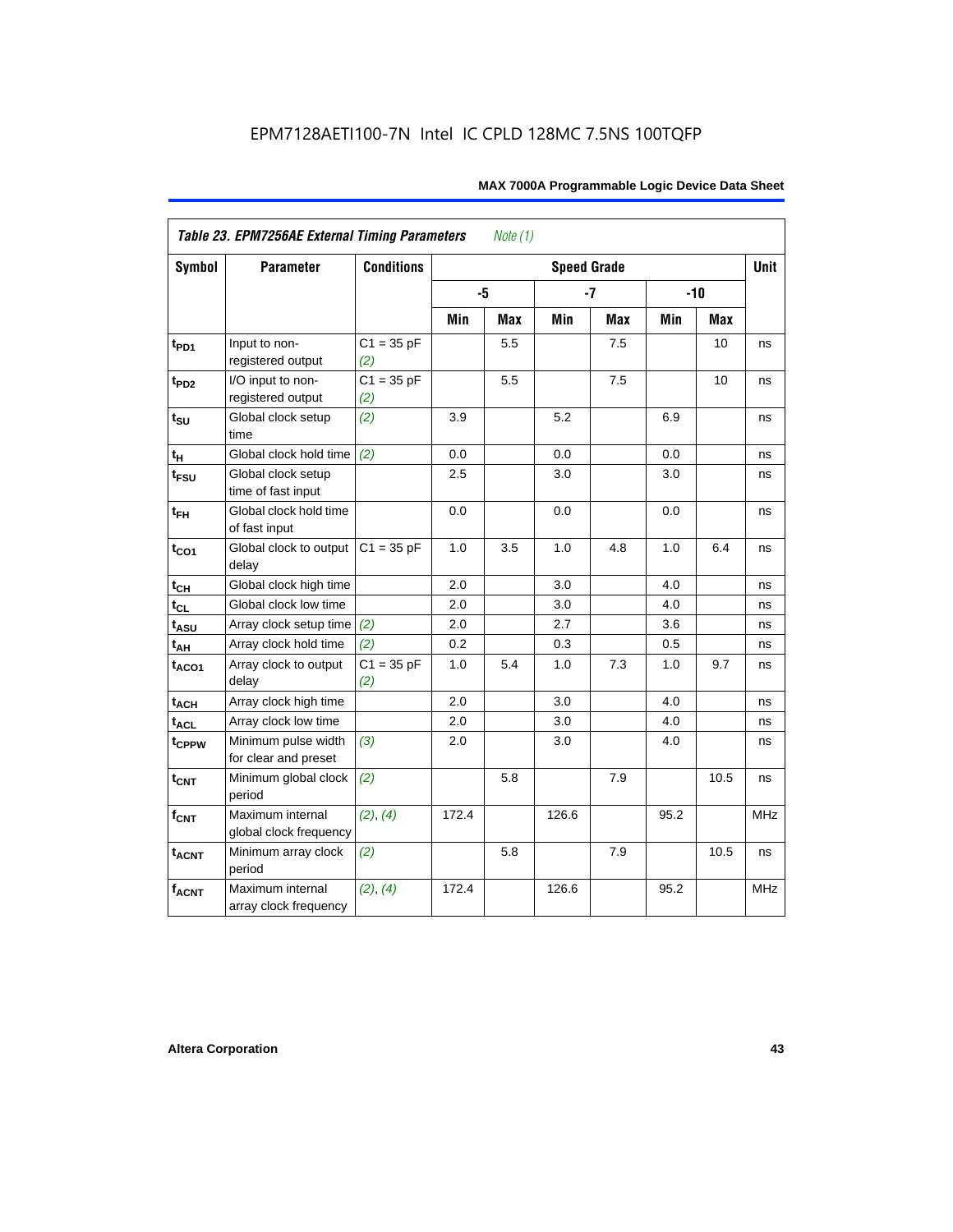| Symbol                      | <b>Parameter</b>                                                                                             | <b>Conditions</b>   |     |     |     | <b>Speed Grade</b> |     |      | <b>Unit</b> |
|-----------------------------|--------------------------------------------------------------------------------------------------------------|---------------------|-----|-----|-----|--------------------|-----|------|-------------|
|                             |                                                                                                              |                     |     | -5  |     | -7                 |     | -10  |             |
|                             |                                                                                                              |                     | Min | Max | Min | Max                | Min | Max  |             |
| $t_{IN}$                    | Input pad and buffer delay                                                                                   |                     |     | 0.7 |     | 0.9                |     | 1.2  | ns          |
| $t_{IO}$                    | I/O input pad and buffer<br>delay                                                                            |                     |     | 0.7 |     | 0.9                |     | 1.2  | ns          |
| t <sub>FIN</sub>            | Fast input delay                                                                                             |                     |     | 2.4 |     | 2.9                |     | 3.4  | ns          |
| $t_{SEXP}$                  | Shared expander delay                                                                                        |                     |     | 2.1 |     | 2.8                |     | 3.7  | ns          |
| t <sub>PEXP</sub>           | Parallel expander delay                                                                                      |                     |     | 0.3 |     | 0.5                |     | 0.6  | ns          |
| $t_{LAD}$                   | Logic array delay                                                                                            |                     |     | 1.7 |     | 2.2                |     | 2.8  | ns          |
| $t_{LAC}$                   | Logic control array delay                                                                                    |                     |     | 0.8 |     | 1.0                |     | 1.3  | ns          |
| $t_{IOE}$                   | Internal output enable delay                                                                                 |                     |     | 0.0 |     | 0.0                |     | 0.0  | ns          |
| $t_{OD1}$                   | Output buffer and pad<br>delay, slow slew rate $=$ off<br>$V_{\text{CCIO}} = 3.3 \text{ V}$                  | $C1 = 35 pF$        |     | 0.9 |     | 1.2                |     | 1.6  | ns          |
| $t_{OD2}$                   | Output buffer and pad<br>delay, slow slew rate $=$ off<br>$V_{\text{CCIO}}$ = 2.5 V                          | $C1 = 35 pF$<br>(5) |     | 1.4 |     | 1.7                |     | 2.1  | ns          |
| $t_{OD3}$                   | Output buffer and pad<br>delay, slow slew rate $=$ on<br>$V_{\text{CCIO}} = 2.5 \text{ V or } 3.3 \text{ V}$ | $C1 = 35 pF$        |     | 5.9 |     | 6.2                |     | 6.6  | ns          |
| t <sub>ZX1</sub>            | Output buffer enable delay,<br>slow slew rate $=$ off<br>$V_{\text{CCIO}} = 3.3 \text{ V}$                   | $C1 = 35 pF$        |     | 4.0 |     | 4.0                |     | 5.0  | ns          |
| t <sub>ZX2</sub>            | Output buffer enable delay,<br>slow slew rate $=$ off<br>$V_{\text{CCIO}} = 2.5 V$                           | $C1 = 35 pF$<br>(5) |     | 4.5 |     | 4.5                |     | 5.5  | ns          |
| $t_{ZX3}$                   | Output buffer enable delay,<br>slow slew rate $=$ on<br>$VCCIO = 3.3 V$                                      | $C1 = 35 pF$        |     | 9.0 |     | 9.0                |     | 10.0 | ns          |
| $t_{XZ}$                    | Output buffer disable delay                                                                                  | $C1 = 5pF$          |     | 4.0 |     | 4.0                |     | 5.0  | ns          |
| $t_{\scriptstyle\text{SU}}$ | Register setup time                                                                                          |                     | 1.5 |     | 2.1 |                    | 2.9 |      | ns          |
| $t_H$                       | Register hold time                                                                                           |                     | 0.7 |     | 0.9 |                    | 1.2 |      | ns          |
| $t_{\it FSU}$               | Register setup time of fast<br>input                                                                         |                     | 1.1 |     | 1.6 |                    | 1.6 |      | ns          |
| $t_{FH}$                    | Register hold time of fast<br>input                                                                          |                     | 1.4 |     | 1.4 |                    | 1.4 |      | ns          |
| $t_{RD}$                    | Register delay                                                                                               |                     |     | 0.9 |     | 1.2                |     | 1.6  | ns          |
| $t_{\text{COMB}}$           | Combinatorial delay                                                                                          |                     |     | 0.5 |     | 0.8                |     | 1.2  | ns          |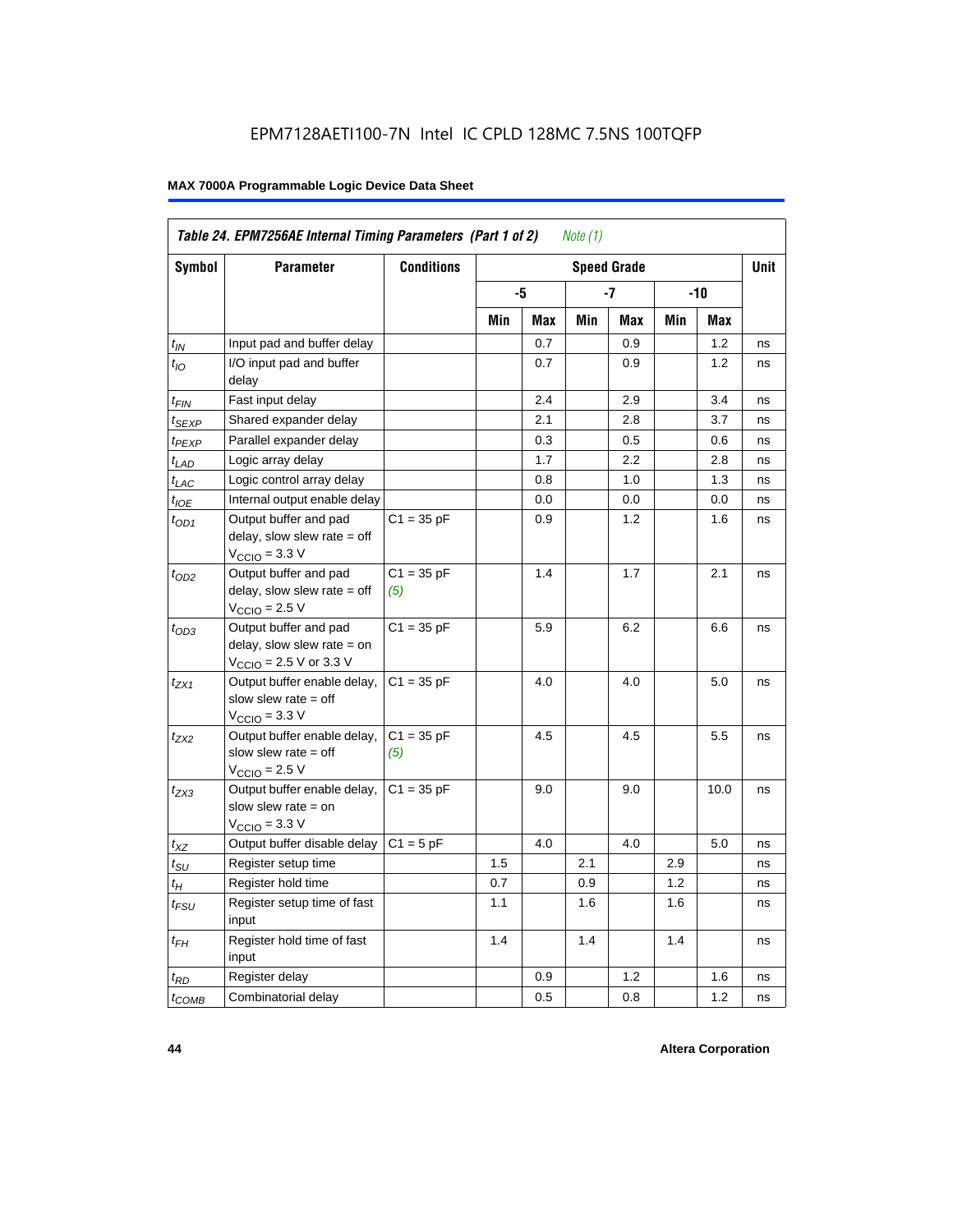| Table 24. EPM7256AE Internal Timing Parameters (Part 2 of 2)<br>Note (1) |                      |                   |                   |     |     |                    |     |     |             |  |
|--------------------------------------------------------------------------|----------------------|-------------------|-------------------|-----|-----|--------------------|-----|-----|-------------|--|
| Symbol                                                                   | <b>Parameter</b>     | <b>Conditions</b> |                   |     |     | <b>Speed Grade</b> |     |     | <b>Unit</b> |  |
|                                                                          |                      |                   | -5<br>-7<br>$-10$ |     |     |                    |     |     |             |  |
|                                                                          |                      |                   | Min               | Max | Min | Max                | Min | Max |             |  |
| $t_{\mathit{IC}}$                                                        | Array clock delay    |                   |                   | 1.2 |     | 1.6                |     | 2.1 | ns          |  |
| $t_{EN}$                                                                 | Register enable time |                   |                   | 0.8 |     | 1.0                |     | 1.3 | ns          |  |
| $t_{GLOB}$                                                               | Global control delay |                   |                   | 1.0 |     | 1.5                |     | 2.0 | ns          |  |
| $t_{PRE}$                                                                | Register preset time |                   |                   | 1.6 |     | 2.3                |     | 3.0 | ns          |  |
| $t_{CLR}$                                                                | Register clear time  |                   |                   | 1.6 |     | 2.3                |     | 3.0 | ns          |  |
| $t_{PIA}$                                                                | PIA delay            | (2)               |                   | 1.7 |     | 2.4                |     | 3.2 | ns          |  |
| $t_{LPA}$                                                                | Low-power adder      | (6)               |                   | 4.0 |     | 4.0                |     | 5.0 | ns          |  |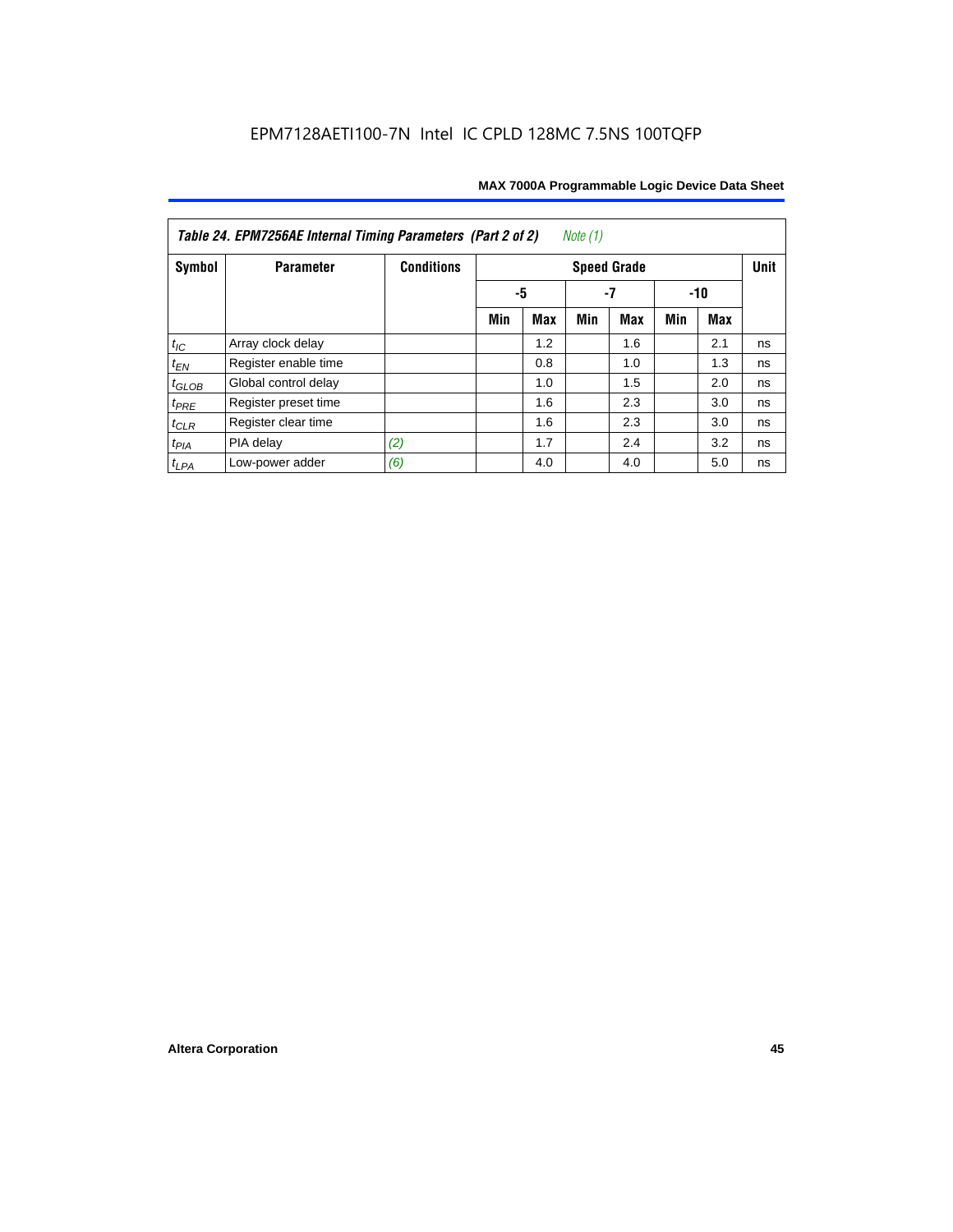| Table 25. EPM7512AE External Timing Parameters<br>Note $(1)$ |                                             |                     |       |            |                    |            |      |            |            |  |  |
|--------------------------------------------------------------|---------------------------------------------|---------------------|-------|------------|--------------------|------------|------|------------|------------|--|--|
| Symbol                                                       | <b>Parameter</b>                            | <b>Conditions</b>   |       |            | <b>Speed Grade</b> |            |      |            | Unit       |  |  |
|                                                              |                                             |                     | $-7$  |            |                    | $-10$      |      | $-12$      |            |  |  |
|                                                              |                                             |                     | Min   | <b>Max</b> | Min                | <b>Max</b> | Min  | <b>Max</b> |            |  |  |
| t <sub>PD1</sub>                                             | Input to non-<br>registered output          | $C1 = 35 pF$<br>(2) |       | 7.5        |                    | 10.0       |      | 12.0       | ns         |  |  |
| t <sub>PD2</sub>                                             | I/O input to non-<br>registered output      | $C1 = 35 pF$<br>(2) |       | 7.5        |                    | 10.0       |      | 12.0       | ns         |  |  |
| $t_{\text{SU}}$                                              | Global clock setup<br>time                  | (2)                 | 5.6   |            | 7.6                |            | 9.1  |            | ns         |  |  |
| tμ                                                           | Global clock hold time                      | (2)                 | 0.0   |            | 0.0                |            | 0.0  |            | ns         |  |  |
| t <sub>FSU</sub>                                             | Global clock setup<br>time of fast input    |                     | 3.0   |            | 3.0                |            | 3.0  |            | ns         |  |  |
| $t_{FH}$                                                     | Global clock hold time<br>of fast input     |                     | 0.0   |            | 0.0                |            | 0.0  |            | ns         |  |  |
| $t_{CO1}$                                                    | Global clock to output<br>delay             | $C1 = 35 pF$        | 1.0   | 4.7        | 1.0                | 6.3        | 1.0  | 7.5        | ns         |  |  |
| $t_{CH}$                                                     | Global clock high time                      |                     | 3.0   |            | 4.0                |            | 5.0  |            | ns         |  |  |
| $t_{CL}$                                                     | Global clock low time                       |                     | 3.0   |            | 4.0                |            | 5.0  |            | ns         |  |  |
| $t_{ASU}$                                                    | Array clock setup time                      | (2)                 | 2.5   |            | 3.5                |            | 4.1  |            | ns         |  |  |
| $t_{AH}$                                                     | Array clock hold time                       | (2)                 | 0.2   |            | 0.3                |            | 0.4  |            | ns         |  |  |
| $t_{ACO1}$                                                   | Array clock to output<br>delay              | $C1 = 35 pF$<br>(2) | 1.0   | 7.8        | 1.0                | 10.4       | 1.0  | 12.5       | ns         |  |  |
| $t_{ACH}$                                                    | Array clock high time                       |                     | 3.0   |            | 4.0                |            | 5.0  |            | ns         |  |  |
| $t_{\text{ACL}}$                                             | Array clock low time                        |                     | 3.0   |            | 4.0                |            | 5.0  |            | ns         |  |  |
| t <sub>CPPW</sub>                                            | Minimum pulse width<br>for clear and preset | (3)                 | 3.0   |            | 4.0                |            | 5.0  |            | ns         |  |  |
| t <sub>CNT</sub>                                             | Minimum global clock<br>period              | (2)                 |       | 8.6        |                    | 11.5       |      | 13.9       | ns         |  |  |
| $f_{CNT}$                                                    | Maximum internal<br>global clock frequency  | (2), (4)            | 116.3 |            | 87.0               |            | 71.9 |            | <b>MHz</b> |  |  |
| $t_{ACNT}$                                                   | Minimum array clock<br>period               | (2)                 |       | 8.6        |                    | 11.5       |      | 13.9       | ns         |  |  |
| <b>fACNT</b>                                                 | Maximum internal<br>array clock frequency   | (2), (4)            | 116.3 |            | 87.0               |            | 71.9 |            | <b>MHz</b> |  |  |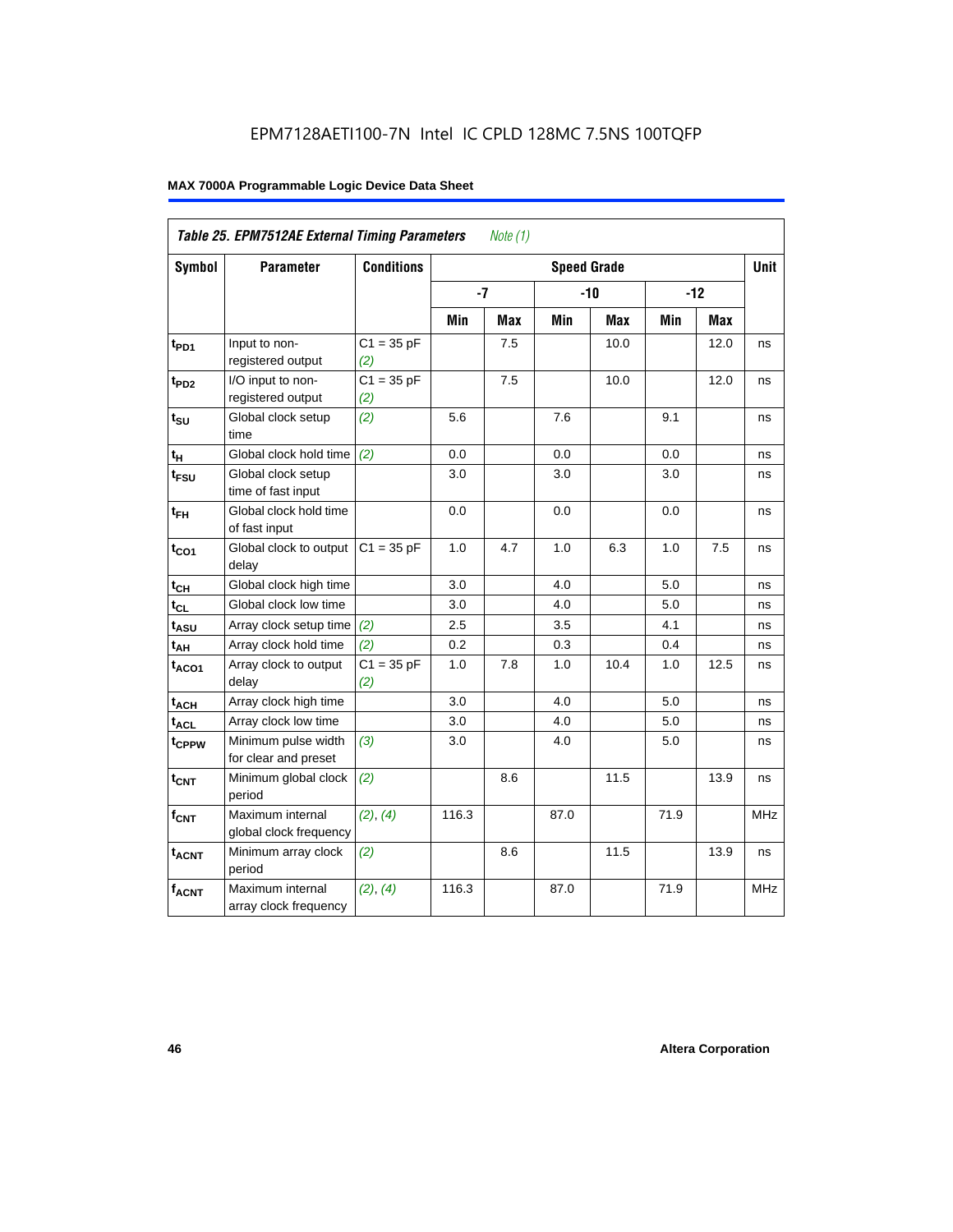|                    | Table 26. EPM7512AE Internal Timing Parameters (Part 1 of 2)<br>Note $(1)$                                   |                     |     |     |     |                    |     |       |             |  |  |
|--------------------|--------------------------------------------------------------------------------------------------------------|---------------------|-----|-----|-----|--------------------|-----|-------|-------------|--|--|
| Symbol             | <b>Parameter</b>                                                                                             | <b>Conditions</b>   |     |     |     | <b>Speed Grade</b> |     |       | <b>Unit</b> |  |  |
|                    |                                                                                                              |                     |     | -7  |     | -10                |     | $-12$ |             |  |  |
|                    |                                                                                                              |                     | Min | Max | Min | Max                | Min | Max   |             |  |  |
| $t_{IN}$           | Input pad and buffer delay                                                                                   |                     |     | 0.7 |     | 0.9                |     | 1.0   | ns          |  |  |
| $t_{IO}$           | I/O input pad and buffer<br>delay                                                                            |                     |     | 0.7 |     | 0.9                |     | 1.0   | ns          |  |  |
| $t_{\sf FIN}$      | Fast input delay                                                                                             |                     |     | 3.1 |     | 3.6                |     | 4.1   | ns          |  |  |
| $t_{SEXP}$         | Shared expander delay                                                                                        |                     |     | 2.7 |     | 3.5                |     | 4.4   | ns          |  |  |
| t <sub>PEXP</sub>  | Parallel expander delay                                                                                      |                     |     | 0.4 |     | 0.5                |     | 0.6   | ns          |  |  |
| $t_{LAD}$          | Logic array delay                                                                                            |                     |     | 2.2 |     | 2.8                |     | 3.5   | ns          |  |  |
| $t_{LAC}$          | Logic control array delay                                                                                    |                     |     | 1.0 |     | 1.3                |     | 1.7   | ns          |  |  |
| $t_{IOE}$          | Internal output enable delay                                                                                 |                     |     | 0.0 |     | 0.0                |     | 0.0   | ns          |  |  |
| $t_{OD1}$          | Output buffer and pad<br>delay, slow slew rate $=$ off<br>$V_{\text{CCIO}} = 3.3 \text{ V}$                  | $C1 = 35 pF$        |     | 1.0 |     | 1.5                |     | 1.7   | ns          |  |  |
| $t_{OD2}$          | Output buffer and pad<br>delay, slow slew rate $=$ off<br>$V_{\text{CCIO}}$ = 2.5 V                          | $C1 = 35 pF$<br>(5) |     | 1.5 |     | 2.0                |     | 2.2   | ns          |  |  |
| $t_{OD3}$          | Output buffer and pad<br>delay, slow slew rate $=$ on<br>$V_{\text{CCIO}} = 2.5 \text{ V or } 3.3 \text{ V}$ | $C1 = 35 pF$        |     | 6.0 |     | 6.5                |     | 6.7   | ns          |  |  |
| $t_{ZX1}$          | Output buffer enable delay,<br>slow slew rate $=$ off<br>$V_{\text{CCIO}} = 3.3 \text{ V}$                   | $C1 = 35 pF$        |     | 4.0 |     | 5.0                |     | 5.0   | ns          |  |  |
| $t_{ZX2}$          | Output buffer enable delay,<br>slow slew rate $=$ off<br>$V_{\text{CCIO}}$ = 2.5 V                           | $C1 = 35 pF$<br>(5) |     | 4.5 |     | 5.5                |     | 5.5   | ns          |  |  |
| $t_{ZX3}$          | Output buffer enable delay,<br>slow slew rate $=$ on<br>$V_{\text{CCIO}} = 3.3 \text{ V}$                    | $C1 = 35 pF$        |     | 9.0 |     | 10.0               |     | 10.0  | ns          |  |  |
| $t_{\mathsf{XZ}}$  | Output buffer disable delay                                                                                  | $C1 = 5pF$          |     | 4.0 |     | 5.0                |     | 5.0   | ns          |  |  |
| $t_{\text{SU}}$    | Register setup time                                                                                          |                     | 2.1 |     | 3.0 |                    | 3.5 |       | ns          |  |  |
| $t_H$              | Register hold time                                                                                           |                     | 0.6 |     | 0.8 |                    | 1.0 |       | ns          |  |  |
| $t_{\mathit{FSU}}$ | Register setup time of fast<br>input                                                                         |                     | 1.6 |     | 1.6 |                    | 1.6 |       | ns          |  |  |
| $t_{FH}$           | Register hold time of fast<br>input                                                                          |                     | 1.4 |     | 1.4 |                    | 1.4 |       | ns          |  |  |
| $t_{RD}$           | Register delay                                                                                               |                     |     | 1.3 |     | 1.7                |     | 2.1   | ns          |  |  |
| $t_{COMB}$         | Combinatorial delay                                                                                          |                     |     | 0.6 |     | 0.8                |     | 1.0   | ns          |  |  |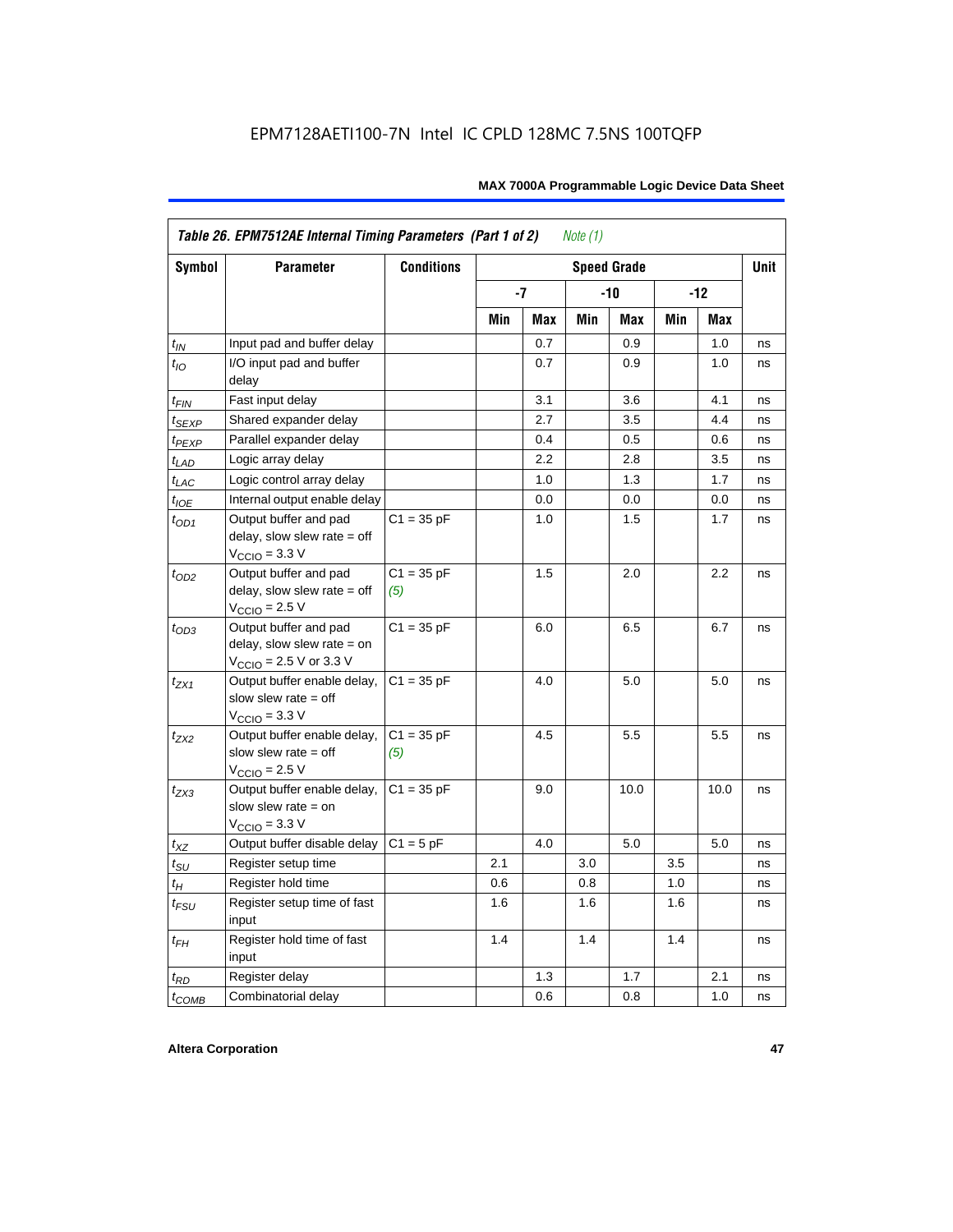| Table 26. EPM7512AE Internal Timing Parameters (Part 2 of 2)<br>Note (1) |                      |                   |     |            |     |                    |     |       |             |  |  |
|--------------------------------------------------------------------------|----------------------|-------------------|-----|------------|-----|--------------------|-----|-------|-------------|--|--|
| Symbol                                                                   | <b>Parameter</b>     | <b>Conditions</b> |     |            |     | <b>Speed Grade</b> |     |       | <b>Unit</b> |  |  |
|                                                                          |                      |                   | -7  |            |     | $-10$              |     | $-12$ |             |  |  |
|                                                                          |                      |                   | Min | <b>Max</b> | Min | Max                | Min | Max   |             |  |  |
| $t_{IC}$                                                                 | Array clock delay    |                   |     | 1.8        |     | 2.3                |     | 2.9   | ns          |  |  |
| $t_{EN}$                                                                 | Register enable time |                   |     | 1.0        |     | 1.3                |     | 1.7   | ns          |  |  |
| $t_{GLOB}$                                                               | Global control delay |                   |     | 1.7        |     | 2.2                |     | 2.7   | ns          |  |  |
| $t_{PRE}$                                                                | Register preset time |                   |     | 1.0        |     | 1.4                |     | 1.7   | ns          |  |  |
| $t_{CLR}$                                                                | Register clear time  |                   |     | 1.0        |     | 1.4                |     | 1.7   | ns          |  |  |
| t <sub>PIA</sub>                                                         | PIA delay            | (2)               |     | 3.0        |     | 4.0                |     | 4.8   | ns          |  |  |
| $t_{LPA}$                                                                | Low-power adder      | (6)               |     | 4.5        |     | 5.0                |     | 5.0   | ns          |  |  |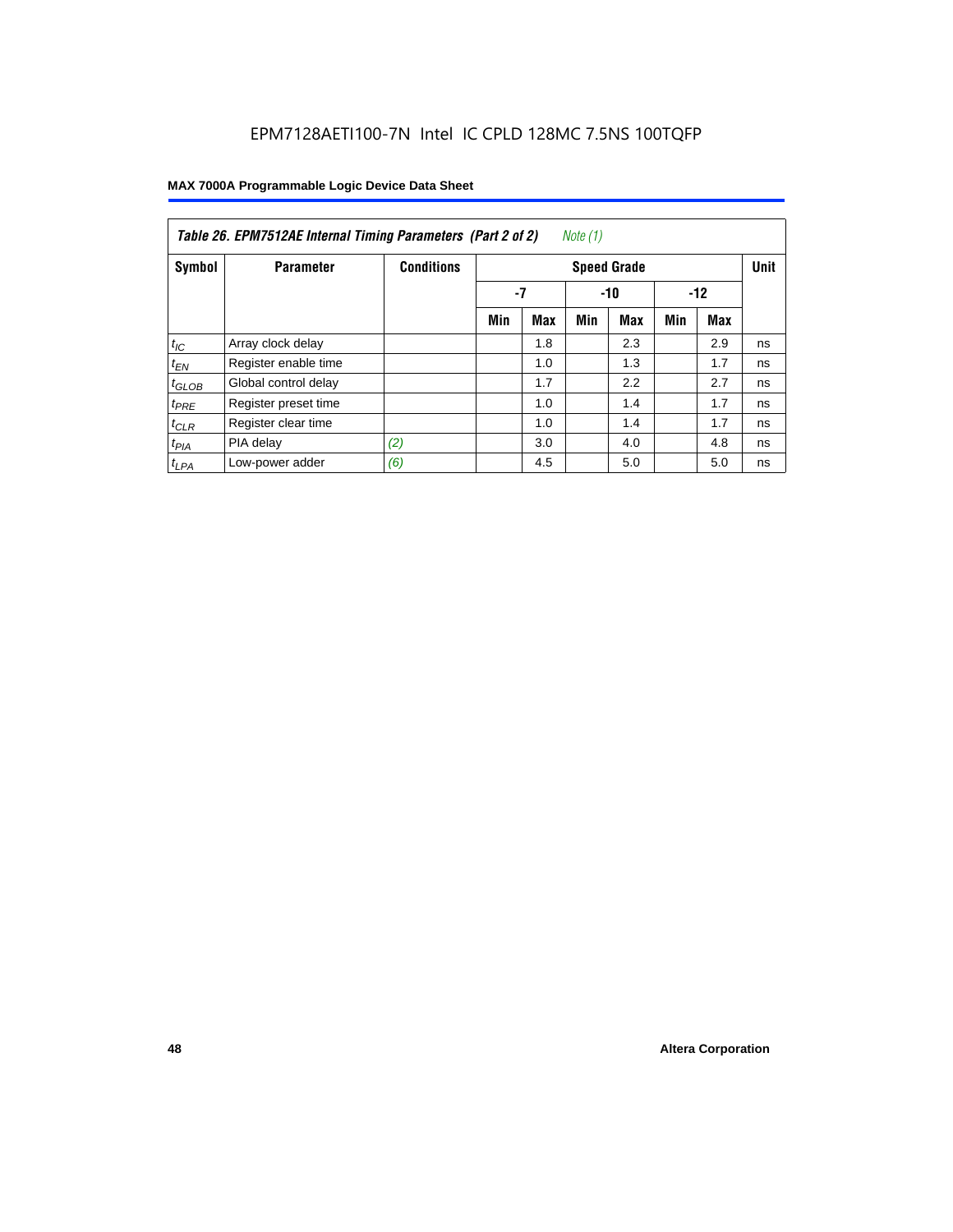| <b>Table 27. EPM7128A External Timing Parameters</b><br>Note (1) |                                             |                     |       |            |       |            |                    |            |      |       |             |
|------------------------------------------------------------------|---------------------------------------------|---------------------|-------|------------|-------|------------|--------------------|------------|------|-------|-------------|
| <b>Symbol</b>                                                    | <b>Parameter</b>                            | <b>Conditions</b>   |       |            |       |            | <b>Speed Grade</b> |            |      |       | <b>Unit</b> |
|                                                                  |                                             |                     |       | -6         | $-7$  |            |                    | $-10$      |      | $-12$ |             |
|                                                                  |                                             |                     | Min   | <b>Max</b> | Min   | <b>Max</b> | Min                | <b>Max</b> | Min  | Max   |             |
| t <sub>PD1</sub>                                                 | Input to non-registered<br>output           | $C1 = 35 pF$<br>(2) |       | 6.0        |       | 7.5        |                    | 10.0       |      | 12.0  | ns          |
| t <sub>PD2</sub>                                                 | I/O input to non-<br>registered output      | $C1 = 35 pF$<br>(2) |       | 6.0        |       | 7.5        |                    | 10.0       |      | 12.0  | ns          |
| $t_{\text{SU}}$                                                  | Global clock setup time                     | (2)                 | 4.2   |            | 5.3   |            | 7.0                |            | 8.5  |       | ns          |
| $t_H$                                                            | Global clock hold time                      | (2)                 | 0.0   |            | 0.0   |            | 0.0                |            | 0.0  |       | ns          |
| t <sub>FSU</sub>                                                 | Global clock setup time<br>of fast input    |                     | 2.5   |            | 3.0   |            | 3.0                |            | 3.0  |       | ns          |
| $t_{FH}$                                                         | Global clock hold time of<br>fast input     |                     | 0.0   |            | 0.0   |            | 0.0                |            | 0.0  |       | ns          |
| $t_{CO1}$                                                        | Global clock to output<br>delay             | $C1 = 35 pF$        | 1.0   | 3.7        | 1.0   | 4.6        | 1.0                | 6.1        | 1.0  | 7.3   | ns          |
| $t_{CH}$                                                         | Global clock high time                      |                     | 3.0   |            | 3.0   |            | 4.0                |            | 5.0  |       | ns          |
| $t_{CL}$                                                         | Global clock low time                       |                     | 3.0   |            | 3.0   |            | 4.0                |            | 5.0  |       | ns          |
| t <sub>ASU</sub>                                                 | Array clock setup time                      | (2)                 | 1.9   |            | 2.4   |            | 3.1                |            | 3.8  |       | ns          |
| $t_{\underline{AH}}$                                             | Array clock hold time                       | (2)                 | 1.5   |            | 2.2   |            | 3.3                |            | 4.3  |       | ns          |
| t <sub>ACO1</sub>                                                | Array clock to output<br>delay              | $C1 = 35 pF$<br>(2) | 1.0   | 6.0        | 1.0   | 7.5        | 1.0                | 10.0       | 1.0  | 12.0  | ns          |
| $t_{ACH}$                                                        | Array clock high time                       |                     | 3.0   |            | 3.0   |            | 4.0                |            | 5.0  |       | ns          |
| t <sub>ACL</sub>                                                 | Array clock low time                        |                     | 3.0   |            | 3.0   |            | 4.0                |            | 5.0  |       | ns          |
| t <sub>CPPW</sub>                                                | Minimum pulse width for<br>clear and preset | (3)                 | 3.0   |            | 3.0   |            | 4.0                |            | 5.0  |       | ns          |
| $t_{\text{CNT}}$                                                 | Minimum global clock<br>period              | (2)                 |       | 6.9        |       | 8.6        |                    | 11.5       |      | 13.8  | ns          |
| $f_{\text{CNT}}$                                                 | Maximum internal global<br>clock frequency  | (2), (4)            | 144.9 |            | 116.3 |            | 87.0               |            | 72.5 |       | MHz         |
| <b>t<sub>ACNT</sub></b>                                          | Minimum array clock<br>period               | (2)                 |       | 6.9        |       | 8.6        |                    | 11.5       |      | 13.8  | ns          |
| <b>fACNT</b>                                                     | Maximum internal array<br>clock frequency   | (2), (4)            | 144.9 |            | 116.3 |            | 87                 |            | 72.5 |       | <b>MHz</b>  |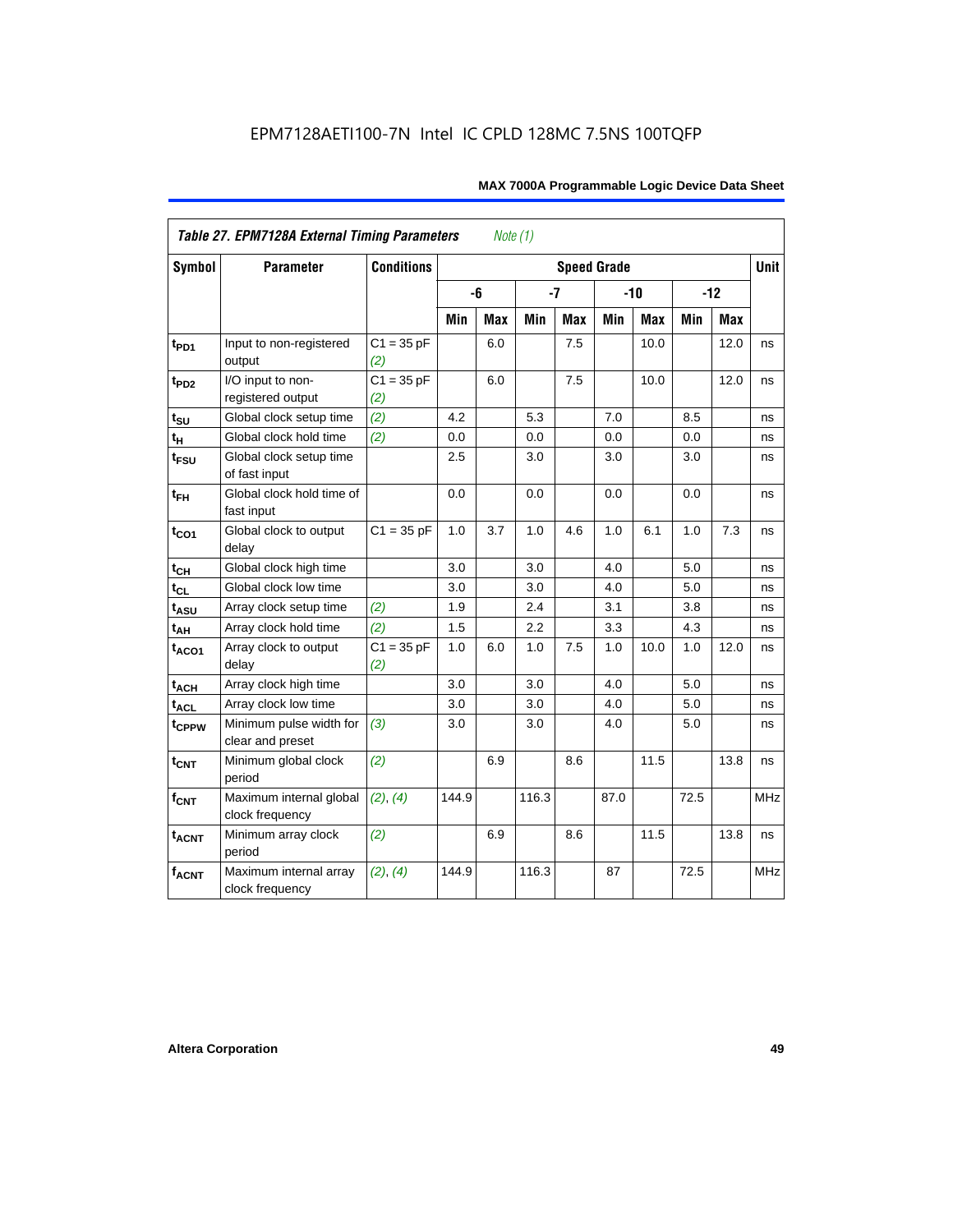|                             | Table 28. EPM7128A Internal Timing Parameters (Part 1 of 2)<br>Note (1)                                      |                     |     |                    |     |     |     |      |     |            |    |  |
|-----------------------------|--------------------------------------------------------------------------------------------------------------|---------------------|-----|--------------------|-----|-----|-----|------|-----|------------|----|--|
| Symbol                      | <b>Parameter</b>                                                                                             | <b>Conditions</b>   |     | <b>Speed Grade</b> |     |     |     |      |     |            |    |  |
|                             |                                                                                                              |                     |     | -6                 |     | -7  | -10 |      | -12 |            |    |  |
|                             |                                                                                                              |                     | Min | Max                | Min | Max | Min | Max  | Min | <b>Max</b> |    |  |
| $t_{IN}$                    | Input pad and buffer delay                                                                                   |                     |     | 0.6                |     | 0.7 |     | 0.9  |     | 1.1        | ns |  |
| $t_{IO}$                    | I/O input pad and buffer<br>delay                                                                            |                     |     | 0.6                |     | 0.7 |     | 0.9  |     | 1.1        | ns |  |
| t <sub>FIN</sub>            | Fast input delay                                                                                             |                     |     | 2.7                |     | 3.1 |     | 3.6  |     | 3.9        | ns |  |
| t <sub>SEXP</sub>           | Shared expander delay                                                                                        |                     |     | 2.5                |     | 3.2 |     | 4.3  |     | 5.1        | ns |  |
| t <sub>PEXP</sub>           | Parallel expander delay                                                                                      |                     |     | 0.7                |     | 0.8 |     | 1.1  |     | 1.3        | ns |  |
| $t_{LAD}$                   | Logic array delay                                                                                            |                     |     | 2.4                |     | 3.0 |     | 4.1  |     | 4.9        | ns |  |
| $t_{LAC}$                   | Logic control array delay                                                                                    |                     |     | 2.4                |     | 3.0 |     | 4.1  |     | 4.9        | ns |  |
| $t_{\mathit{IOE}}$          | Internal output enable<br>delay                                                                              |                     |     | 0.0                |     | 0.0 |     | 0.0  |     | 0.0        | ns |  |
| $t_{OD1}$                   | Output buffer and pad<br>delay, slow slew rate $=$ off<br>$VCCIO = 3.3 V$                                    | $C1 = 35 pF$        |     | 0.4                |     | 0.6 |     | 0.7  |     | 0.9        | ns |  |
| $t_{OD2}$                   | Output buffer and pad<br>delay, slow slew rate $=$ off<br>$VCCIO = 2.5 V$                                    | $C1 = 35 pF$<br>(5) |     | 0.9                |     | 1.1 |     | 1.2  |     | 1.4        | ns |  |
| $t_{OD3}$                   | Output buffer and pad<br>delay, slow slew rate $=$ on<br>$V_{\text{CCIO}} = 2.5 \text{ V or } 3.3 \text{ V}$ | $C1 = 35 pF$        |     | 5.4                |     | 5.6 |     | 5.7  |     | 5.9        | ns |  |
| t <sub>ZX1</sub>            | Output buffer enable<br>$delay$ , slow slew rate = off<br>$VCCIO = 3.3 V$                                    | $C1 = 35 pF$        |     | 4.0                |     | 4.0 |     | 5.0  |     | 5.0        | ns |  |
| $t_{ZX2}$                   | Output buffer enable<br>$delay$ , slow slew rate = off<br>$VCCIO = 2.5 V$                                    | $C1 = 35 pF$<br>(5) |     | 4.5                |     | 4.5 |     | 5.5  |     | 5.5        | ns |  |
| t <sub>ZX3</sub>            | Output buffer enable<br>delay, slow slew rate $=$ on<br>$VCCIO = 3.3 V$                                      | $C1 = 35 pF$        |     | 9.0                |     | 9.0 |     | 10.0 |     | 10.0       | ns |  |
| $t_{XZ}$                    | Output buffer disable<br>delay                                                                               | $C1 = 5$ pF         |     | 4.0                |     | 4.0 |     | 5.0  |     | 5.0        | ns |  |
| $t_{\scriptstyle\text{SU}}$ | Register setup time                                                                                          |                     | 1.9 |                    | 2.4 |     | 3.1 |      | 3.8 |            | ns |  |
| $t_{\mathcal{H}}$           | Register hold time                                                                                           |                     | 1.5 |                    | 2.2 |     | 3.3 |      | 4.3 |            | ns |  |
| t <sub>FSU</sub>            | Register setup time of fast<br>input                                                                         |                     | 0.8 |                    | 1.1 |     | 1.1 |      | 1.1 |            | ns |  |
| $t_{FH}$                    | Register hold time of fast<br>input                                                                          |                     | 1.7 |                    | 1.9 |     | 1.9 |      | 1.9 |            | ns |  |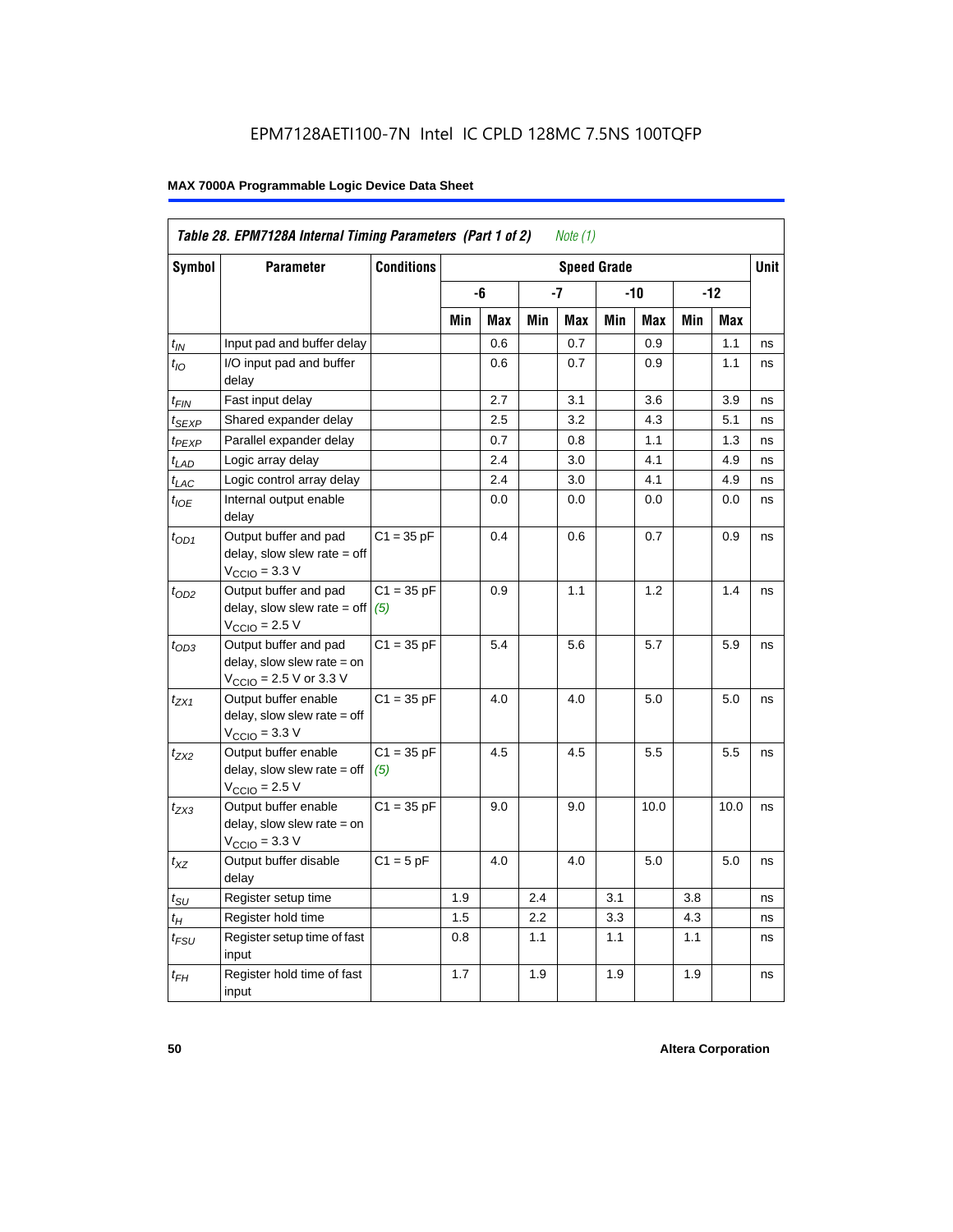| Table 28. EPM7128A Internal Timing Parameters (Part 2 of 2)<br>Note (1) |                      |                   |     |      |     |                    |       |            |     |       |             |
|-------------------------------------------------------------------------|----------------------|-------------------|-----|------|-----|--------------------|-------|------------|-----|-------|-------------|
| Symbol                                                                  | <b>Parameter</b>     | <b>Conditions</b> |     |      |     | <b>Speed Grade</b> |       |            |     |       | <b>Unit</b> |
|                                                                         |                      |                   |     | -6   | -7  |                    | $-10$ |            |     | $-12$ |             |
|                                                                         |                      |                   | Min | Max  | Min | <b>Max</b>         | Min   | <b>Max</b> | Min | Max   |             |
| $t_{RD}$                                                                | Register delay       |                   |     | 1.7  |     | 2.1                |       | 2.8        |     | 3.3   | ns          |
| $t_{COMB}$                                                              | Combinatorial delay  |                   |     | 1.7  |     | 2.1                |       | 2.8        |     | 3.3   | ns          |
| $t_{IC}$                                                                | Array clock delay    |                   |     | 2.4  |     | 3.0                |       | 4.1        |     | 4.9   | ns          |
| $t_{EN}$                                                                | Register enable time |                   |     | 2.4  |     | 3.0                |       | 4.1        |     | 4.9   | ns          |
| $t_{GLOB}$                                                              | Global control delay |                   |     | 1.0  |     | 1.2                |       | 1.7        |     | 2.0   | ns          |
| $t_{PRE}$                                                               | Register preset time |                   |     | 3.1  |     | 3.9                |       | 5.2        |     | 6.2   | ns          |
| $t_{\text{CLR}}$                                                        | Register clear time  |                   |     | 3.1  |     | 3.9                |       | 5.2        |     | 6.2   | ns          |
| $t_{PIA}$                                                               | PIA delay            | (2)               |     | 0.9  |     | 1.1                |       | 1.5        |     | 1.8   | ns          |
| $t_{LPA}$                                                               | Low-power adder      | (6)               |     | 11.0 |     | 10.0               |       | 10.0       |     | 10.0  | ns          |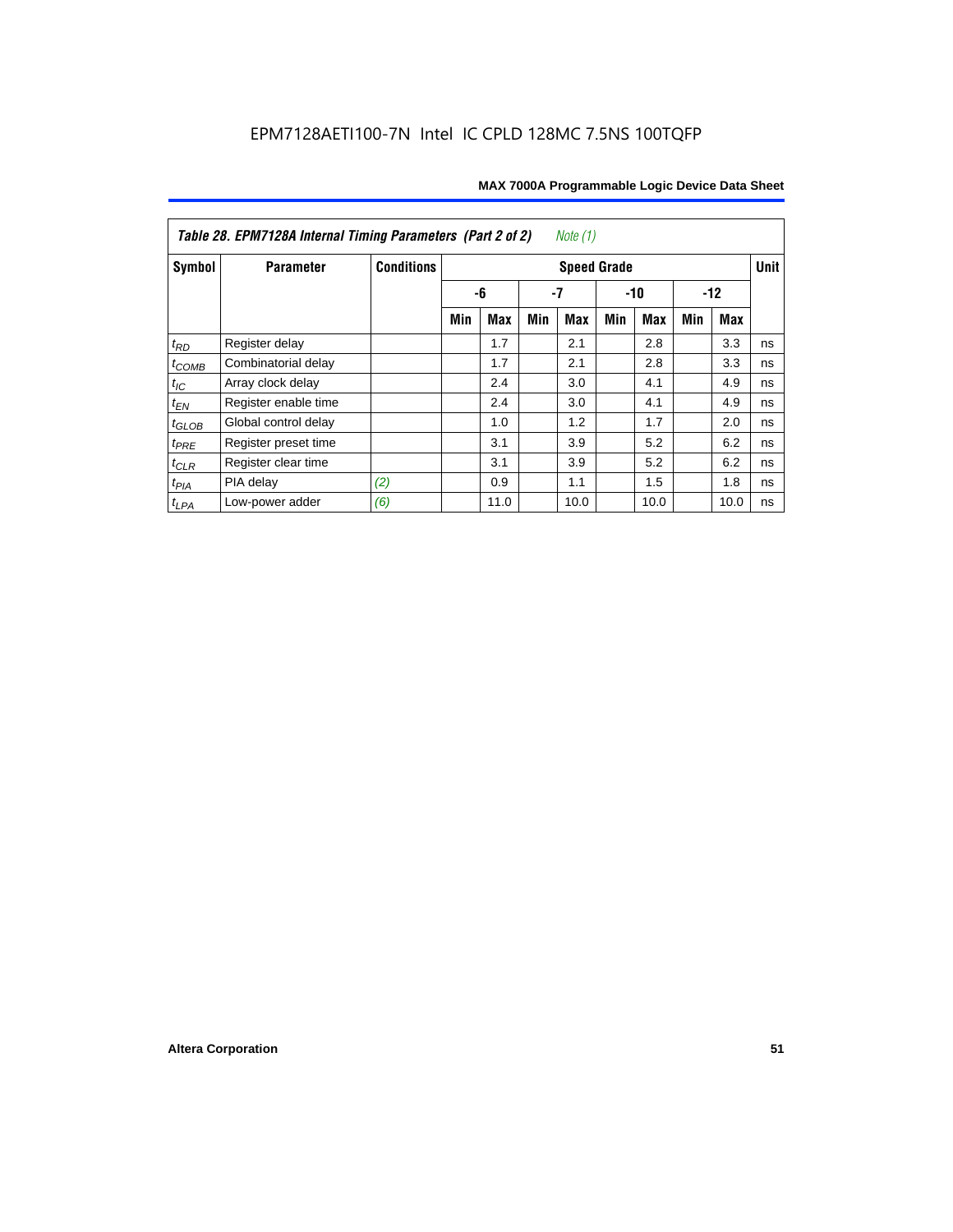| Table 29. EPM7256A External Timing Parameters<br>Note $(1)$ |                                             |                     |                    |            |       |            |      |       |       |      |             |
|-------------------------------------------------------------|---------------------------------------------|---------------------|--------------------|------------|-------|------------|------|-------|-------|------|-------------|
| Symbol                                                      | <b>Parameter</b>                            | <b>Conditions</b>   | <b>Speed Grade</b> |            |       |            |      |       |       |      | <b>Unit</b> |
|                                                             |                                             |                     |                    | -6         |       | $-7$       |      | $-10$ | $-12$ |      |             |
|                                                             |                                             |                     | Min                | <b>Max</b> | Min   | <b>Max</b> | Min  | Max   | Min   | Max  |             |
| t <sub>PD1</sub>                                            | Input to non-registered<br>output           | $C1 = 35 pF$<br>(2) |                    | 6.0        |       | 7.5        |      | 10.0  |       | 12.0 | ns          |
| $t_{PD2}$                                                   | I/O input to non-<br>registered output      | $C1 = 35 pF$<br>(2) |                    | 6.0        |       | 7.5        |      | 10.0  |       | 12.0 | ns          |
| $t_{\text{SU}}$                                             | Global clock setup time                     | (2)                 | 3.7                |            | 4.6   |            | 6.2  |       | 7.4   |      | ns          |
| $t_H$                                                       | Global clock hold time                      | (2)                 | 0.0                |            | 0.0   |            | 0.0  |       | 0.0   |      | ns          |
| t <sub>FSU</sub>                                            | Global clock setup time<br>of fast input    |                     | 2.5                |            | 3.0   |            | 3.0  |       | 3.0   |      | ns          |
| $t_{FH}$                                                    | Global clock hold time of<br>fast input     |                     | 0.0                |            | 0.0   |            | 0.0  |       | 0.0   |      | ns          |
| $t_{CO1}$                                                   | Global clock to output<br>delay             | $C1 = 35 pF$        | 1.0                | 3.3        | 1.0   | 4.2        | 1.0  | 5.5   | 1.0   | 6.6  | ns          |
| $t_{CH}$                                                    | Global clock high time                      |                     | 3.0                |            | 3.0   |            | 4.0  |       | 4.0   |      | ns          |
| $t_{CL}$                                                    | Global clock low time                       |                     | 3.0                |            | 3.0   |            | 4.0  |       | 4.0   |      | ns          |
| t <sub>ASU</sub>                                            | Array clock setup time                      | (2)                 | 0.8                |            | 1.0   |            | 1.4  |       | 1.6   |      | ns          |
| t <sub>АН</sub>                                             | Array clock hold time                       | (2)                 | 1.9                |            | 2.7   |            | 4.0  |       | 5.1   |      | ns          |
| t <sub>ACO1</sub>                                           | Array clock to output<br>delay              | $C1 = 35 pF$<br>(2) | 1.0                | 6.2        | 1.0   | 7.8        | 1.0  | 10.3  | 1.0   | 12.4 | ns          |
| t <sub>ACH</sub>                                            | Array clock high time                       |                     | 3.0                |            | 3.0   |            | 4.0  |       | 4.0   |      | ns          |
| $t_{\text{ACL}}$                                            | Array clock low time                        |                     | 3.0                |            | 3.0   |            | 4.0  |       | 4.0   |      | ns          |
| t <sub>CPPW</sub>                                           | Minimum pulse width for<br>clear and preset | (3)                 | 3.0                |            | 3.0   |            | 4.0  |       | 4.0   |      | ns          |
| $t_{\text{CNT}}$                                            | Minimum global clock<br>period              | (2)                 |                    | 6.4        |       | 8.0        |      | 10.7  |       | 12.8 | ns          |
| $f_{CNT}$                                                   | Maximum internal global<br>clock frequency  | (2), (4)            | 156.3              |            | 125.0 |            | 93.5 |       | 78.1  |      | <b>MHz</b>  |
| $t_{ACNT}$                                                  | Minimum array clock<br>period               | (2)                 |                    | 6.4        |       | 8.0        |      | 10.7  |       | 12.8 | ns          |
| <b>fACNT</b>                                                | Maximum internal array<br>clock frequency   | (2), (4)            | 156.3              |            | 125.0 |            | 93.5 |       | 78.1  |      | <b>MHz</b>  |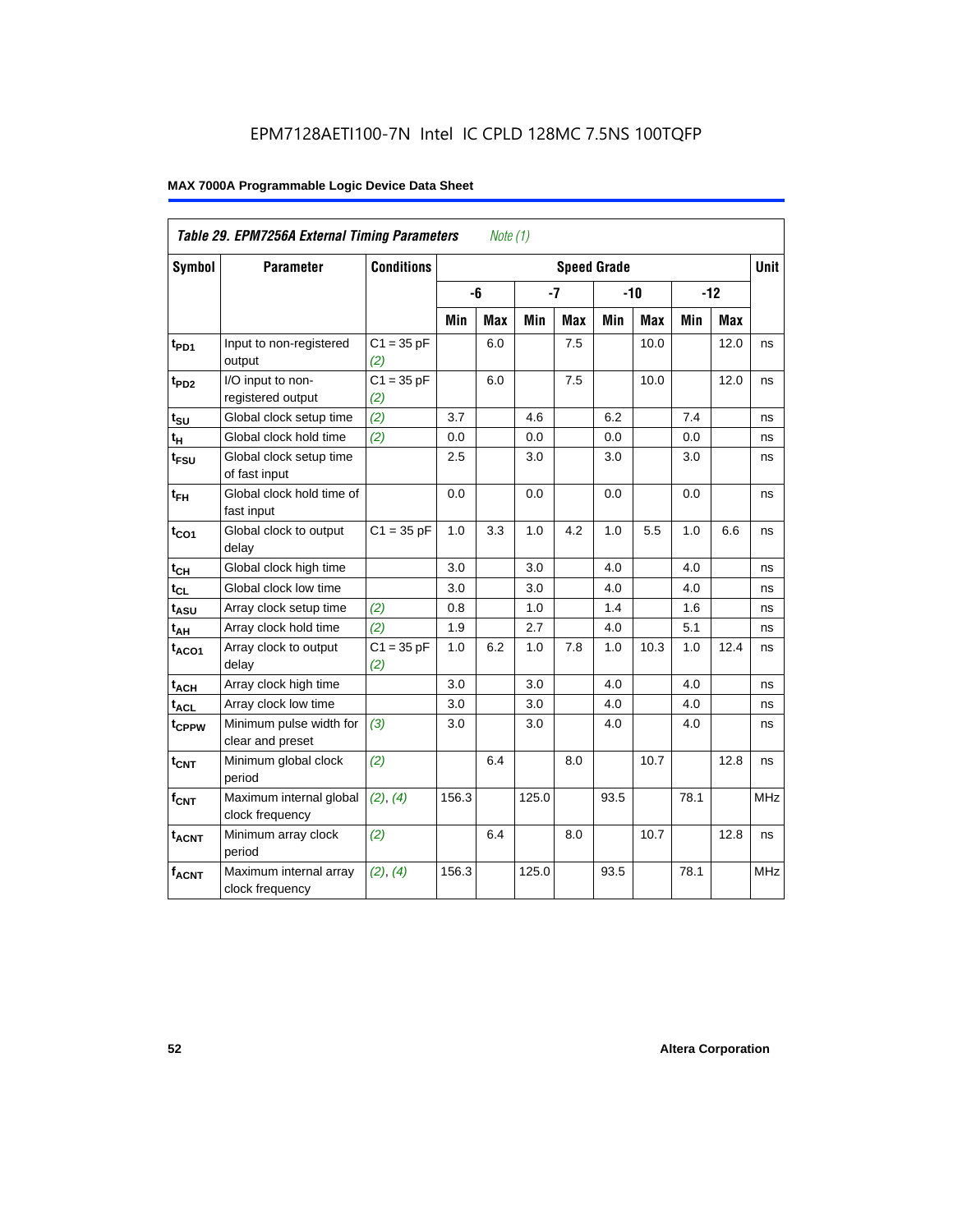| <b>Symbol</b>               | <b>Parameter</b>                                                                             | <b>Conditions</b>   |     | <b>Speed Grade</b> |     |     |       |      |       |            |    |
|-----------------------------|----------------------------------------------------------------------------------------------|---------------------|-----|--------------------|-----|-----|-------|------|-------|------------|----|
|                             |                                                                                              |                     |     | -6                 |     | -7  | $-10$ |      | $-12$ |            |    |
|                             |                                                                                              |                     | Min | Max                | Min | Max | Min   | Max  | Min   | <b>Max</b> |    |
| $t_{IN}$                    | Input pad and buffer delay                                                                   |                     |     | 0.3                |     | 0.4 |       | 0.5  |       | 0.6        | ns |
| $t_{IO}$                    | I/O input pad and buffer<br>delay                                                            |                     |     | 0.3                |     | 0.4 |       | 0.5  |       | 0.6        | ns |
| t <sub>FIN</sub>            | Fast input delay                                                                             |                     |     | 2.4                |     | 3.0 |       | 3.4  |       | 3.8        | ns |
| t <sub>SEXP</sub>           | Shared expander delay                                                                        |                     |     | 2.8                |     | 3.5 |       | 4.7  |       | 5.6        | ns |
| t <sub>PEXP</sub>           | Parallel expander delay                                                                      |                     |     | 0.5                |     | 0.6 |       | 0.8  |       | 1.0        | ns |
| $t_{LAD}$                   | Logic array delay                                                                            |                     |     | 2.5                |     | 3.1 |       | 4.2  |       | 5.0        | ns |
| $t_{LAC}$                   | Logic control array delay                                                                    |                     |     | 2.5                |     | 3.1 |       | 4.2  |       | 5.0        | ns |
| $t_{IOE}$                   | Internal output enable<br>delay                                                              |                     |     | 0.2                |     | 0.3 |       | 0.4  |       | 0.5        | ns |
| $t_{OD1}$                   | Output buffer and pad<br>$delay$ , slow slew rate = off<br>$V_{\text{CCIO}} = 3.3 \text{ V}$ | $C1 = 35 pF$        |     | 0.3                |     | 0.4 |       | 0.5  |       | 0.6        | ns |
| $t_{OD2}$                   | Output buffer and pad<br>$delay$ , slow slew rate = off<br>$V_{\text{CCIO}} = 2.5 V$         | $C1 = 35 pF$<br>(5) |     | 0.8                |     | 0.9 |       | 1.0  |       | 1.1        | ns |
| $t_{OD3}$                   | Output buffer and pad<br>delay slow slew rate $=$ on<br>$V_{\text{CCIO}}$ = 2.5 V or 3.3 V   | $C1 = 35 pF$        |     | 5.3                |     | 5.4 |       | 5.5  |       | 5.6        | ns |
| $t_{ZX1}$                   | Output buffer enable<br>delay slow slew rate $=$ off<br>$VCCIO = 3.3 V$                      | $C1 = 35 pF$        |     | 4.0                |     | 4.0 |       | 5.0  |       | 5.0        | ns |
| $t_{ZX2}$                   | Output buffer enable<br>delay slow slew rate $=$ off<br>$VCCIO = 2.5 V$                      | $C1 = 35 pF$<br>(5) |     | 4.5                |     | 4.5 |       | 5.5  |       | 5.5        | ns |
| $t_{ZX3}$                   | Output buffer enable<br>delay slow slew rate $=$ on<br>$V_{\text{CCIO}}$ = 2.5 V or 3.3 V    | $C1 = 35 pF$        |     | 9.0                |     | 9.0 |       | 10.0 |       | 10.0       | ns |
| $t_{XZ}$                    | Output buffer disable<br>delay                                                               | $C1 = 5pF$          |     | 4.0                |     | 4.0 |       | 5.0  |       | 5.0        | ns |
| $t_{\scriptstyle\text{SU}}$ | Register setup time                                                                          |                     | 1.0 |                    | 1.3 |     | 1.7   |      | 2.0   |            | ns |
| $t_{H}$                     | Register hold time                                                                           |                     | 1.7 |                    | 2.4 |     | 3.7   |      | 4.7   |            | ns |
| $t_{FSU}$                   | Register setup time of fast<br>input                                                         |                     | 1.2 |                    | 1.4 |     | 1.4   |      | 1.4   |            | ns |
| $t_{FH}$                    | Register hold time of fast<br>input                                                          |                     | 1.3 |                    | 1.6 |     | 1.6   |      | 1.6   |            | ns |
| $t_{RD}$                    | Register delay                                                                               |                     |     | 1.6                |     | 2.0 |       | 2.7  |       | 3.2        | ns |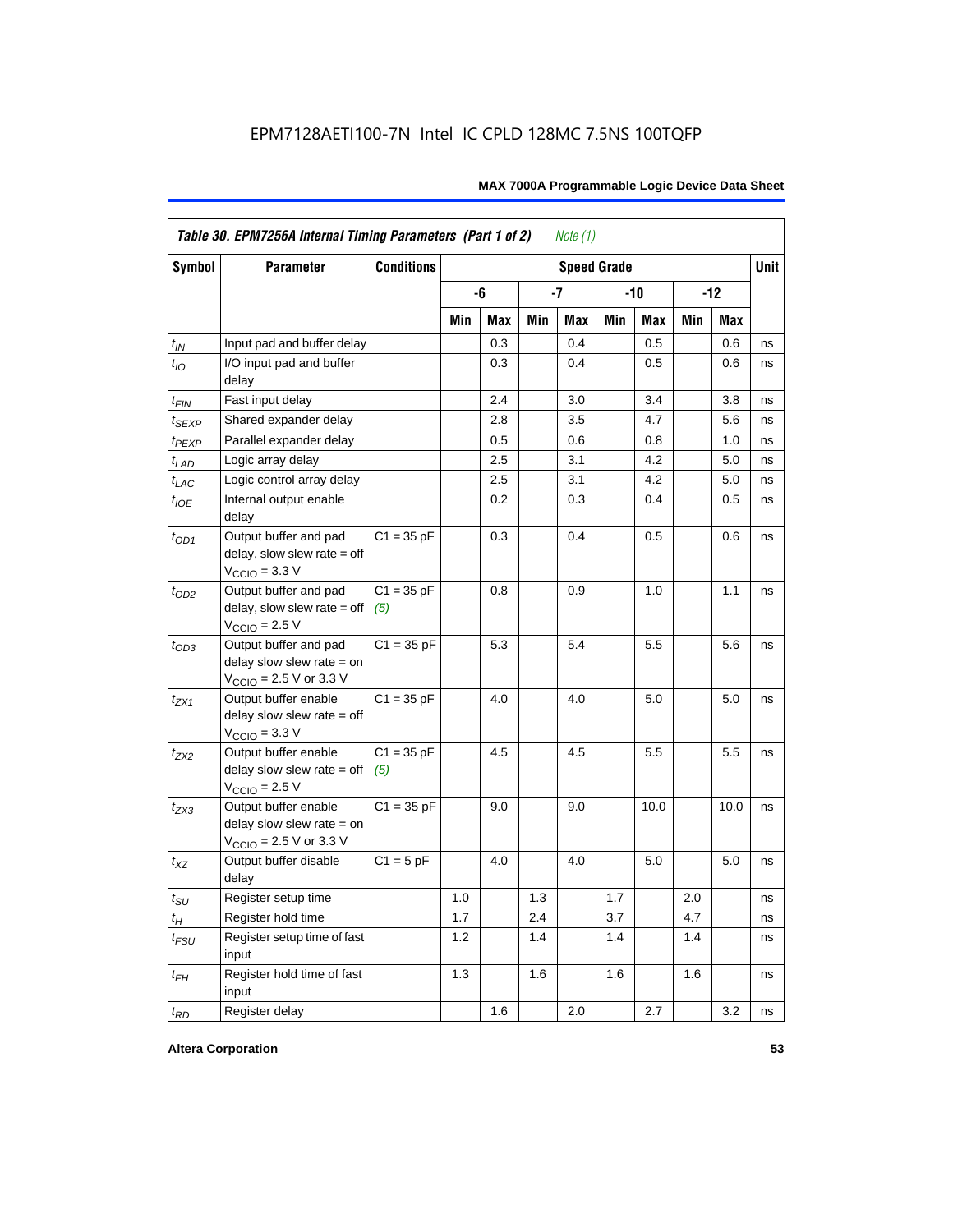| Table 30. EPM7256A Internal Timing Parameters (Part 2 of 2)<br>Note (1) |                      |                   |     |            |     |                    |       |            |       |      |             |
|-------------------------------------------------------------------------|----------------------|-------------------|-----|------------|-----|--------------------|-------|------------|-------|------|-------------|
| <b>Symbol</b>                                                           | <b>Parameter</b>     | <b>Conditions</b> |     |            |     | <b>Speed Grade</b> |       |            |       |      | <b>Unit</b> |
|                                                                         |                      |                   | -6  |            | -7  |                    | $-10$ |            | $-12$ |      |             |
|                                                                         |                      |                   | Min | <b>Max</b> | Min | Max                | Min   | <b>Max</b> | Min   | Max  |             |
| $t_{COMB}$                                                              | Combinatorial delay  |                   |     | 1.6        |     | 2.0                |       | 2.7        |       | 3.2  | ns          |
| $t_{IC}$                                                                | Array clock delay    |                   |     | 2.7        |     | 3.4                |       | 4.5        |       | 5.4  | ns          |
| $t_{EN}$                                                                | Register enable time |                   |     | 2.5        |     | 3.1                |       | 4.2        |       | 5.0  | ns          |
| $t_{GLOB}$                                                              | Global control delay |                   |     | 1.1        |     | 1.4                |       | 1.8        |       | 2.2  | ns          |
| $t_{PRE}$                                                               | Register preset time |                   |     | 2.3        |     | 2.9                |       | 3.8        |       | 4.6  | ns          |
| $t_{CLR}$                                                               | Register clear time  |                   |     | 2.3        |     | 2.9                |       | 3.8        |       | 4.6  | ns          |
| t <sub>PIA</sub>                                                        | PIA delay            | (2)               |     | 1.3        |     | 1.6                |       | 2.1        |       | 2.6  | ns          |
| $t_{LPA}$                                                               | Low-power adder      | (6)               |     | 11.0       |     | 10.0               |       | 10.0       |       | 10.0 | ns          |

#### *Notes to tables:*

(1) These values are specified under the recommended operating conditions shown in Table 14 on page 28. See Figure 12 for more information on switching waveforms.

- (2) These values are specified for a PIA fan-out of one LAB (16 macrocells). For each additional LAB fan-out in these devices, add an additional 0.1 ns to the PIA timing value.
- (3) This minimum pulse width for preset and clear applies for both global clear and array controls. The  $t_{LPA}$  parameter must be added to this minimum width if the clear or reset signal incorporates the  $t_{LAD}$  parameter into the signal path.
- (4) This parameter is measured with a 16-bit loadable, enabled, up/down counter programmed into each LAB.
- (5) Operating conditions:  $V_{\text{CCIO}} = 2.5 \pm 0.2 \text{ V}$  for commercial and industrial use.<br>(6) The  $t_{I/A}$  parameter must be added to the  $t_{I AD}$ ,  $t_{I AC}$ ,  $t_{I C}$ ,  $t_{F N}$ ,  $t_{S F Y P}$ ,  $t_{A C I}$ , and
- The  $t_{LPA}$  parameter must be added to the  $t_{LAD}$ ,  $t_{LAC}$ ,  $t_{IC}$ ,  $t_{EN}$ ,  $t_{SEXP}$ ,  $t_{ACL}$  and  $t_{CPPW}$  parameters for macrocells running in low-power mode.

# **Power Consumption**

Supply power (P) versus frequency  $(f_{MAX}$ , in MHz) for MAX 7000A devices is calculated with the following equation:

 $P = P_{INT} + P_{IO} = I_{CCINT} \times V_{CC} + P_{IO}$ 

The  $P_{IO}$  value, which depends on the device output load characteristics and switching frequency, can be calculated using the guidelines given in *Application Note 74 (Evaluating Power for Altera Devices)*.

The  $I_{\text{CUNT}}$  value depends on the switching frequency and the application logic. The  $I_{\text{CCINT}}$  value is calculated with the following equation:

 $I_{\text{CCMT}} =$ 

 $(A \times MC_{TON}) + [B \times (MC_{DEV} - MC_{TON})] + (C \times MC_{LISED} \times f_{MAX} \times tog_{LC})$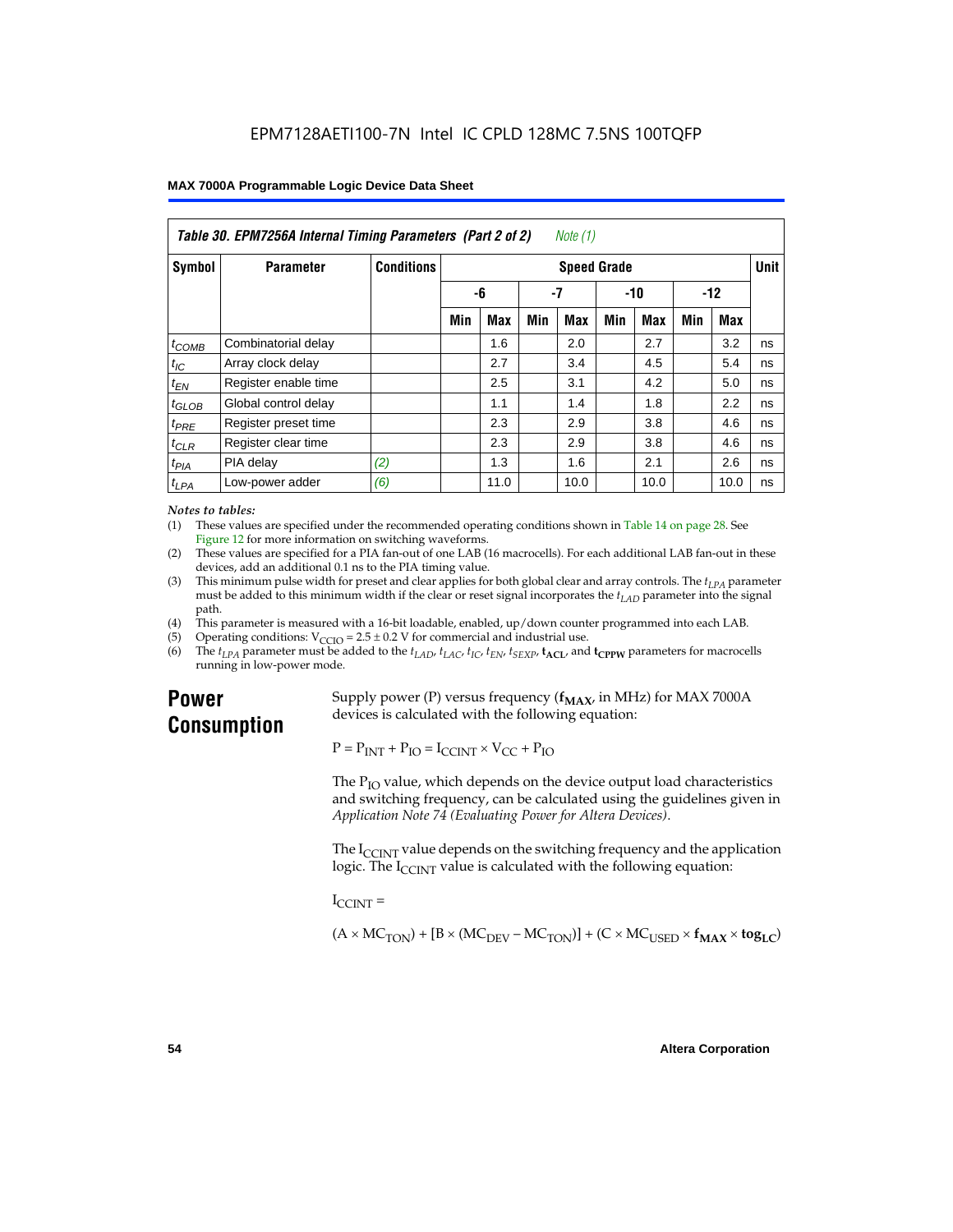The parameters in this equation are:

| MC <sub>TON</sub> | = Number of macrocells with the Turbo Bit option turned<br>on, as reported in the MAX+PLUS II Report File (.rpt) |
|-------------------|------------------------------------------------------------------------------------------------------------------|
| MC <sub>DFV</sub> | = Number of macrocells in the device                                                                             |
| $MC_{LISED}$      | = Total number of macrocells in the design, as reported in                                                       |
|                   | the Report File                                                                                                  |
| $f_{MAX}$         | = Highest clock frequency to the device                                                                          |
| $tog_{LC}$        | = Average percentage of logic cells toggling at each clock                                                       |
|                   | (typically 12.5%)                                                                                                |
| A, B, C           | = Constants, shown in Table 31                                                                                   |

| Table 31. MAX 7000A I <sub>CC</sub> Equation Constants |      |      |       |  |  |  |  |
|--------------------------------------------------------|------|------|-------|--|--|--|--|
| <b>Device</b>                                          | A    | B    | C     |  |  |  |  |
| EPM7032AE                                              | 0.71 | 0.30 | 0.014 |  |  |  |  |
| EPM7064AE                                              | 0.71 | 0.30 | 0.014 |  |  |  |  |
| <b>EPM7128A</b>                                        | 0.71 | 0.30 | 0.014 |  |  |  |  |
| EPM7128AE                                              | 0.71 | 0.30 | 0.014 |  |  |  |  |
| <b>EPM7256A</b>                                        | 0.71 | 0.30 | 0.014 |  |  |  |  |
| EPM7256AE                                              | 0.71 | 0.30 | 0.014 |  |  |  |  |
| EPM7512AE                                              | 0.71 | 0.30 | 0.014 |  |  |  |  |

This calculation provides an  $I_{CC}$  estimate based on typical conditions using a pattern of a 16-bit, loadable, enabled, up/down counter in each LAB with no output load. Actual  $I_{CC}$  should be verified during operation because this measurement is sensitive to the actual pattern in the device and the environmental operating conditions.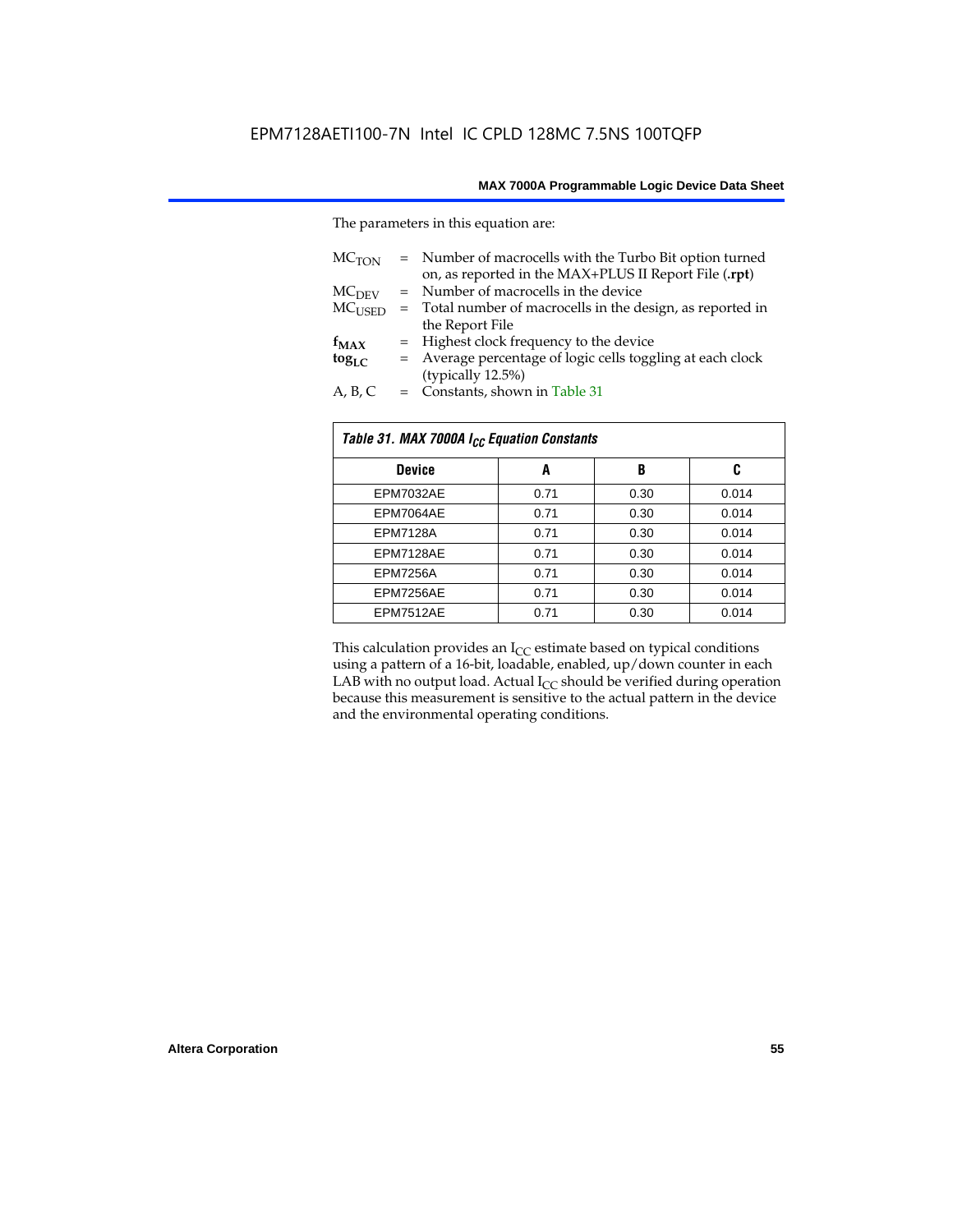Figure 13 shows the typical supply current versus frequency for MAX 7000A devices.

### *Figure 13. I<sub>CC</sub> vs. Frequency for MAX 7000A Devices (Part 1 of 2)*



#### **EPM7128A & EPM7128AE**

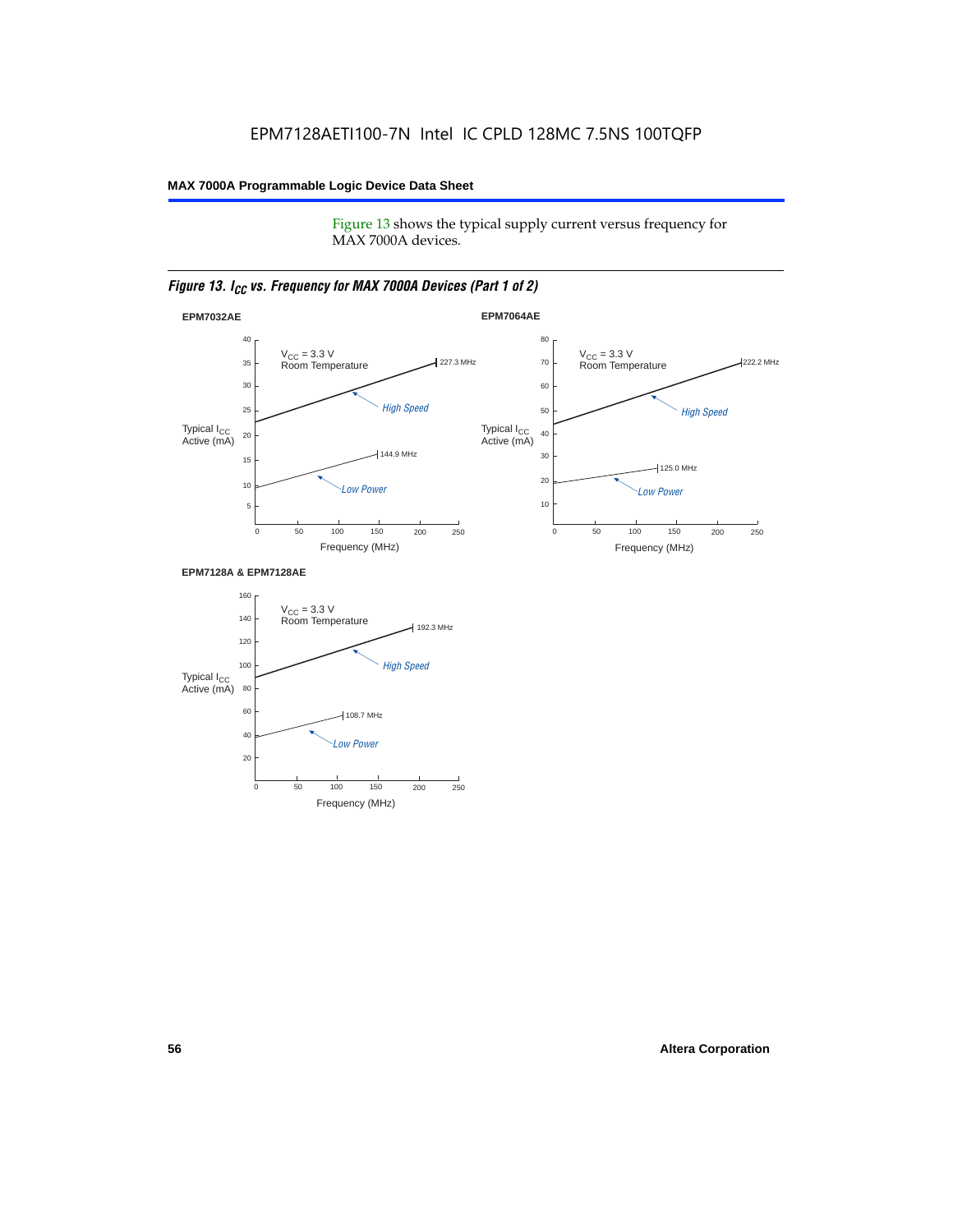



# **Device Pin-Outs**

See the Altera web site (**http://www.altera.com**) or the *Altera Digital Library* for pin-out information.

Figures 14 through 23 show the package pin-out diagrams for MAX 7000A devices.

#### *Figure 14. 44-Pin PLCC/TQFP Package Pin-Out Diagram*

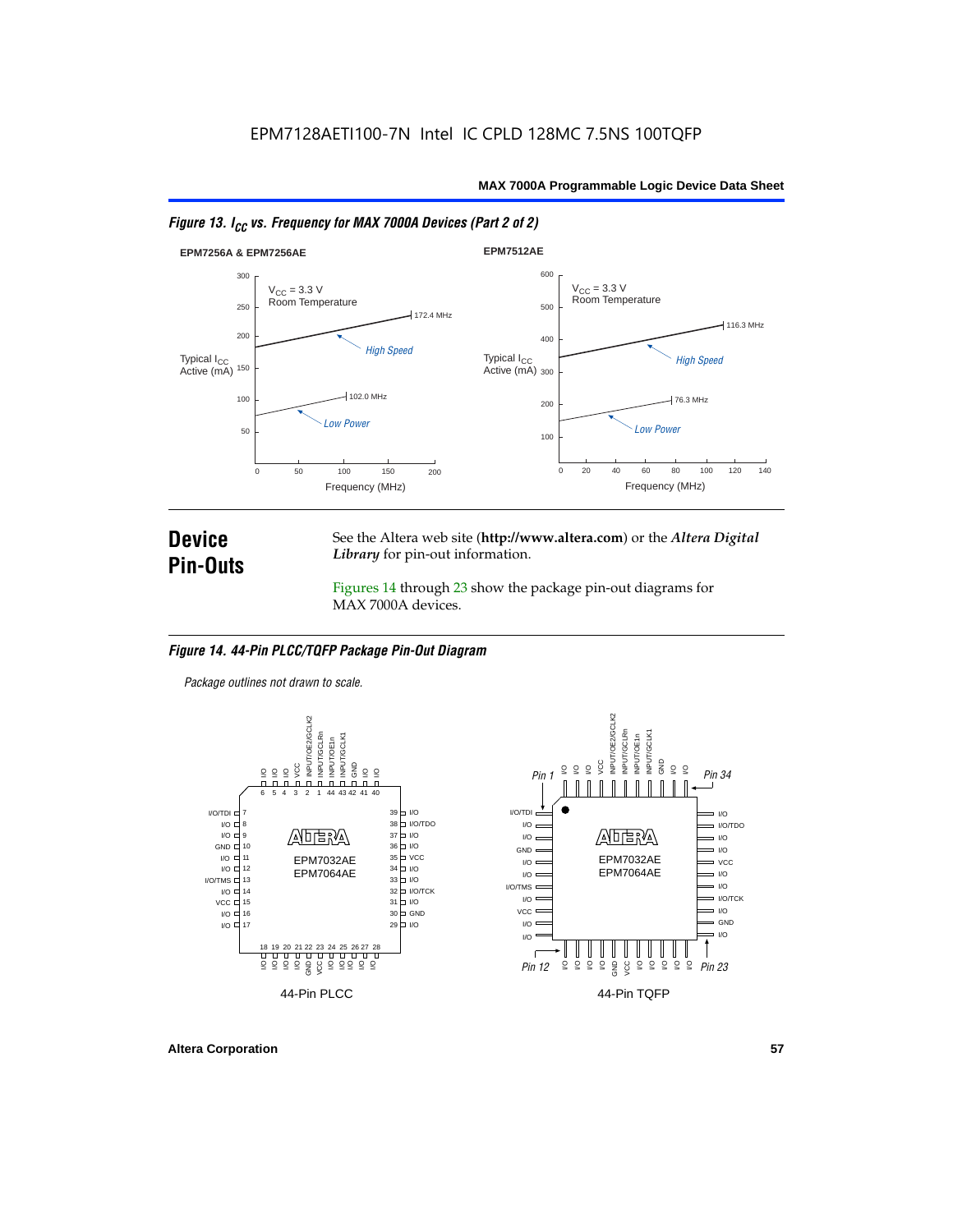#### *Figure 15. 49-Pin Ultra FineLine BGA Package Pin-Out Diagram*

*Package outlines not drawn to scale.*



#### *Figure 16. 84-Pin PLCC Package Pin-Out Diagram*

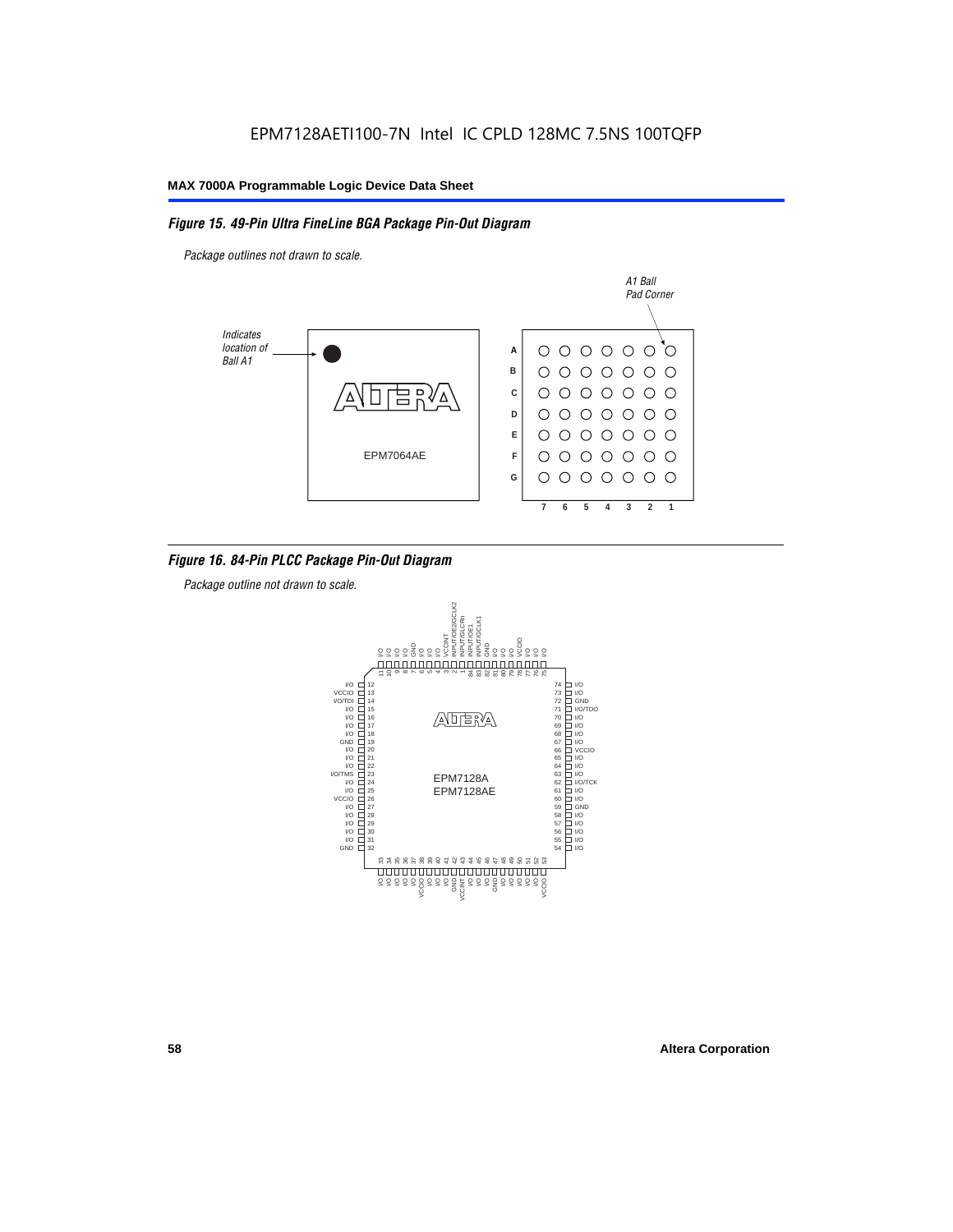#### *Figure 17. 100-Pin TQFP Package Pin-Out Diagram*



*Figure 18. 100-Pin FineLine BGA Package Pin-Out Diagram*

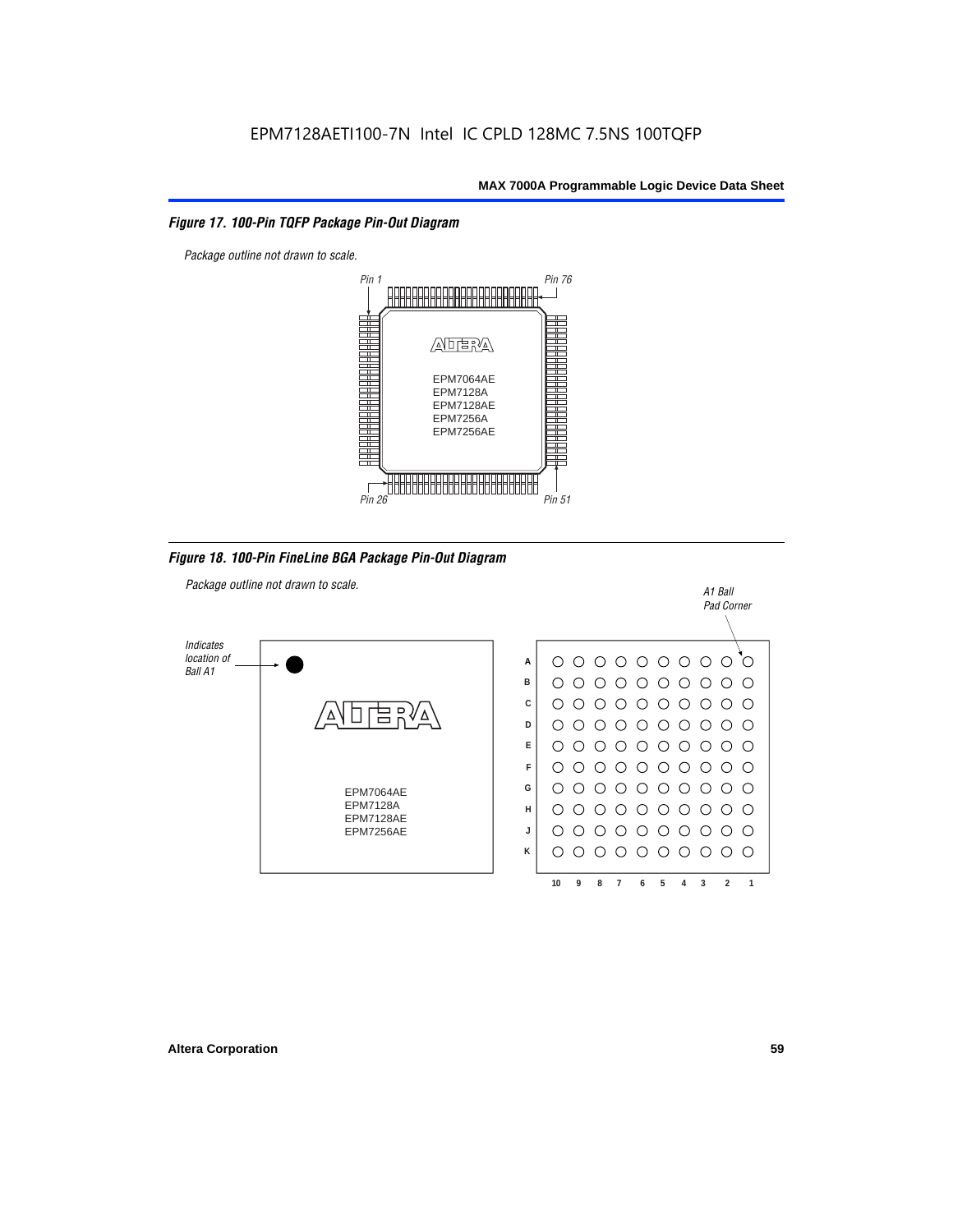### *Figure 19. 144-Pin TQFP Package Pin-Out Diagram*

*Package outline not drawn to scale*.



*Figure 20. 169-Pin Ultra FineLine BGA Package Pin-Out Diagram*

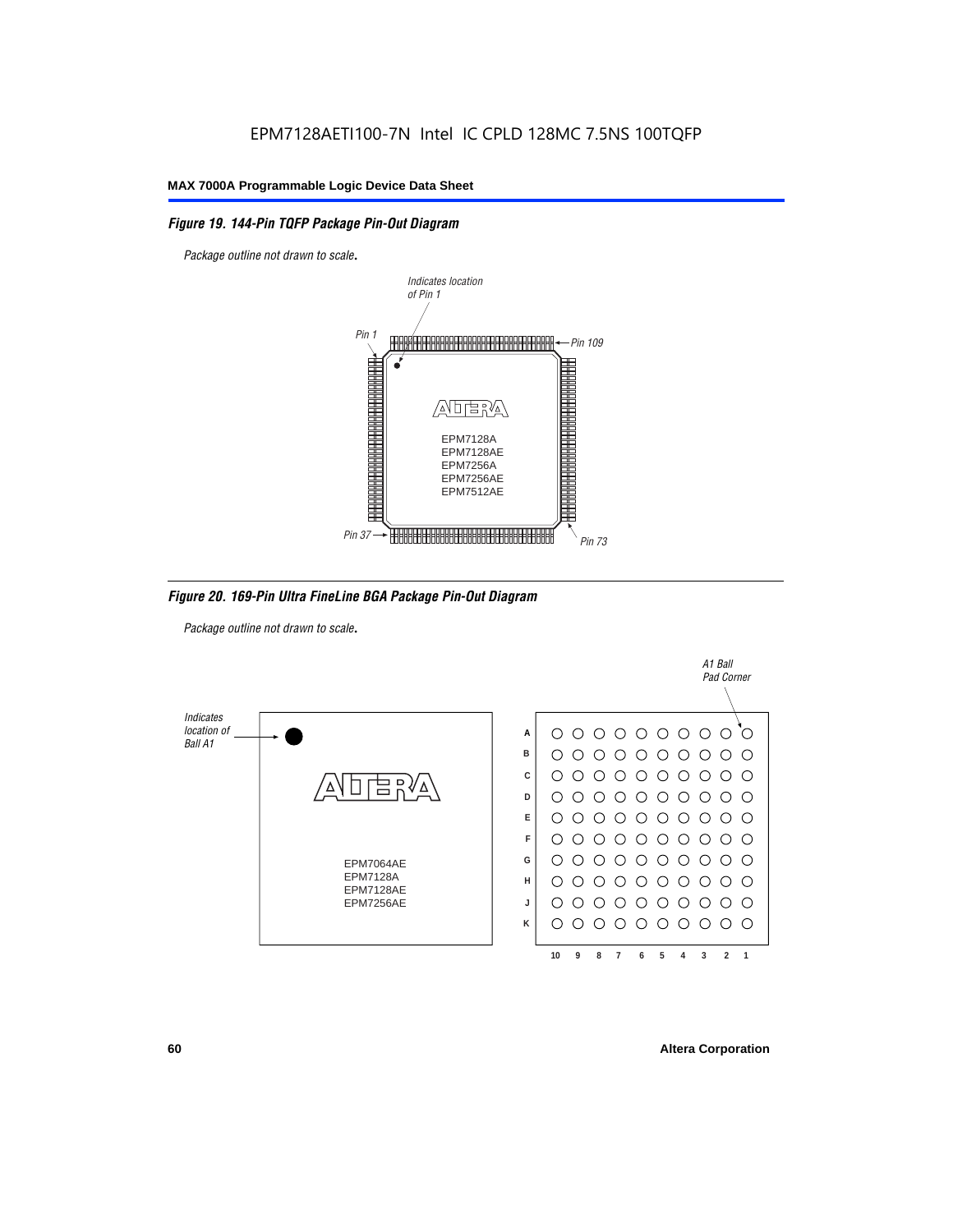# *Figure 21. 208-Pin PQFP Package Pin-Out Diagram*

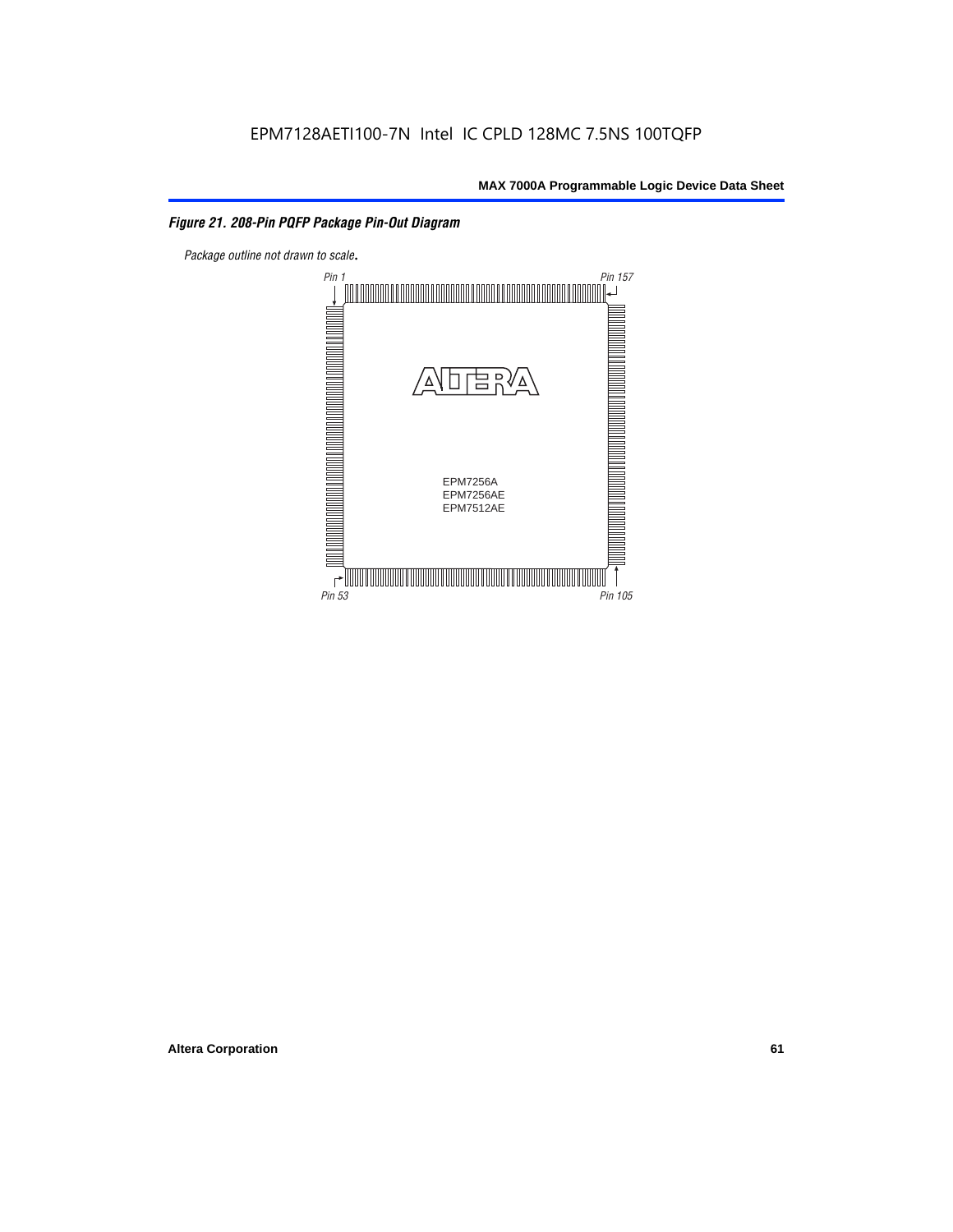#### *Figure 22. 256-Pin BGA Package Pin-Out Diagram*

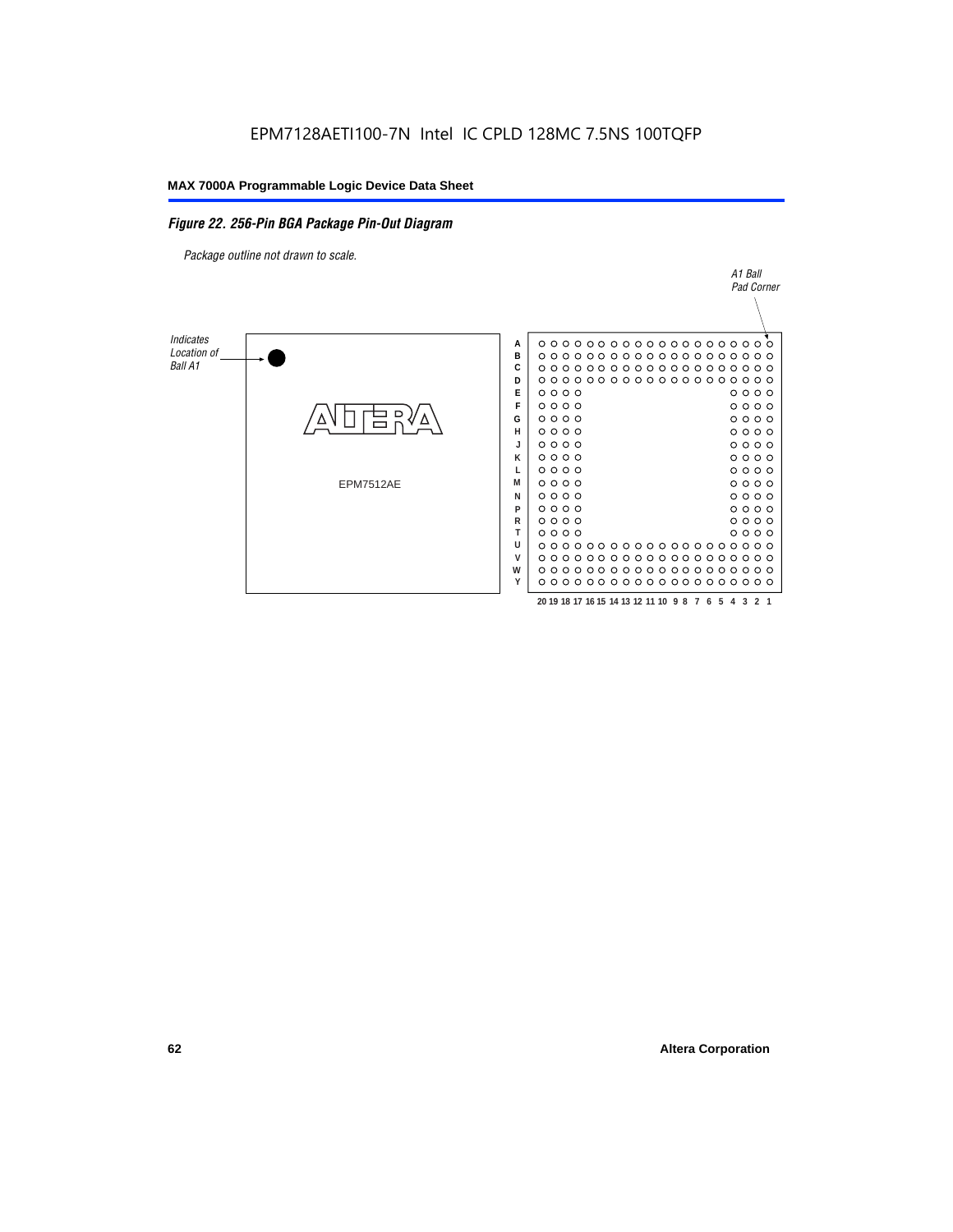#### *Figure 23. 256-Pin FineLine BGA Package Pin-Out Diagram*

*Package outline not drawn to scale*.



# **Revision History**

The information contained in the *MAX 7000A Programmable Logic Device Data Sheet* version 4.5 supersedes information published in previous versions.

# **Version 4.5**

The following changes were made in the *MAX 7000A Programmable Logic Device Data Sheet* version 4.5:

Updated text in the "Power Sequencing & Hot-Socketing" section.

# **Version 4.4**

The following changes were made in the *MAX 7000A Programmable Logic Device Data Sheet* version 4.4:

- Added Tables 5 through 7.
	- Added "Programming Sequence" on page 17 and "Programming Times" on page 18.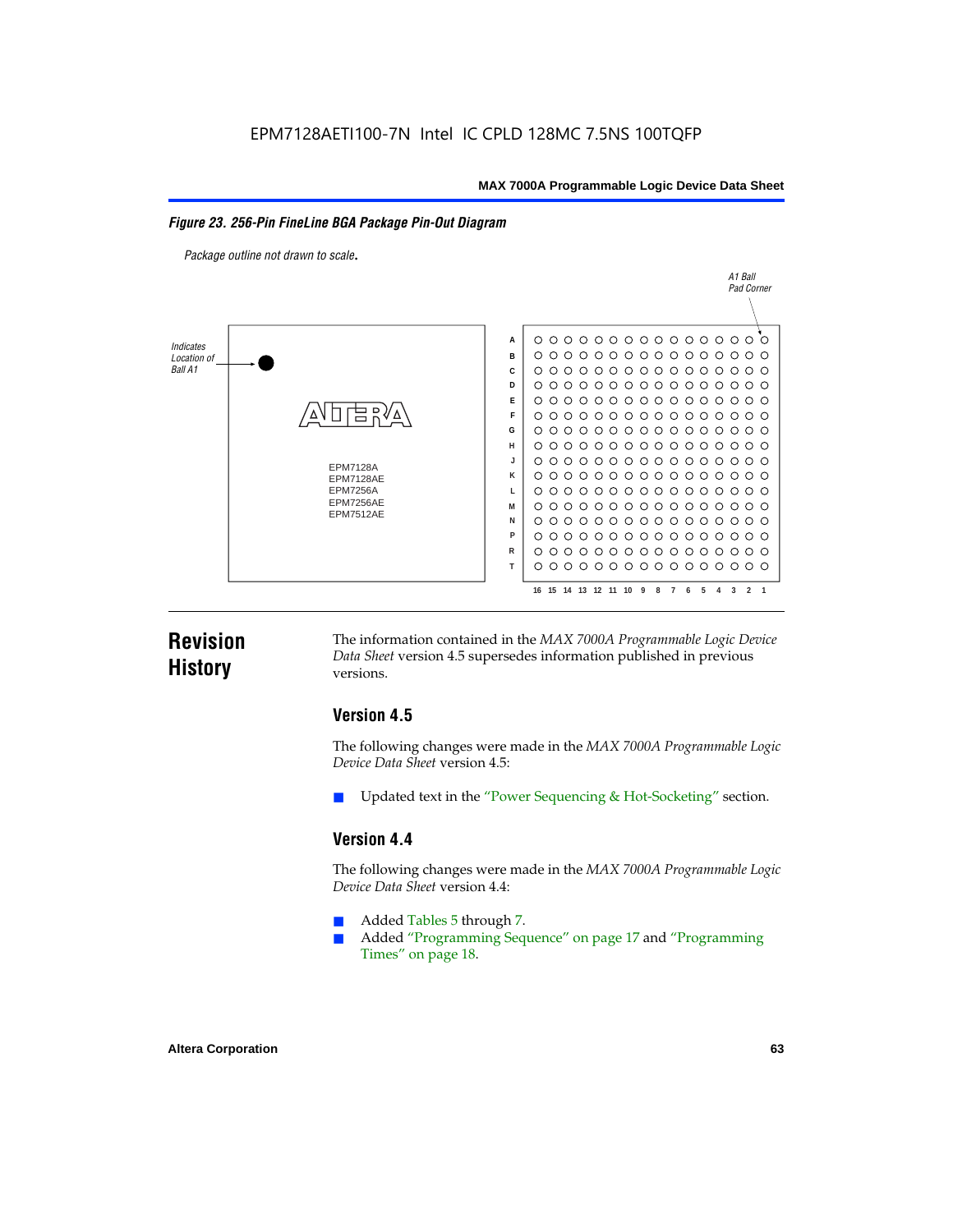### **Version 4.3**

The following changes were made in the *MAX 7000A Programmable Logic Device Data Sheet* version 4.3:

- Added extended temperature devices to document
- Updated Table 14.

# **Version 4.2**

The following changes were made in the *MAX 7000A Programmable Logic Device Data Sheet* version 4.2:

- Removed *Note (1)* from Table 2.
- Removed *Note (4)* from Tables 3 and 4.

# **Version 4.1**

The following changes were made in the *MAX 7000A Programmable Logic Device Data Sheet* version 4.1:

- Updated leakage current information in Table 15.
- Updated *Note (9)* of Table 15.
- Updated *Note* (1) of Tables 17 through 30.



101 Innovation Drive San Jose, CA 95134 (408) 544-7000 http://www.altera.com Applications Hotline: (800) 800-EPLD Literature Services: lit\_req@altera.com

Copyright © 2003 Altera Corporation. All rights reserved. Altera, The Programmable Solutions Company, the stylized Altera logo, specific device designations, and all other words and logos that are identified as trademarks and/or service marks are, unless noted otherwise, the trademarks and service marks of Altera Corporation in the U.S. and other countries. All other product or service names are the property of their respective holders. Altera products are protected under numerous U.S. and foreign patents and pending applications, maskwork rights, and copyrights. Altera warrants performance of its semiconductor products to current specifications in accordance with Altera's standard warranty, but reserves the right **TSAI** to make changes to any products and services at any time without notice. Altera assumes no responsibility or liability arising out of the application or use of any information, product, or service described herein except as expressly agreed to in writing by Altera Corporation. Altera customers are advised to obtain the latest version of device specifications before relying on any published information and before placing orders for products or services.



**64 Altera Corporation**